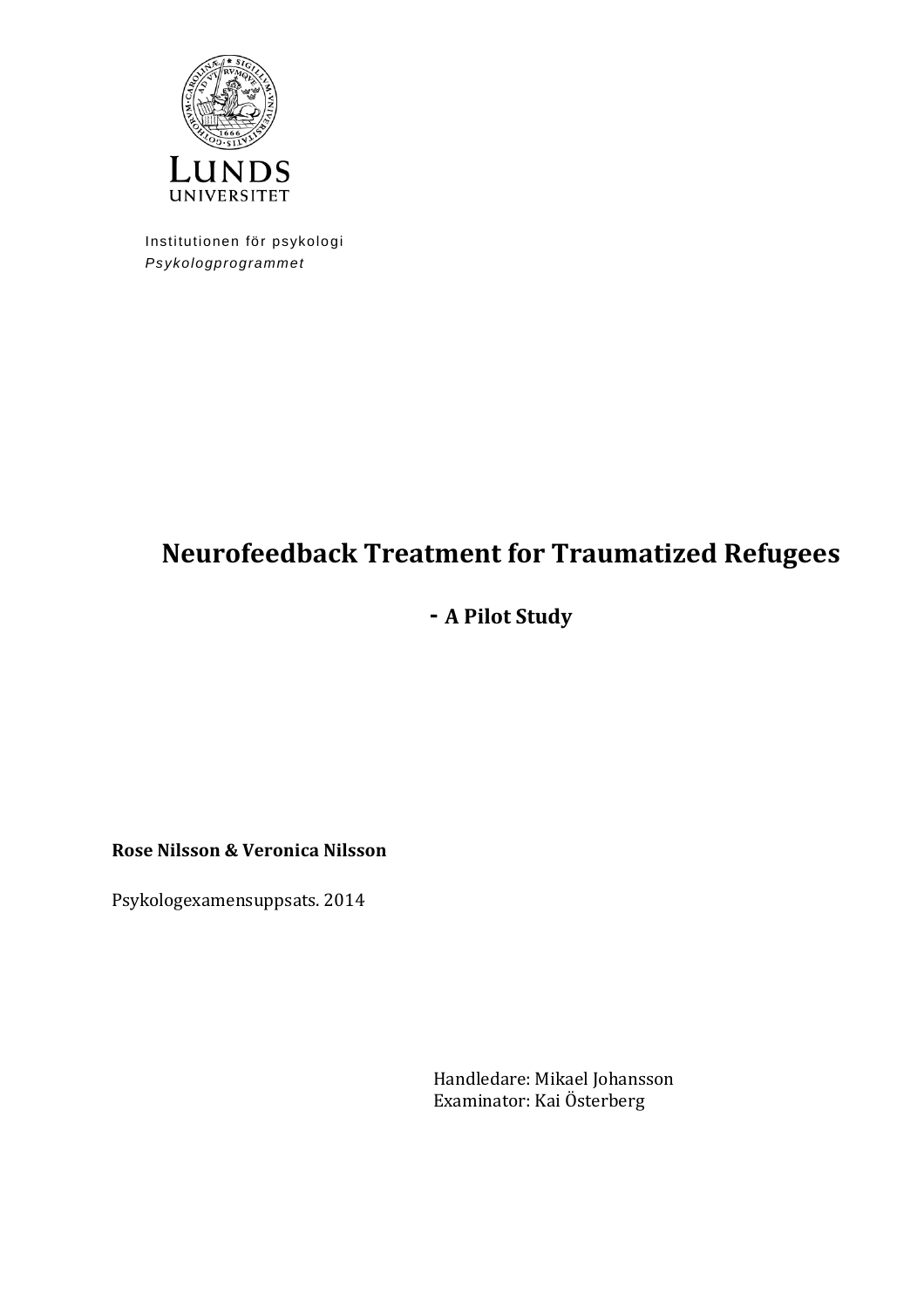#### Abstract

The aim of this quasi-experimental pilot study was to examine if neurofeedback is associated with a reduction in some of the common symptoms suffered by traumatized refugees who have been exposed to war and/or torture. Furthermore, an ambition was to develop and test methods for conducting research with this group. Twenty-one individuals were divided into either a treatment-group (n=12) or a non-equivalent control-group (n=9). No attrition occurred in the treatment-group, whereas 2 individuals dropped out of the control-group. The treatment consisted of 8-10 sessions of neurofeedback, over a time period of 10-15 weeks. Five instruments were used (the PTSD Checklist: Civilian Version, the Hopkins Symptom Checklist -25, the Symptom Checklist: Subscale Somatization and WHO-5 – Wellbeing Index and the Pittsburgh Sleep Quality Index) to measure difference in symptom severity. The main analysis of the data was conducted using mixed-design MANOVA and ANOVA. The results indicated a significant improvement seen over time for the treatment-group when compared to a non-equivalent control-group, on 4 of the 5 instruments. Neurofeedback appears to be a promising treatment for individuals with PTSD, but more research needs to be conducted in a controlled setting before any claims can be made concerning efficacy. This study was conducted in cooperation with the Red Cross Center for Victims of War and Torture in Malmö, Sweden.

*Keywords: neurofeedback; eeg biofeedback; ptsd; refugee; trauma; migration related stress*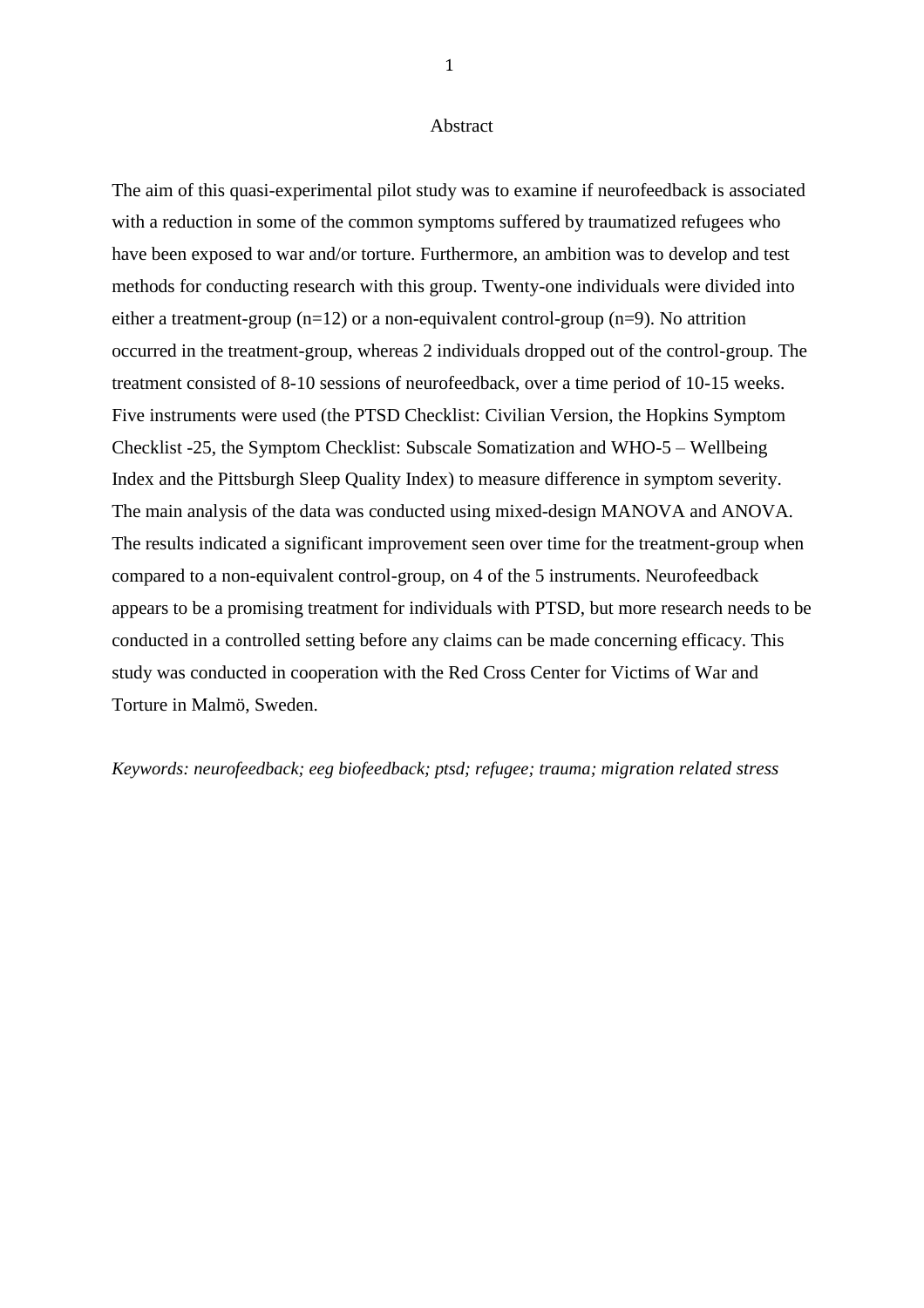### Table of Contents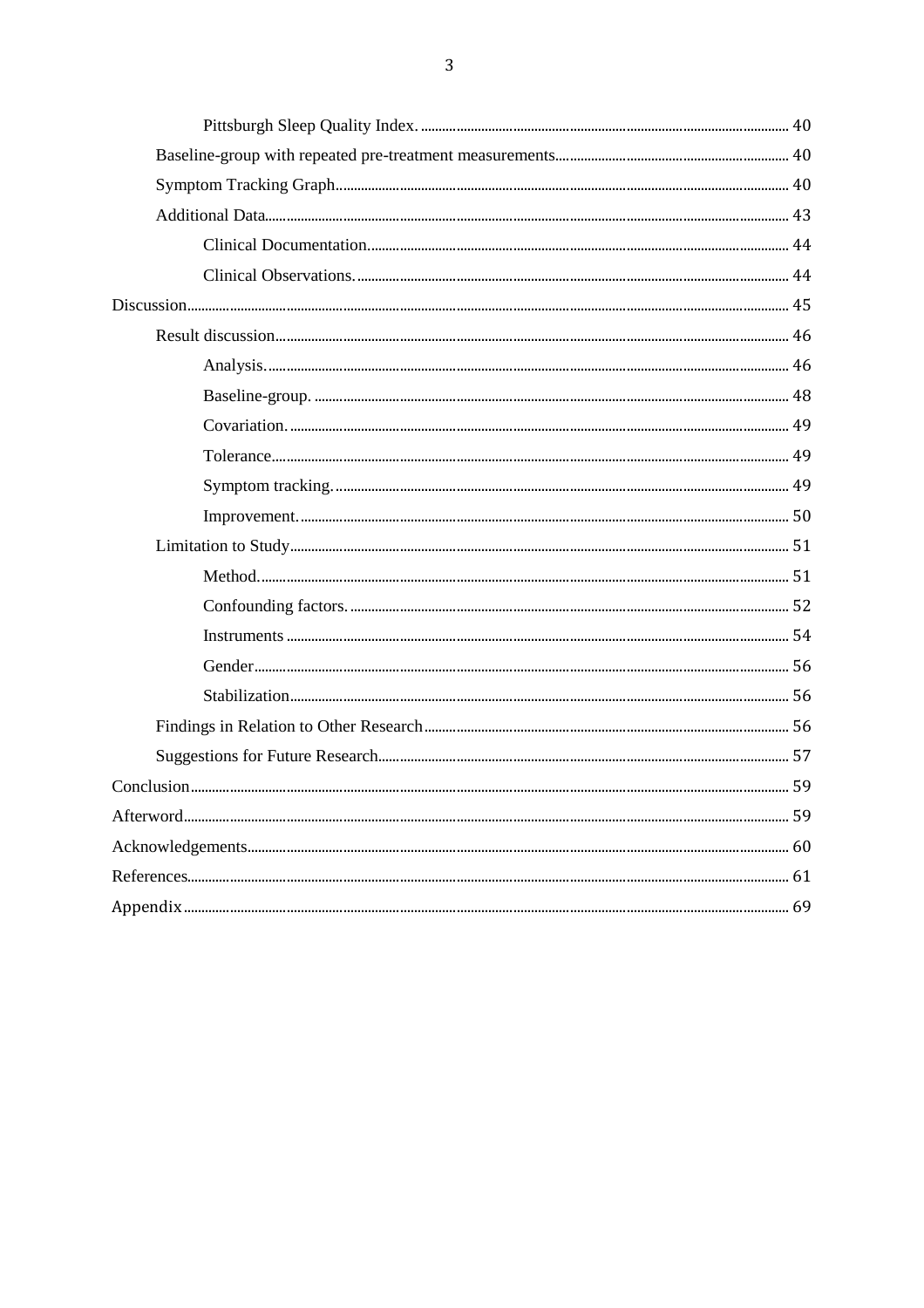#### **Introduction and Theory**

*He heard people screaming from all directions and when the guards took off his blindfold, he saw naked men hanging from the ceiling with their heads facing downward in the interrogation cells. The torturers shouted their questions and whipped the limp, hanging bodies with stripped electric cables that peeled away skin and bits of muscle.*

*The blood ran on the floor.*

*It was completely surreal, like Dantes Inferno. The people who were tortured didn't scream like people anymore. Their voices had changed. They were another type of creature. They were bellowing animals. [... ]*

*They tied Mohammad's hands behind his back and hung him up from a hook in the ceiling. [... ] "It was hell, even after just a few minutes," says Mohammad, "It felt like my arms were being ripped off. The guards began to hit me with electric cables and batons. [... ]*

*The torture continued hour after hour. When Mohammad lost consciousness, the torturers let him down to the floor. When he awoke in his own blood, they began all over again. [... ]*

*"I was completely naked and they gave me electric shocks on my penis and in my anus with a batong," says Mohammad. "They pushed in coca-cola bottles too. I screamed and I bled. I became one with the scream. I was not a human anymore. I was an animal that was being tortured to death. I saw myself from a distance and registered what happened. 'This is the end', I thought. 'Now they are going to kill me.' But they didn't, unfortunately."(translated by the authors, Svensson, 2011, pp. 18*-20*)*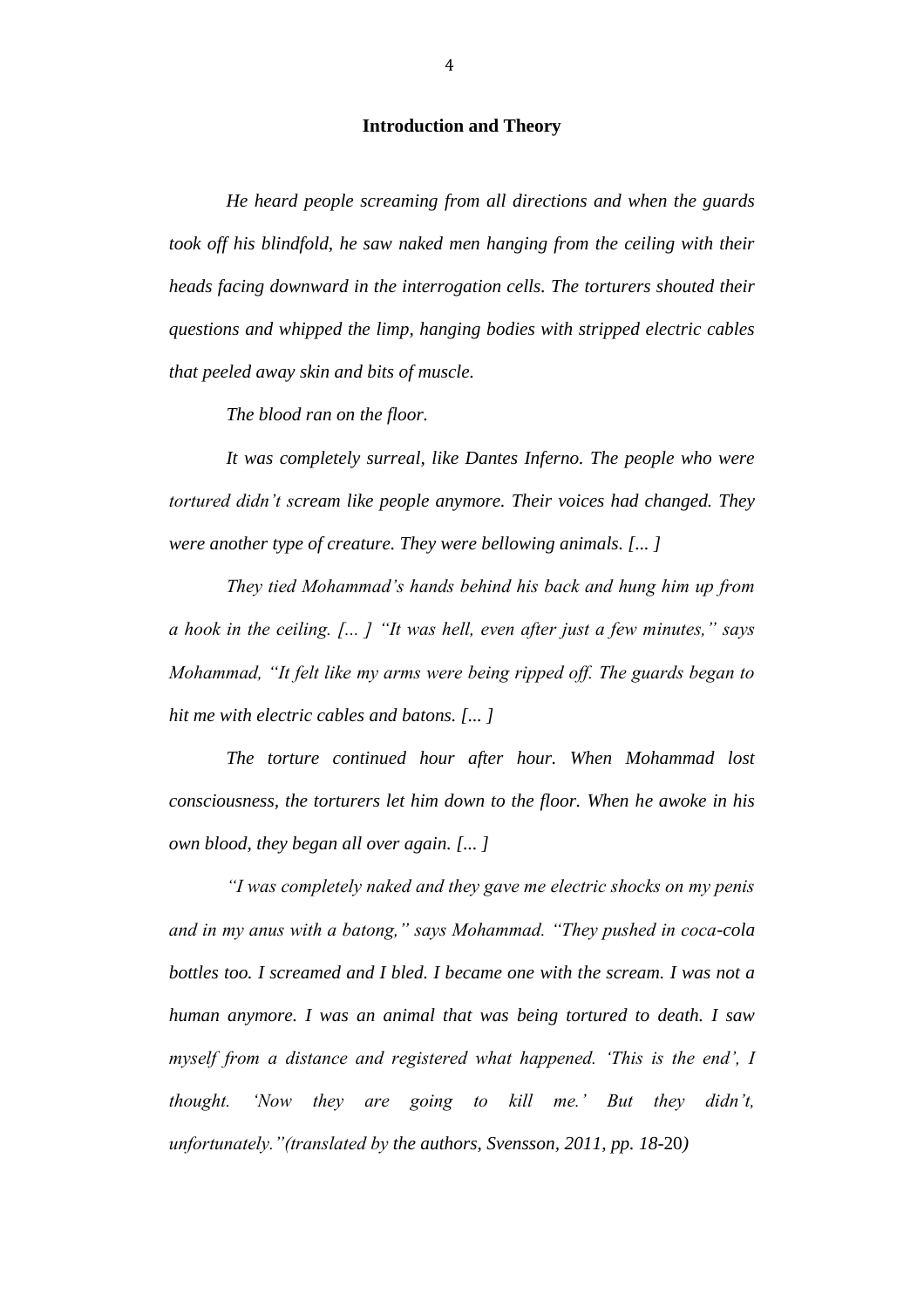In this account, given in an interview to journalist Gert Svensson (2011), Mohammad tells the story of how he and others were tortured in Iran. Mohammad was imprisoned eight different times, and the length of his stays ranged from three months to three years. The first time he was only 16-years old, and was taken for writing articles that were critical towards the dictatorial regime. During one period of 18 months, he sat in the notorious Evin Prison. He was isolated to a small room and never knew whether it was night or day. He slept on a cement floor with his face pressed close to the crack in the door. During other prison stays he was crammed into cells with ten to twenty other prisoners in rooms that were only meant for four people. They took turns sleeping on the floor and those who did not have room had to try to sleep standing. Mohammed also tells of some of the different methods of torture that he and others were often victim to, methods like 'Palestinian hanging', electrical shocks to the genitals, mock executions and being forced to watch and take part in the beatings and torture of friends and loved ones. Most traumatizing perhaps was the torture of the shame and guilt affiliated with all of these and having to carry that with them in life.

Mohammed fled to Sweden in 1988 and has been going to psychotherapy at the Red Cross Center for Victims of War and Torture in Stockholm since 1992. He eats six different kinds of painkillers and sedatives each day and has personal attendants without whom he would not even be able to carry out daily tasks like dressing, cooking, using the toilet and showering. He has gone through seven operations on his hips and back and avoided needing a wheelchair through exercising regularly. Mohammed says he never sleeps at night, but tries to sleep a few hours in the early part of the day when the daylight alleviates his nightmares and the presence of his personal attendants can help him feel a little comfort. He initially fled to Sweden with his wife, but because of his horrific nightmares, she was never able to sleep, lost weight and became ill. Eventually, she left and did not want anything more to do with him. Now Mohammad has not seen her in fifteen years. "I am completely alone in life," (p. 16) Mohammad tells the journalist. Most of his days, he lays in bed in his apartment, behind closed curtains, in the company of his computer and two televisions that he has running all of the time. "That way I feel less abandoned," (p. 16) he says (Svensson, 2011).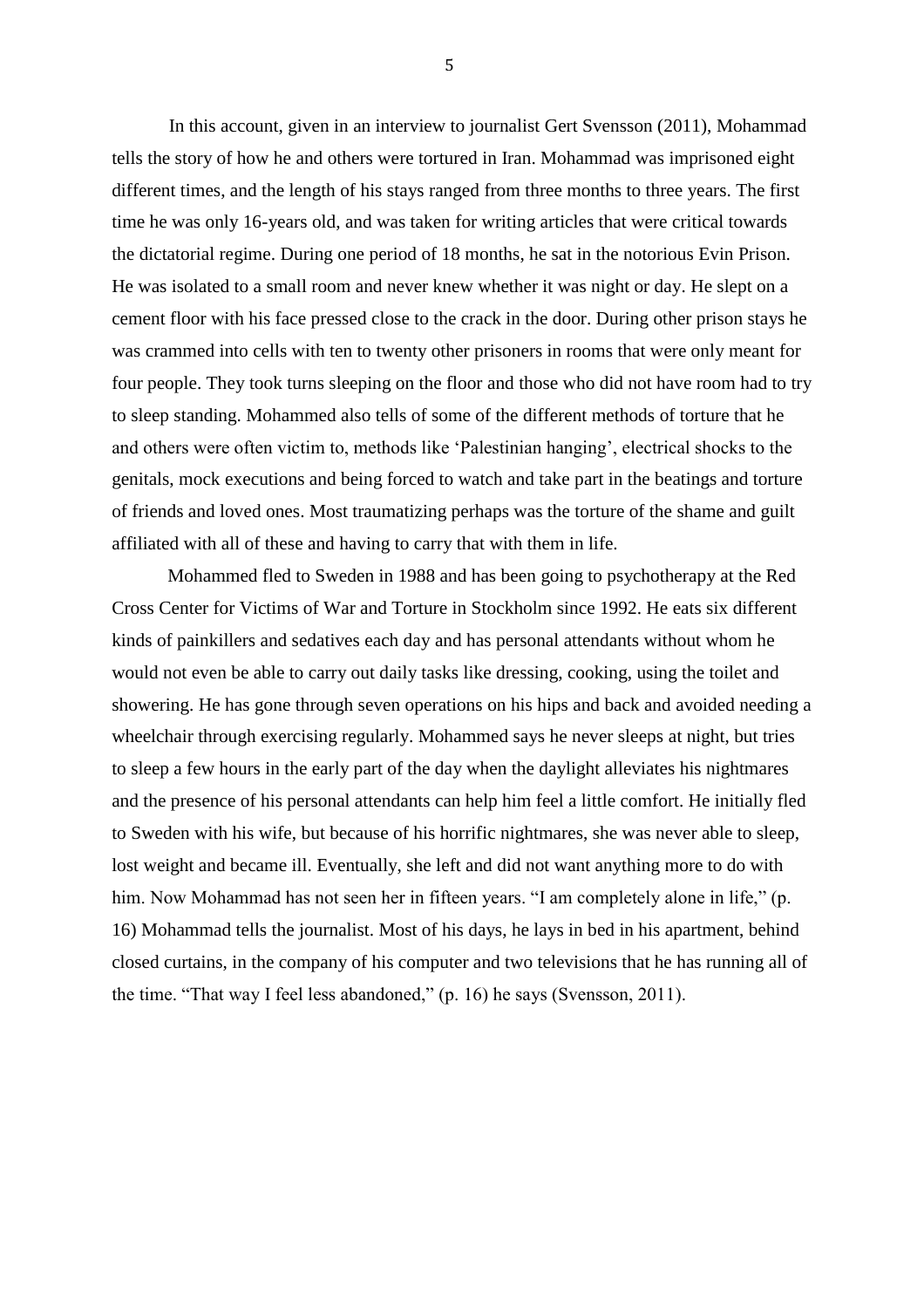#### **The Effects of Trauma**

The effects of trauma are comprehensive and long lasting, often permanent, as depicted above in Mohammad's story. People who have experienced torture or trauma have a much higher risk of suffering from long-term health problems such as depression, substance abuse, suicide and anxiety related syndromes such as phobias or panic disorders (Carlsson, 2005). Yet the experience of trauma can cause very different reactions in different people (Svensson, 2011). The ailments that affect people who have experienced trauma or torture can be very complex. In some cases, they can even be hard to trace back to the original trauma that they come from, for example aches in different parts of the body, dizziness, insomnia or stomach and intestinal problems (Svensson, 2011). Many survivors of war trauma and torture suffer from chronic pain (Department of Migration, Swiss Red Cross, 2005). Continuing to experience symptoms relating to trauma long after the traumatic experience occurred often qualifies for the diagnosis of posttraumatic stress disorder (PTSD) (Elzinga & Bremner, 2002).

**PTSD and Complexities in Diagnosis.** The International Statistical Classification of Diseases and Related Health Problems – Tenth Revision (ICD-10) describes PTSD as a disorder arising as a delayed or protracted response to an exceptionally threatening or catastrophic stressful event or situation of either brief or long duration (World Health Organization [WHO], 1990). The source of the injury, when discussing experiences of trauma, is of significance (Lahad & Doron, 2010). For example, stressors deliberately inflicted by people such as war or acts of violence, are harder to cope with than accidents or natural disasters like earthquakes or tsunamis, probably because they destroy trust in fellow human beings. Studies show that while 60 percent of those who experience rape will develop symptoms of PTSD, only 3.5-4 percent of those directly exposed to a hurricane will develop such symptoms. Exposure to war and political unrest are stressors that have been found to increase the likelihood for PTSD (Salem & Flaskerud, 2011). It has also been shown that symptoms of PTSD and associated disorders can start to manifest themselves for years after the original trauma. They may even re-emerge as a person ages and intensify due to things like decreased functional capacity, social marginalization, or death of a loved one. Real life events can throw an individual back into a relapse episode (Foa, Keane, Friedman & Cohen, 2009)

Some typical features of PTSD are:

- Disturbing nightmares and insomnia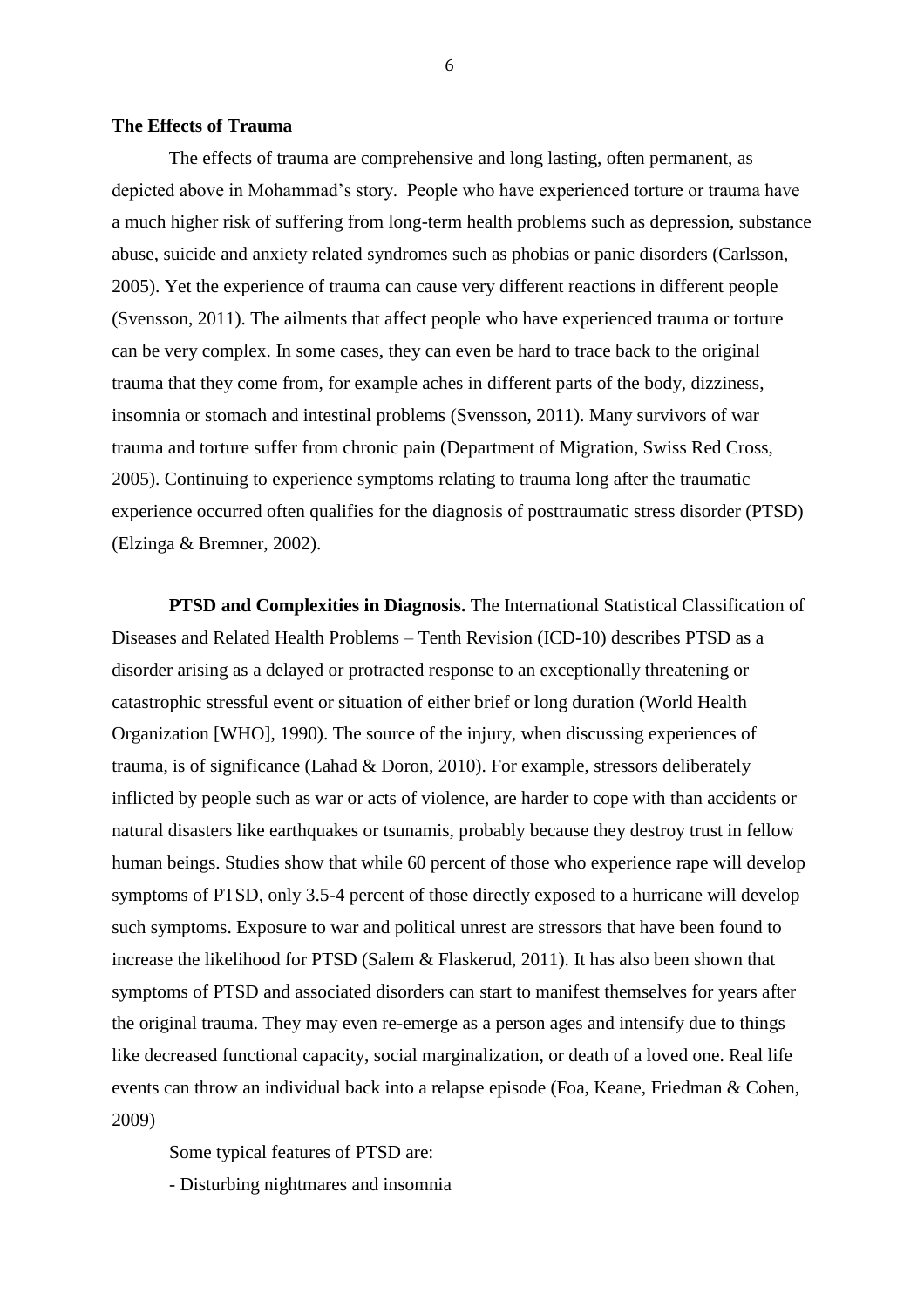- Flashbacks or experience of reliving the torture
- Avoidance of things or situations that can trigger the traumatic memory
- Hyperarousal and hypervigilance
- Strong feelings of shame and guilt
- Numbness and emotional blunting
- Detachment from other people
- Loss of ability to trust other people
- Difficulty having hope or belief in the future
- (WHO, 1990)

The DSM-IV-TR (American Psychiatric Association, 2000) provides a similar description and to fulfill the PTSD diagnosis the manual has a list of six criteria, A-F. Criteria A has two parts and includes: A1, the person has had a traumatic experience that involved actual or threatened death or serious injury, or a threat to the physical integrity of oneself or others, and Criteria A2, the individual experiences an emotional response involving intense fear, helplessness, or horror. Criteria B entail at least one kind of persistent re-experiencing or intrusive recollection. The five examples listed include distressing dreams, avoidance behavior, vivid imagery and flashbacks. In Criteria C, seven examples of symptoms of emotional numbing or emotional avoidance are described. In order to fulfill the criteria, at least one of the symptoms has to be present. For Criteria D, two out of five symptoms of hyperarousal should be present. Criteria E concerns the duration of symptoms and Criteria F includes distress or impaired functioning (American Psychiatric Association, 2000).

There has been substantial criticism concerning the DSM-IV-TR criteria for PTSD and the limitations of the PTSD diagnosis (Teodorescu, 2012). Criteria A has been criticized for having insufficient specificity, both for having stressor criteria that are too broad, and criteria for emotional response that are too narrowly defined. Certain types of events, such as religious or political persecution, can be a threat to the psychological integrity of a person and can cause a traumatic reaction, but since they are not always life threatening, causing injury or a threat to physical integrity, these examples might not meet the A1 criteria (Teodorescu, 2012). According to Herman (1992, cited in Teodorescu, 2012) in regards to refugees, "the symptoms found among these patients are usually too complex, heterogeneous and sustained to fit this single label" (p. 278). Disorders of Extreme Stress Otherwise Not Specified, or DESNOS, often referred to as Complex PTSD, has been suggested as a term that might better accommodate the intricacy of the symptoms found in refugee populations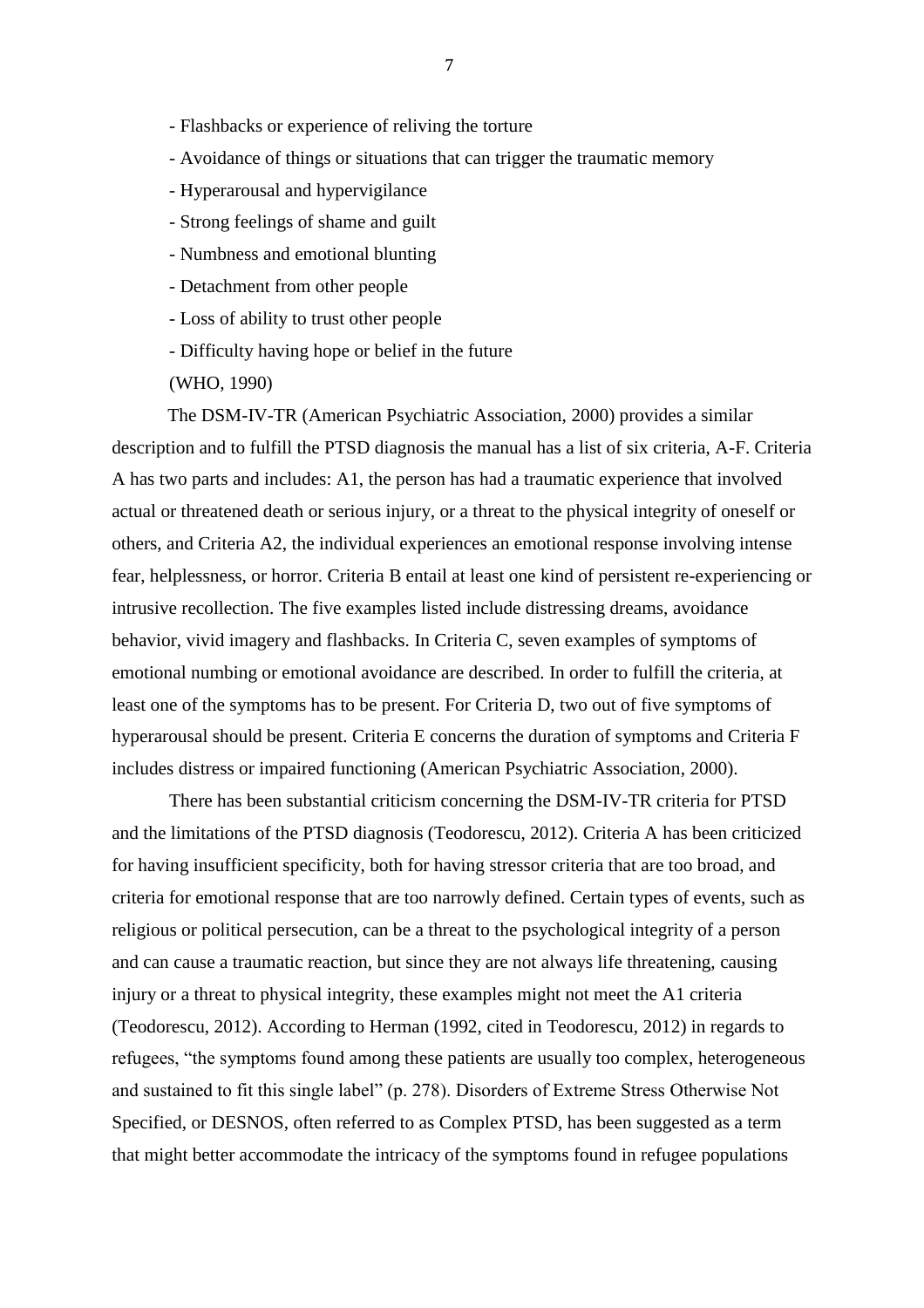(Teodorescu, 2012). In DSM-IV-TR, DESNOS is not accepted as its own diagnosis and is found under the diagnosis of PTSD. The fact that DESNOS does not require the A2 criteria enables it to capture a large range of emotional reactions to potentially traumatic events (Teodorescu, 2012).

DSM-5 came out in 2013, providing some changes to the PTSD diagnosis. In the new manual, for example, Criterion A2 was removed completely (American Psychiatric Association, 2013), leaving only A1, which is relatively unchanged. In addition, PTSD was moved out of Anxiety disorders and into a newly established category called "Trauma and Stress-Related Disorders". Under PTSD, there are now four symptom clusters instead of three, which now include 'Emotional numbing,' in addition to the pre-existing clusters 'Reexperiencing' (referred to as 'Intrusions' in this present study), 'Avoidance' and 'Hyperarousal/Hypervigilance' (American Psychiatric Association, 2013; American Psychiatric Association, 2000). Three new symptoms have also been added: 'persistent distorted blame of self or others about the traumatic event(s)', 'persistent negative emotional state', and 'reckless or self-destructive behavior' (American Psychiatric Association, 2013). Because of the rigorous empirical standard for the newest version of the DSM, and the limitation of existing evidence to support these conditions, DESNOS (or Complex PTSD) was not added as its own diagnosis (Friedman, 2013). Yet according to Friedman (2013), DESNOS (Complex PTSD) is now better included in the PTSD diagnosis with the addition of new symptoms that are commonly associated with that condition.

There are still many controversies concerning the PTSD diagnosis, even in DSM-5 (Welch, Klassen, Borisova & Clothier, 2013). One of these criticisms has to do with concern about the expansion of the concept of trauma over subsequent DSM revisions. Another criticism is whether there was enough support to justify moving PTSD out of Anxiety Disorders. A third controversy debates how a broad qualifying range of traumatic stressors could make it more possible for people to malinger when reporting symptoms in personal injury cases, and the opposite ethical consideration, that the DSM criteria should not be changed just to decrease the problem of malingering, and that a higher threshold for qualification might make some individuals who truly have been traumatized ineligible for a PTSD diagnosis (Welch, Klassen, Borisova & Clothier, 2013).

Because of the DSM-5s relative newness, these differences are not very relevant for diagnosis that have already been made for participants in this current study. Also, because of differences in methods and opinions on how to categorize the symptoms found in this group,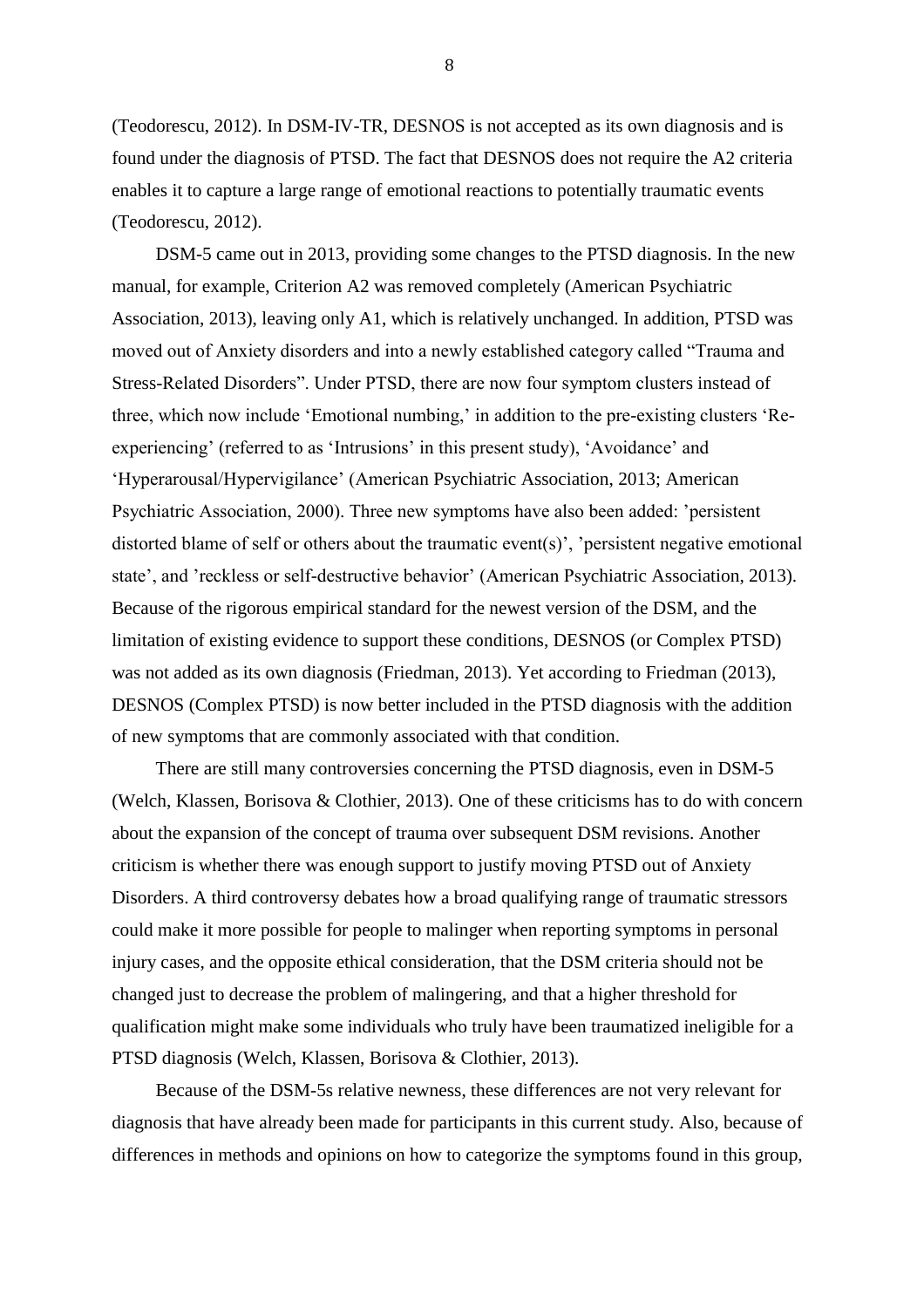this study will refer more to the common symptoms and not the diagnosis per se, although the term PTSD may occasionally be used for purposes of simplicity.

**The Mind and Body.** When under extreme conditions, normal coping strategies do not always work (Department of Migration, Swiss Red Cross, 2005). Feelings such as powerlessness, hopelessness and fear of death can lead to over-arousal, desperation, panic, mistrust and intense terror. The body's normal stress reactions, which are meant to facilitate survival, can persist, causing extreme physical and psychological strain. This along with physical injuries from direct bodily harm of torture can cause lasting problems with muscular tension and damage to the body.

Experiences of trauma also can actually change the individual on a neurobiological level (Elzinga & Bremner, 2002; Kitayama, 2005; Rohleder, Joksimovic, Wolf & Kirschbaum, 2004; Sherin & Nemeroff, 2011). For example, prolonged exposure to stressful events causes an elevated activation of the hypothalamic-pituitary-adrenal (HPA) axis, which strongly influences emotions and memory (Elzinga & Bremner, 2002). Research shows that heightened cortisol levels over sustained periods can actually cause volume reduction in the hippocampus, a structure in the brain that is essential to the processing of memories. One meta-study examined nine different studies with a total of 133 test subjects all diagnosed with chronic PTSD, 148 controls who were healthy and 53 controls who were traumatized (Kitayama, 2005). The study found significantly smaller size in hippocampal volume in both right and left hippocampi in the subjects with chronic PTSD compared to both the healthy controls and the traumatized controls.

Although prolonged stress causes elevated levels of cortisol, studies show that PTSD is actually associated with lower levels of cortisol production (Rohleder, Joksimovic, Wolf & Kirschbaum, 2004; Roth, Ekblad & Ågren, 2006), occurring as an effect of the exceeding cortisol levels and subsequent dysregulation of the HPA axis, the body's stress-regulating system (Rohleder, Joksimovic, Wolf & Kirschbaum, 2004; Sherin & Nemeroff, 2011).

**Relationships, Loss and Loss of Basic Human Needs.** Not only are the victims left with permanent physical injuries and psychological scarring, but the remnants of their suffering takes its toll on relationships with people they love (Svensson, 2011). Many who have been tortured or experienced harsh physical trauma, for example, have a hard time with physical or emotional intimacy. It can be difficult to regain contact with their bodies after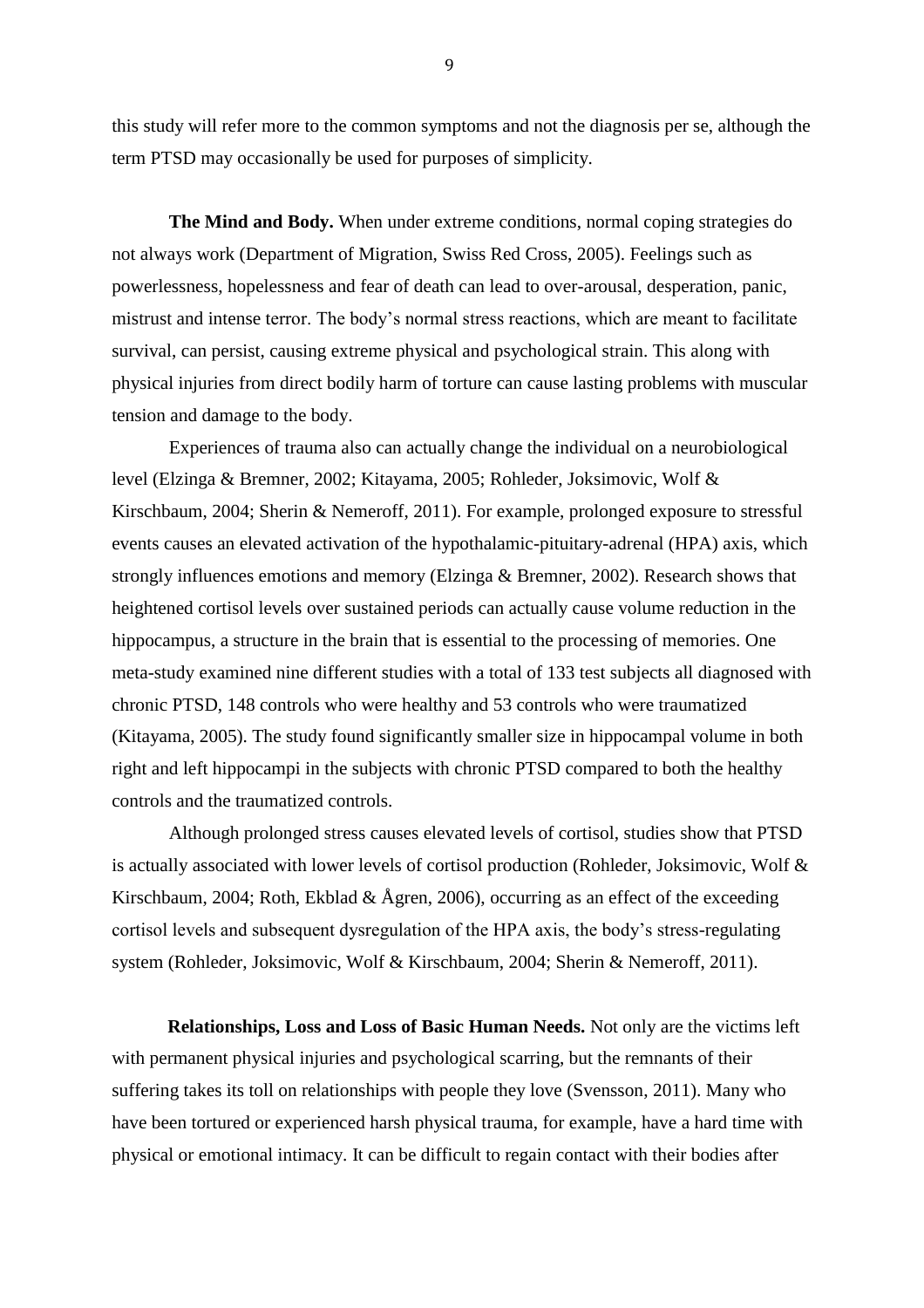having learned to shut off physical sensations because of their association with pain (Levine, 2010). Even children can and often are affected and the legacy of trauma is inherited (Svensson, 2011). Mental illness, for example, is more common among children of traumatized parents and it is suggested that parents who experience Complex PTSD have a harder time relating to their child's needs and creating a secure attachment. There are tens of thousands of children and youth living in Sweden who are growing up with parents who have experienced extreme forms of trauma.

Because of a general focus on trauma and the effects of trauma, one other very important aspect of a refugee's experience is often overlooked, the aspect of "loss". Experiences of war and forced migration involve many types of losses, for example the loss of loved ones, of community, of work and money and material possessions (Arcel, Folnegović-Šmalc, Kozarić-Kovačić & Marušić, 1995). There are also psychological losses like the loss of status, belief in oneself, trust in others, future hopes, a belief in personal invulnerability and especially, the loss of power. For example, the refugee might not have the ability to solve his or her problems in the new country in the way that he or she thinks is best. Loss of any kind can have an immense effect on a person's thoughts, feelings and behavior, and it can hurt at the very core of a person.

One of the main losses that all refugees share is the loss of home and all that it represents (Papadopoulos, 2002). Home is one of the most fundamental notions of humanity and is a concept that has both physical and psychological meaning. It is a place where personal things are stored, such as pictures, certificates about identity, clothes and books (Arcel et al., 1995). It is also a structure that holds together the people who are most familiar, the family. It is a place where memories are formed and where identity is created, holding representations for powerful feelings such as those of comfort and safety (Arcel et al., 1995; Papadopoulos, 2002). Papadopoulos (2002) refers to Bowlby's idea of a secure base and the human tendency to remain in a particular and familiar local, in the company of particular, familiar people. It is therefore not so surprising that people's attachment to their home is usually so strong that they leave only when the threat to their lives is impending, often leaving much later than it is wise to (Arcel et al., 1995).

According to the well-known humanistic theorist Abraham Maslov (Passer & Smith, 2007), human needs are arranged in kind of hierarchy, which can be illustrated in the form of a pyramid. Needs that are concerned with physical and social survival are most imperative and make up the lower levels of the pyramid. These are needs that are basic to human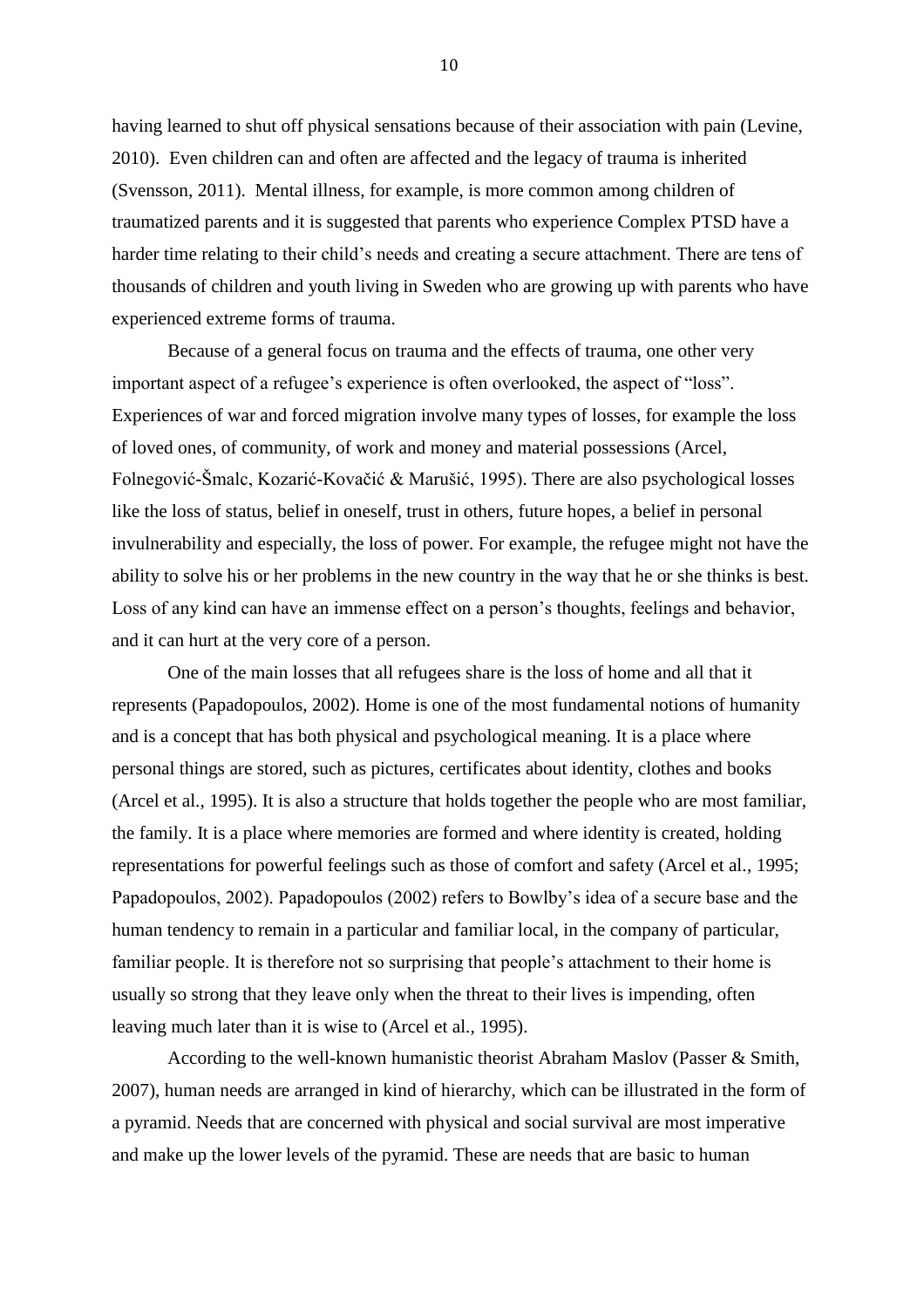existence, such as food and drink, safety, along with belongingness and love. Higher up in the pyramid are esteem needs, cognitive needs, aesthetic needs, and at the top, self-actualization. In Maslov's theory, higher-level needs can only be met when needs beneath them are already satisfied. This also means that if a lower-level need is no longer satisfied, a person will experience 'need regression' and be forced to focus on meeting that lower-level need again (Passer & Smith, 2007).

#### **Migration Related Stress**

In this study, the words 'refugee' or 'migrant' will be used interchangeably, as they are often used this way in the literature that has been reviewed in preparation for this study. Most of the people that are included in this study have been victims of torture, as in the example of Mohammed, and all of them have experienced trauma after being exposed to war and conflict, and have then migrated to Sweden.

Research shows that the act of migration itself can contribute to and compound symptoms of PTSD and migration itself is considered a risk factor for mental illness (Loue, 2009; Salem & Flaskerud, 2011). Loue (2009) describes three phases in the migration experience, each of which can have an impact on a person's mental health. The first phase, 'premigration', is when individuals still live in their home country but are preparing to move, and are affected by factors such as economic conditions, political conditions, social status and educational level. Phase number two is 'peri-migration', which means the actual process of migration. This phase includes things like travel conditions, exposure to or witnessing violence, the number and nature of events witnessed and lack of access to food and water. The final phase is 'post-migration', implying the arrival in the country of destination. Some important factors of this phase are the availability of people from the same background to provide support, how similar or dissimilar the host country is from the country of origin, the conditions and length of stay before settlement in the receiving country and the level of acceptance in the host country (Loue, 2009).

Several studies have shown the strong influence of migration on mental health and many have specifically investigated how factors specifically related to post-migration can affect the mental health of migrants. One large community-based study (Bogic et al., 2012), where 854 former Yugoslavian refugees living in Germany, Italy and the UK were interviewed and compared, showed that there were significant differences in countries of resettlement and how the differences effected the mental health of the refugees. For example,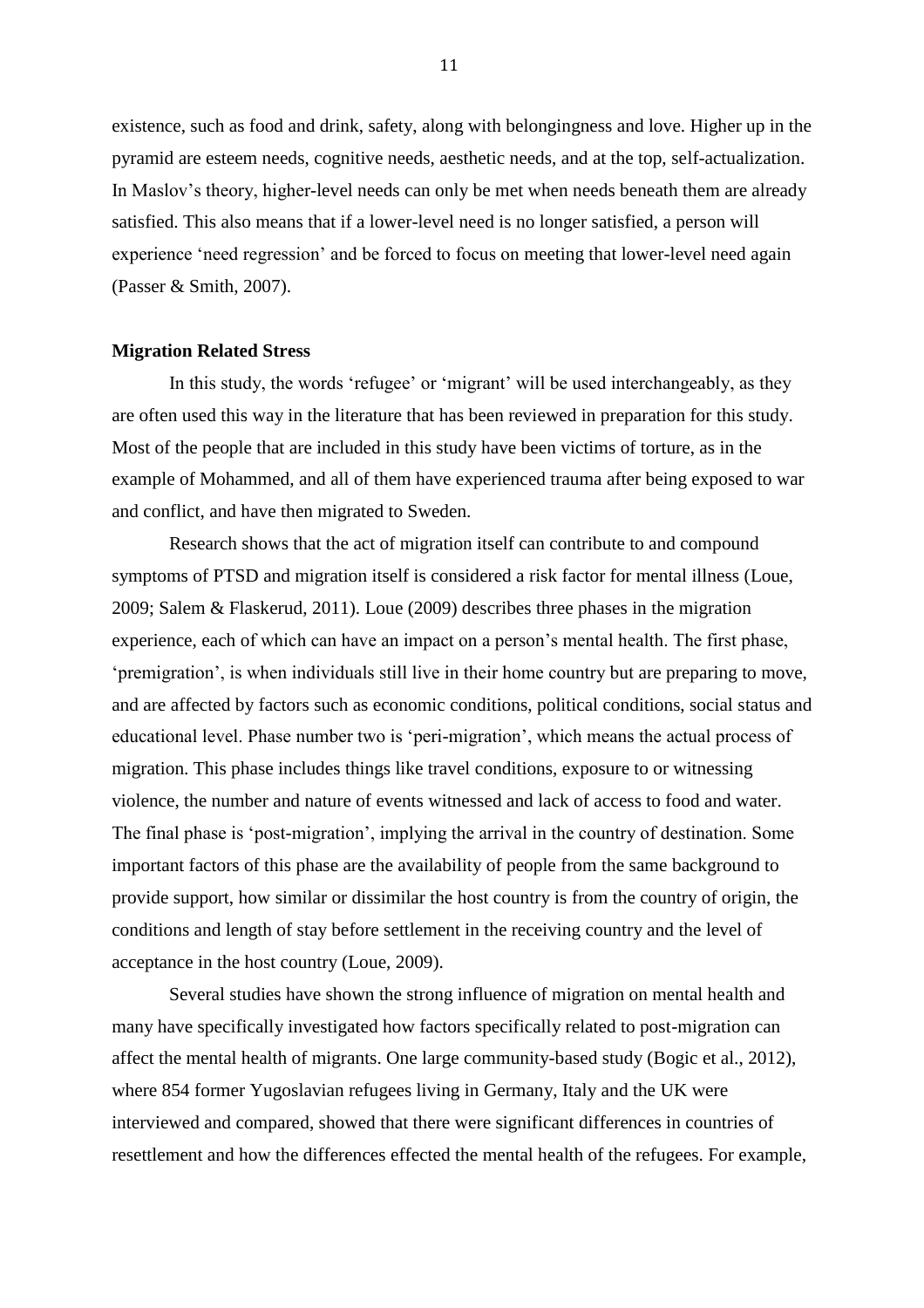71.4% percent of the refugees living in Italy had employment, while only 23.1% of the resettled refugees in Germany had found employment, and results showed that unemployment accounted for the largest difference between countries in rates of mood disorders. Other findings showed that post-migration trauma exposure and stress, including the feeling of not being accepted in the host country, were positively associated with both mood and anxiety disorders. More than half of the refugees in the study still had temporary residency status, even though they had been residents of the host country for an average of 9 years, and not having residency status was shown to be associated with higher rates of both mood and anxiety disorders. Evidence from the study further suggests that prolonged unstable residential status and living under a continuous threat of repatriation may contribute to the persistence of mental disorders in refugees.

A number of Scandinavian studies have shown similar results. One study (Sundquist, Johansson, DeMarinis, Johansson & Sundquist, 2005) investigated 163 Bosnian women who had migrated as refugees after the start of the civil war in 1992 and resettled in the Swedish cities of Lund and Malmö. These women were compared with 392 Swedish born women living in the same two cities. The results showed that the Bosnian women had a much higher prevalence of PTSD, and of those, most of them showed symptoms of depression (94.1%), anxiety (97.1%) and psychological distress (97.1%). Even out of the Bosnian women who did not have PTSD, 51.2% had symptoms of depression, 52.3% had symptoms of anxiety and 58.1% had symptoms of psychological distress. In the Swedish group, only 0.3% (one person) had PTSD and of the Swedish group, only 19.2% had symptoms of depression, 12.7% had symptoms of anxiety, and 20.6% experienced psychological distress. Statistical calculations revealed that factors like economic difficulties, poor social network and not feeling secure were accountable for the symptoms found in the group of Bosnian women.

Roth, Ekblad and Ågren (2006) did a longitudinal study on a sample of refugees who had fled to Sweden from Kosovo, where they were then able to follow-up after 1.5 years and compare results with a portion of the sample who chose to remain in Sweden and a portion who had chosen to repatriate to Kosovo. Results from this study showed that those who remained in Sweden and did not return to their homeland had a significantly higher rate of PTSD after 1.5 years, 85%, compared with 52% for those who had returned to Kosovo. The results also showed a significantly lower level of cortisol in the group that remained in Sweden which is an interesting find, since low levels of cortisol have been found to be linked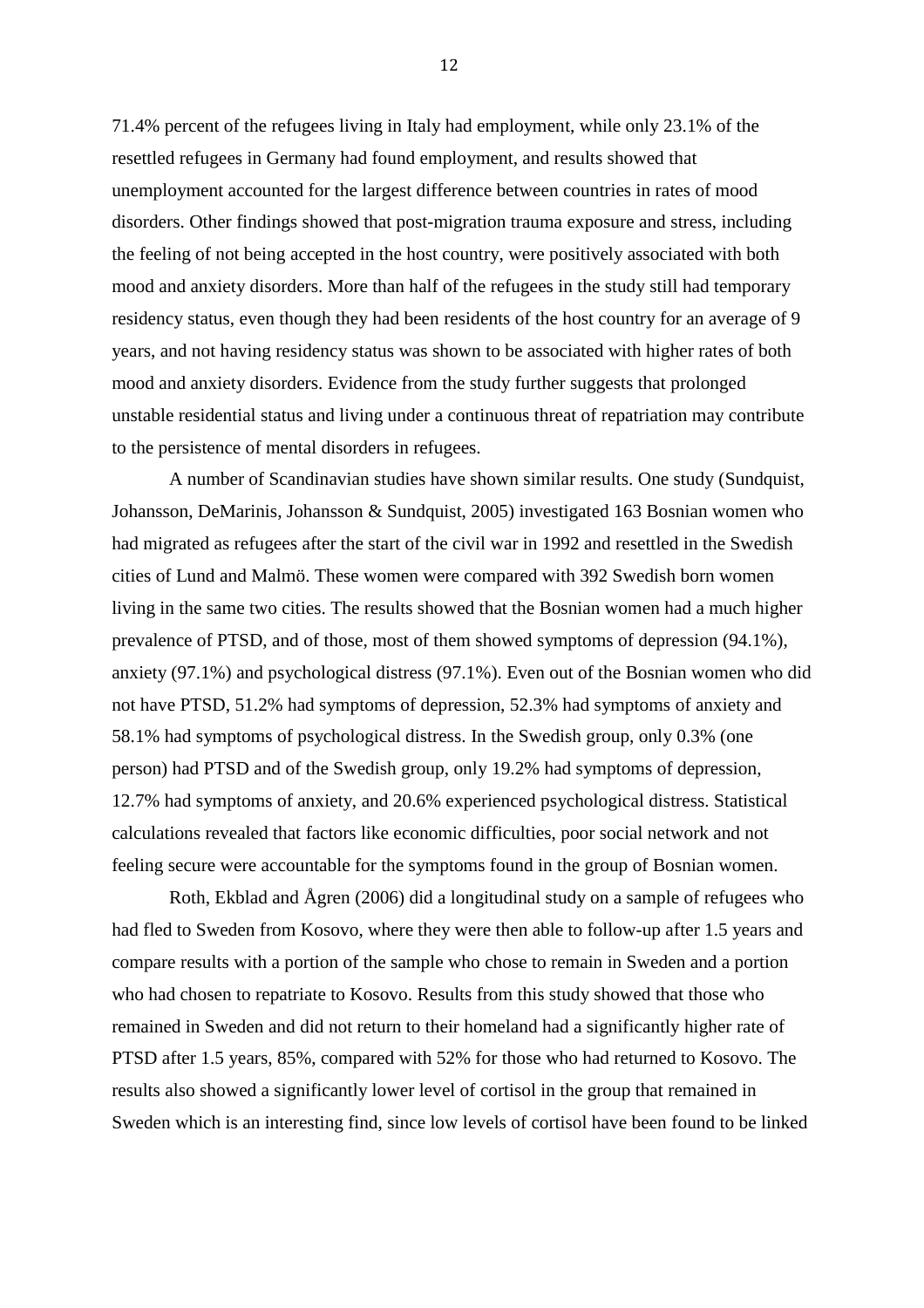with PTSD, and a lower level in the group that stayed in Sweden further implies the level of their stress.

Another study (Tinghög, 2010) compared the situations of 259 Iraqis and 250 Iranians with 211 Finns living in Linköping, Sweden. The results showed that anxiety and depression (measured by HSCL-25) were much higher among the Iraqis and Iranians compared with the Finnish population. Immigrant-specific factors like poor socio-cultural adaptation, non-immigrant specific experiences of traumatic nature such as high number of types of traumatic episode and non-immigrant-specific factors like poor economic security and poor social network, were found to be able to explain a major part of the markedly higher prevalence of mental ill health among the Iraqi and Iranian immigrant groups in comparison to the Finnish immigrant group.

A Norwegian study (Teodorescu, Heir, Hauff, Wentzel-Larsen & Lien, 2012), using refugees from 21 different countries, assessed stressors like post-migration stress, unemployment, weak social network, weak social integration in the Norwegian society and weak social integration in the immigrant ethnic group from Norway. Results showed a strong positive association between weak social network and current PTSD, major depressive disorder (MDD), psychiatric morbidity and higher levels of psychiatric symptomology. Unemployment was associated with current PTSD diagnosis, psychiatric morbidity and higher levels of depressive symptomology. Weak social integration in the Norwegian society and weak social network were the post-migration variables that showed the most significant associations with poor mental health.

Results from these studies imply that refugees often face significant post-war trauma during resettlement, including stressors like uncertainty about family members left behind, unemployment, economic difficulties and acculturative stress. The evidence from these studies also points to the compounding effect of pre-migration trauma and post-migration variables on mental health. Many of the studies also indicate a relationship between depression and/or depressive symptoms and post-migration factors, such as social isolation or weak social network, unemployment and acculturation stress/social integration. Arcel et al. (1995) discusses the importance of a feeling of "empowerment" in the new/host country and how policies of, for example, temporary status and marginalization, will keep them disempowered for a long time. A policy of integration into the society, however would enlarge social functioning and increase psychological coping (Arcel et al., 1995).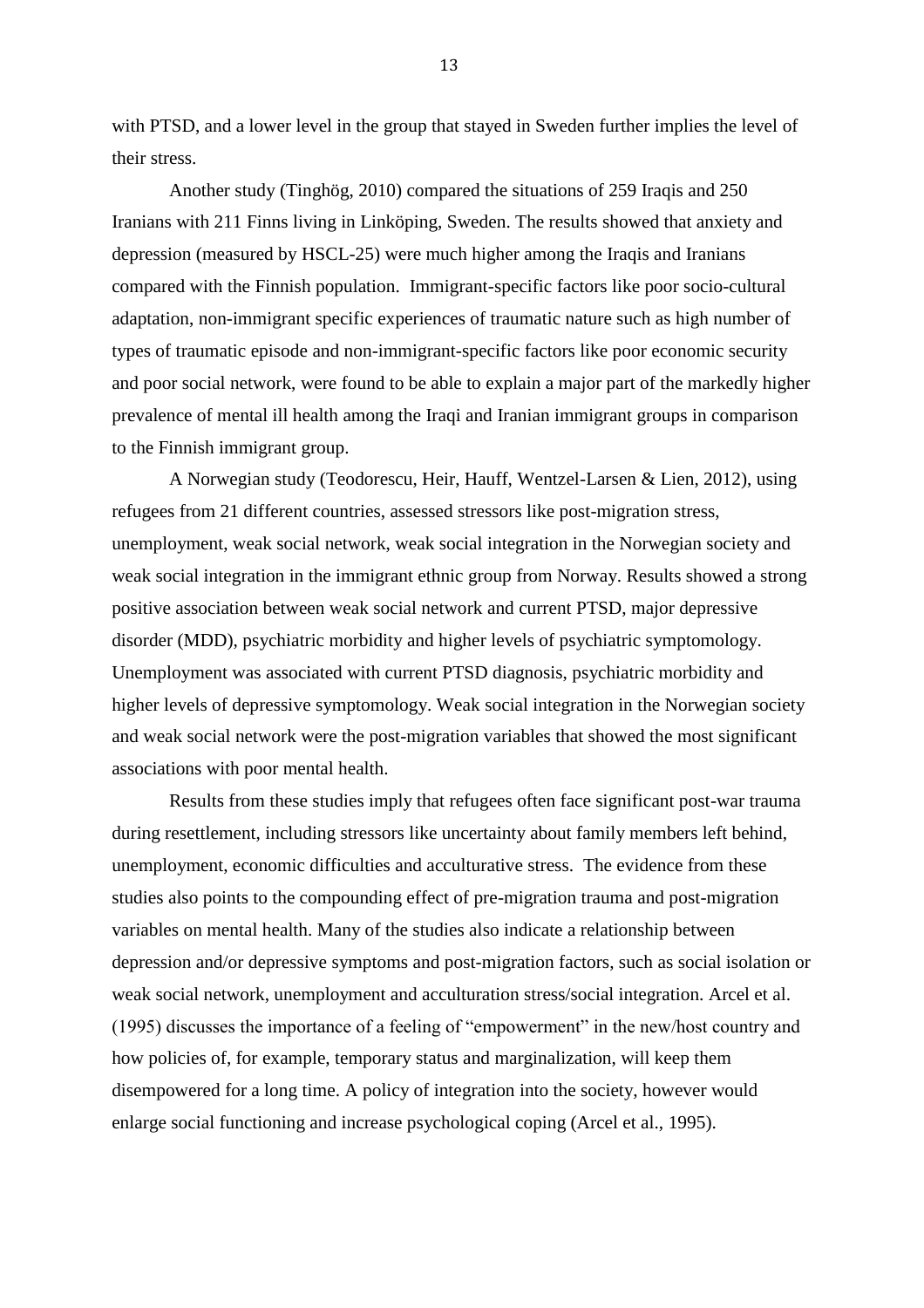#### **Sweden and Migration**

A UNHCR report from June 19, 2013 (New UNHCR report, 2013) states that there were more than 45.2 million people globally in situations of displacement at the end of 2012. That is an increase from the 42.5 million they reported at the end of 2011 and does not include the rise in people forced from their homes in Syria during that current year. This means that there are now more refugees and displaced people worldwide than at any time since 1994. War is the main cause, and 55% of all of the refugees listed in the report come from Afghanistan, Somalia, Iraq, Syria and Sudan. In 2012, Iraqis were the third largest refugee group, with 746,700 people. In 2012, nearly 1.5 million people living in Sweden were born in other countries, which makes up about 15% of Sweden's total population (Migration Sverige, 2014). In 2012, 98,822 refugees came to Sweden from Iraq alone (Sedghi, 2013). That same year, only 12,000 refugees in Sweden received asylum. Most requests for asylum are denied (Flyktingar i Sverige, 2013).

Between 1950 and 1967, Sweden had a policy of allowing free immigration of labor force, which basically meant that anyone who wanted to settle in Sweden could do so without the state interfering (Westin, 2000). Sweden had no legislation guiding the integration of immigrants and people who immigrated were integrated into society just by being a part of the labor force. The 1990s marked a time of many changes to Swedish immigration policies. For example, harsher criteria were enforced with new ideas about how immigrants should be assimilated and how immigration should be limited. Since that time, immigrating to Sweden has been more difficult and the criteria to stay as a refugee are much more restrictive. Such restrictive policies, as previous theory has suggested, seem to have a negative impact on the mental health of refugees.

Even gaining admittance to Sweden does not mean getting full access. Of the many societal issues of concern for refugees, one of the most distressing is perhaps discrimination. "Det blågula glashuset" ("The Blue -Yellow Glass House") (Statens offentliga utredningar, 2005), the resulting report from an investigation into structural discrimination in Sweden, revealed that discriminatory practices are present all throughout society. This includes the labor market, the housing market, the mass media, the political system, the legal system, the educational system and even welfare service areas, like the social services and the health care system. These examples show the unfair plight that is commonly a part of the refugee experience, and some of the many barriers to successful integration into the Swedish society.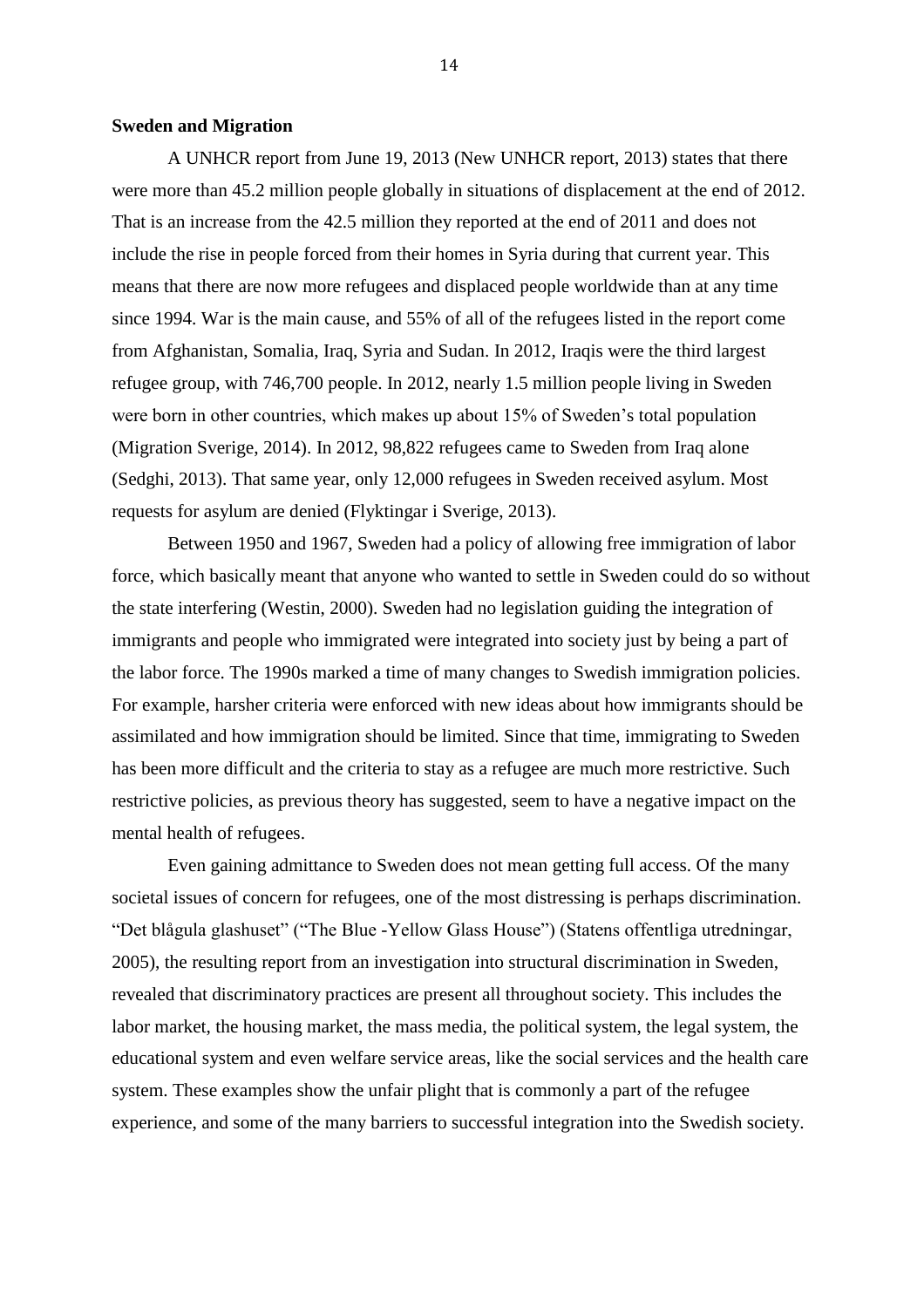#### **Treating Victims of War and Trauma**

Treatment for trauma and trauma related disturbances has been discussed in health care literature for over 100 years, but research on efficacy of PTSD treatments began when PTSD was introduced into DSM-III in the 1980's (Foa et al., 2009). This research has helped provide a better understanding and it is now known that early intervention after experiencing a traumatic event, leads to a better prognosis and can help prevent the development of chronic and more complex PTSD. Chronic or Complex PTSD is believed to be more difficult to treat. Because PTSD is twice as common among women as men, questions have arisen concerning gender difference and treatment, but the studies conducted to date have not been able to provide any conclusive insights into that aspect (Foa et al., 2009).

The Posttraumatic Stress Disorder Treatment Guidelines Task force was founded by The Board of Directors of the International Society for Traumatic Stress Studies (ISTSS) to provide information to professionals about the most effective treatments for PTSD. After extensive review of clinical research and literature, the *Effective treatments for PTSD: practical guidelines from the International Society for Traumatic Stress Studies* (Foa et al., 2009) was put together, and has since been widely referred to in research and literature relating to treatment for PTSD. What is interesting is that even after this extensive review of the field, no straightforward conclusions can be found to be drawn by the authors of the book concerning which treatments are best to recommend. Because of methodological limitations implicated by among other ethical aspects when working with a PTSD population, conclusive controlled studies are scarce, and although other treatments such as group-therapy, psychodynamic therapy and creative therapies are common and frequently considered successful, they are often not considered 'evidence-based' because of the lack of research (Foa et al., 2009).

For the purpose of providing a background for treatment in this pilot-study, the focus here will be on the two treatment methods that have been backed by the most empirical evidence, CBT and EMDR, which are further supported in reviews by Ponniah and Hollon (2009) and Palic and Elklit (2010). Still, the authors of this study are aware that these methods are more researched partly due to the fact that it is often more feasible to conduct research with these particular methods in comparison to other methods, as is also mentioned by Foa et al. (2009), Ponniah and Hollon (2009) and Palic and Elklit (2010).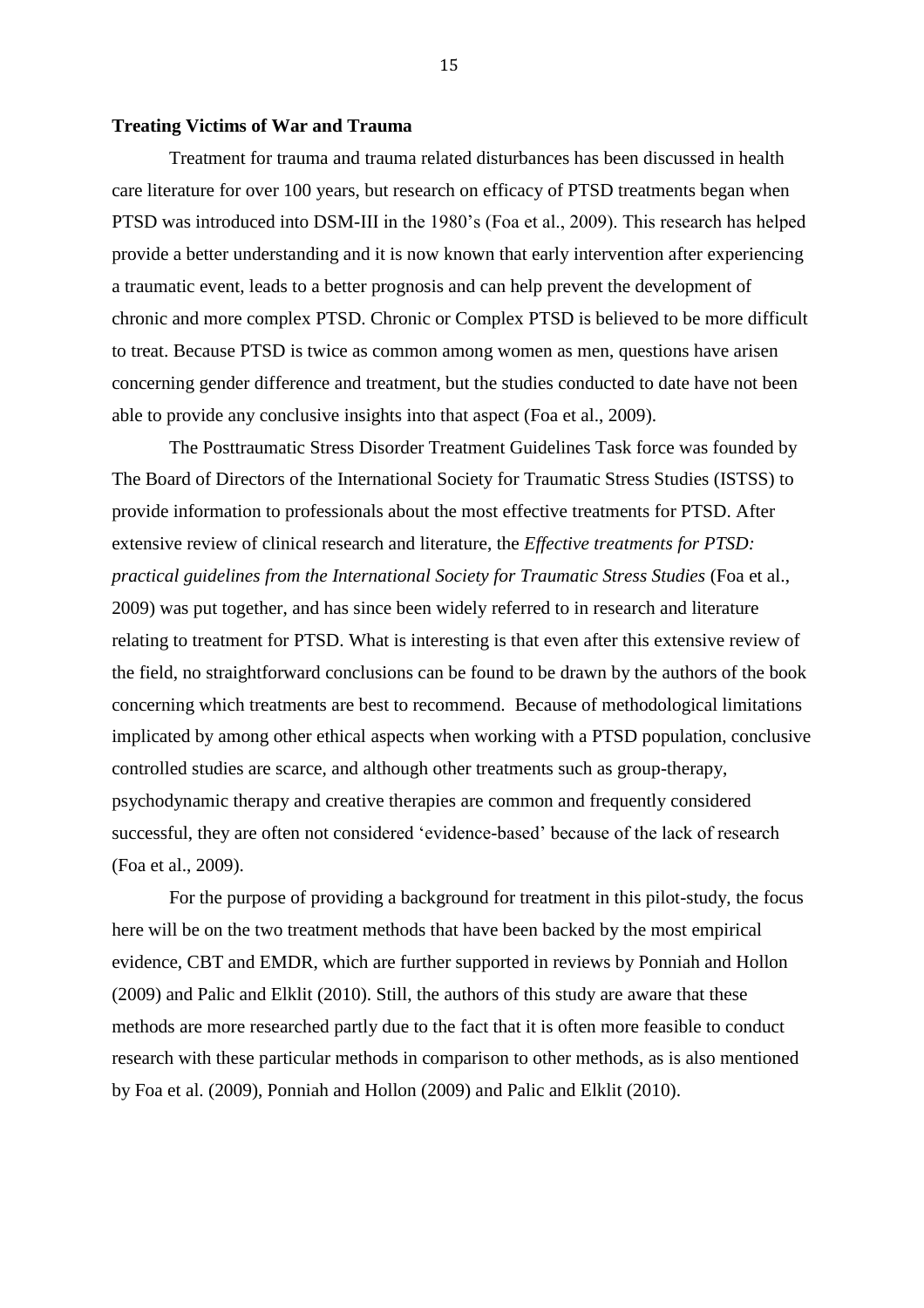**Cognitive Behavioral Therapy (CBT).** CBT for PTSD involves several different techniques, thus CBT in this context is a broad area (Foa et al., 2009). Harvey, Bryant and Tarrier (2003) in a literary review, found that CBT treatment for PTSD most commonly contains psychoeducation about common symptoms, exposure, cognitive restructuring, and anxiety management. The treatment duration varies but is typically 9–12 sessions, each lasting between 60 and 90 minutes (Harvey, Bryant & Tarrier, 2003). The Posttraumatic Stress Disorder Treatment Guidelines Task force, on the other hand, recommends 8-15, 60- 120 minutes (Foa et al., 2009). Harvey, Bryant and Tarrier (2003) also found a strong indication for the efficacy of CBT for PTSD across a range of trauma groups, where exposure therapy was concluded to be the most efficient intervention.

Since CBT can consist of a combination of many different methods, one cannot say that there is one specific working mechanism for CBT-treatment for PTSD (Foa et al., 2009). Exposure therapy, sometimes also often referred to as prolonged exposure, requires the patient to confront a frightening, but safe, stimulus until anxiety is reduced. Exposure for traumatic memories is often referred to as imaginal exposure. Repeated imaginal reliving is believed to promote extinction of conditioned fear reaction, making the working mechanism of this technique conditioning. It is noteworthy that exposure therapy is not commonly used separately, but rather in combination with other CBT technique such as relaxation training and psychoeducation (Foa et al., 2009). Even though exposure therapy has proven effective in research settings, it is underutilized in clinical settings, assumingly partly due to patient's reluctance to the exposure process (Jaeger, Echiverri, Zoellner, Post, & Feeny, 2010).

**Eye Movement Desensitization and Reprocessing (EMDR).** One method commonly associated with treatment of PTSD was first introduced by Shapiro in 1989 as EMD and later progressed into what is now widely known as Eye Movement Desensitization and Reprocessing, or EMDR (Schubert & Lee, 2009). Shapiro also developed the adaptive processing model (AIP) to explain the effects seen by EMDR. The model posits that our combined experiences are stored in memory networks (Oren & Solomon, 2012), and that this is the foundation for either mental health or pathology (Oren & Solomon, 2012; Shapiro, 2012). If we have a new experience that is properly processed by the brain's information processing system, it is integrated into an adaptive memory network. When we have an experience that is disturbing or distressing, whether trauma or negative everyday events, this can overwhelm the information processing system, preventing the experience from being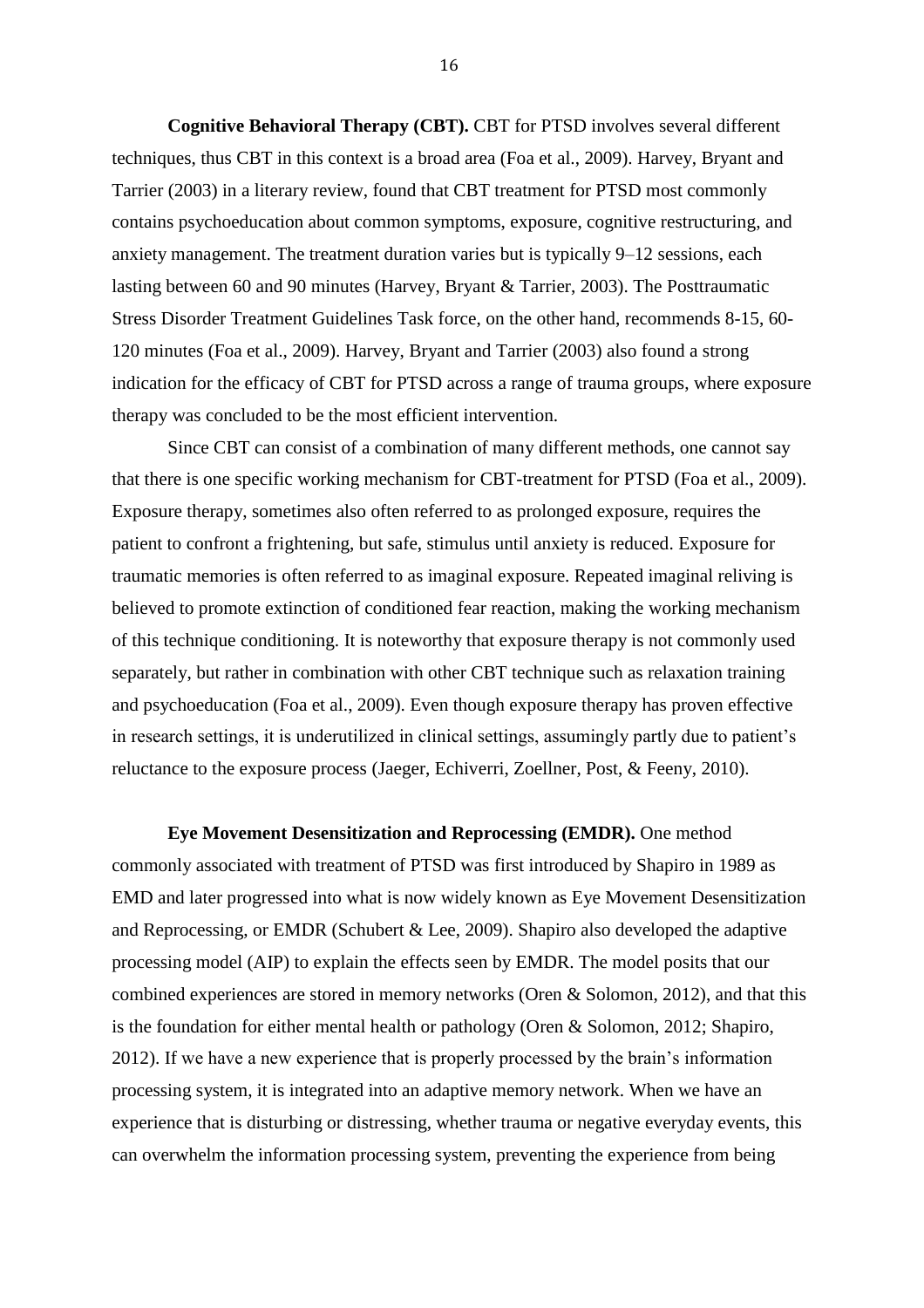integrated, and thus resulting in an unprocessed or faultily stored memory (Oren & Solomon, 2012). Shapiro claims (2001, referred in Ho & Lee, 2012) that during EMDR treatment, new associations are formed between the unprocessed or faultily stored memory and the adaptive memory network, allowing consolidation to occur. Also, according to Shapiro, EMDR alleviates distress by facilitating access to the traumatic memory network and allowing this consolidation to occur by forging associations between the traumatic memory and more adaptive memories or information. Treatment is continued until the memory network is fully resolved and restored (Shapiro 2001, in Ho & Lee 2001).

There has been some debate about what the working mechanism of EMDR actually is. One possible explanation for the treatment's efficacy is that adaptive reconsolidation of the memory becomes possible because the lowering of psychophysiological arousal and increase in parasympathetic activation enables the dysfunctionally stored memories to be linked to adaptive information from other memory networks. Studies have shown a correlation between eye movement and desensitization (Schubert & Lee, 2009) and that EMDR causes an increase in parasympathetic activation and a decrease in psychophysiological arousal (Sack, Hofmann, Wizelman & Lempa, 2008). Yet some claim that the working mechanism in EMDR is actually the same as in CBT, for example conditioning (extinction), and that EMDR is a version of CBT and not a unique method of therapy (Ho  $&$  Lee, 2012).

Shapiro (2012) says that the procedure used in EMDR violates the standard exposure theory. In EMDR disturbing memories are only given brief attention and an association process is included, whereas in prolonged exposure the patient is required to focus on the traumatic memories for a long period of time for habituation to be able to occur. One of the benefits with EMDR is that patients are not encouraged to focus on the disturbing memories for a long period of time in order to achieve habituation (Schubert & Lee, 2009).

### **Neurofeedback**

Neurofeedback training is brainwave biofeedback, which can be performed using several different brainwave measurements, among the most common are electroencephalography (EEG), functional magnetic resonance imaging (fMRI) and lowresolution electromagnetic tomography (LORETA). In this study the term "neurofeedback" will refer to EEG neurofeedback if not otherwise specified. Biofeedback is a broader term than neurofeedback and means that an individual is shown a real-time reflection of a certain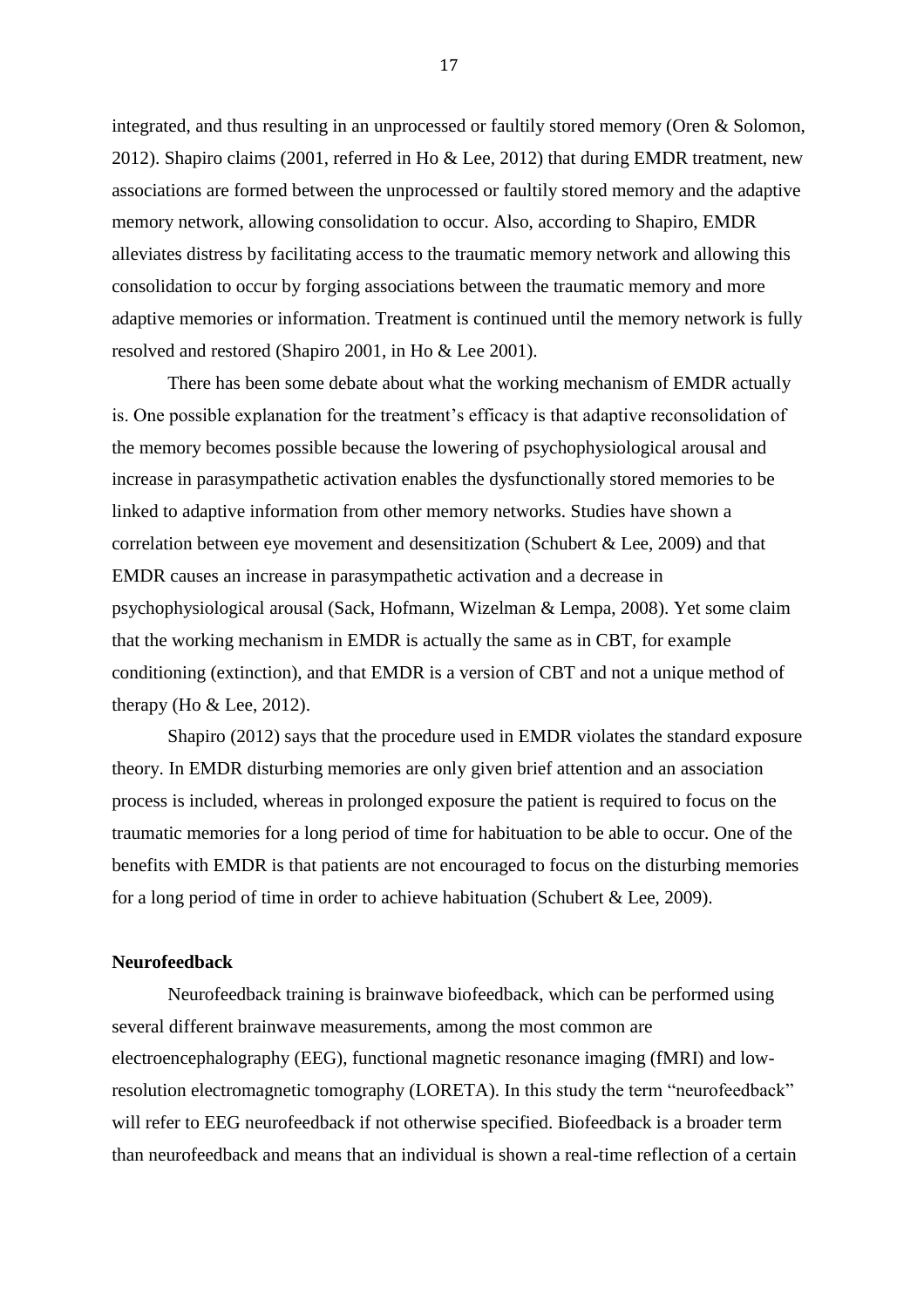physiological activity, not exclusive to brain activity. The physiological activity given feedback on is chosen depending on the targeted symptoms. By getting feedback on their biological activity the individual has the opportunity to influence and increase their control over the activity. Other forms of biofeedback have been proven effective for headaches, hypertension and incontinence among other things (Hammond, 2006).

Every person at any given time has different brainwaves at different frequencies present in their brain, and depending on their amount and the areas in which they are located, they generate different levels of awareness (Hammond, 2006; 2011). The waves can be measured in cycles per second or hertz (Hz), and beta, alpha, theta and delta are some of the classic EEG bands. Beta waves are above 13 Hz, which are smaller in amplitude and faster and are associated with intellectual processing and a state of alertness. Alpha waves are 8-12 Hz, meaning they are larger in amplitude and slower, and these are associated with a state of relaxation. Theta waves are very slow and even larger in amplitude at 4-8 Hz. They relate to a daydream-like, spacey state of mind, reflecting mental inefficiency. Delta waves are the slowest with the highest amplitude at 0.5-3.5 Hz. These represent the state of sleep. Furthermore sensorimotor rhythm (SMR) is not a specific EEG band but represents the frequencies 12-15 Hz and is associated with relaxed attentiveness (Hammond, 2011).

Neurofeedback training is performed by placing electrodes on a person's scalp (Hammond, 2011). The electrodes then record the electrical currents from the brain without any electricity being put into the brain. Then the brainwave activity is reflected on a monitor or computer screen, however the fashion in which this is done can differ (Hammond, 2011). Normally, a person does not have the opportunity to affect or regulate his or her own brainwaves (Hammond, 2006). By letting a person, in real-time, monitor a reflection of the patterns of electrical activity in the brain, neurofeedback makes it possible to retrain and recondition brainwaves.

The mechanism of action is believed, by some, to be operant conditioning (Hammond, 2011). Dias and Van Deusen (2011) say that "*neurofeedback is built upon the self learned practice of conscious generation of more healthy organic patterns"* and, like Hammond, they also say *"the technique represents a form of operant conditioning".* Some claim that the mechanism of action is not understood and thus is still unknown (Niv, 2013). Whilst others perceive neurofeedback as being partly defined by the operant conditioning that they believe is taking place, Sherlin et al. (2011) describes neurofeedback as *"a learning process utilizing operant learning mechanisms of brain activity"* (p. 301. Sherlin et al. 2011)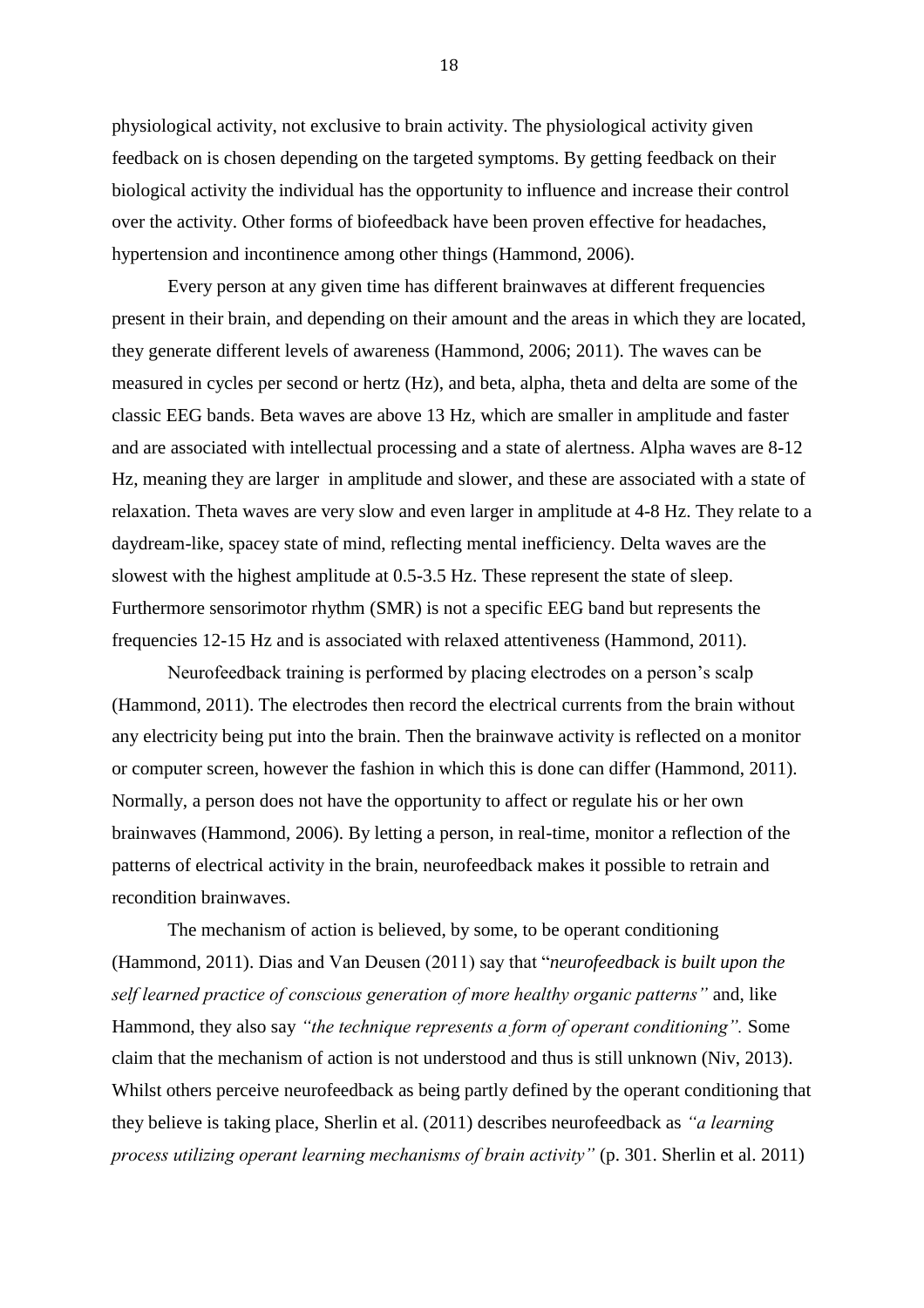The length of a neurofeedback treatment differs over conditions and depending on the severity to which the symptoms are experienced (Hammond, 2011). Insomnia and anxiety problems might require 15-20 sessions, whereas ADHD might require 30-50 sessions. In many cases the first improvements can be seen after five to ten sessions. Furthermore, different frequencies are explained as easier or more difficult to selectively train and therefore require different treatment lengths (Niv, 2013). For example, in neurofeedback training with the SMR band, a change can be expected after 8 sessions, whereas with the theta band it cannot.

A said benefit of neurofeedback is that it offers a way to modify brain activity without introducing anything else into the brain (Niv, 2013). Other techniques make use of electric or magnetic activity, or pharmacological compounds, which can result in side-effects or an outside dependency in order to sustain the improved functioning (Niv, 2013).

Neurofeedback is still a new method and is not commonly used. In 2010, a Webbased survey was distributed among the prescribers of the psychotherapy magazine *The Psychotherapy Networker*, that inquired about which element practicing psychotherapists included in their clinical work (Cook, Biyanova, Elhai, Schnurr & Coyne, 2010). Among the 2,200 psychotherapists working in North America who responded, less than one percent reported using either neurofeedback or biofeedback in their work (while two percent reported using EMDR).

**Previous Research Using Neurofeedback.** Neurofeedback has been applied on a range of clinical conditions. It developed from the field of biofeedback, which had already shown promising results in areas such as treatment for epilepsy, migraines and pain (Niv, 2013). Among the earliest studied areas for neurofeedback were epilepsy and relaxation (Hammond, 2011). Furthermore, neurofeedback has also been researched and used in such areas as athletic performance (Perry, Shaw & Zaichowsky, 2011), autism spectrum disorders, learning disabilities and creativity (Hammond, 2011; Niv, 2013).

One of the most researched areas for neurofeedback is the effect it has on ADHD. In a meta-analysis, Arns, De Ridder, Breteler, Coenen & Strehl (2009) came to the conclusion that neurofeedback treatment of ADD/ADHD "meets criteria for being classified as an efficacious and specific treatment—the highest level of scientific validation." One study of 102 children diagnosed with ADHD (ages 8-12) compared combined neurofeedback (theta/beta training and slow cortical potential) training and attention skills training. It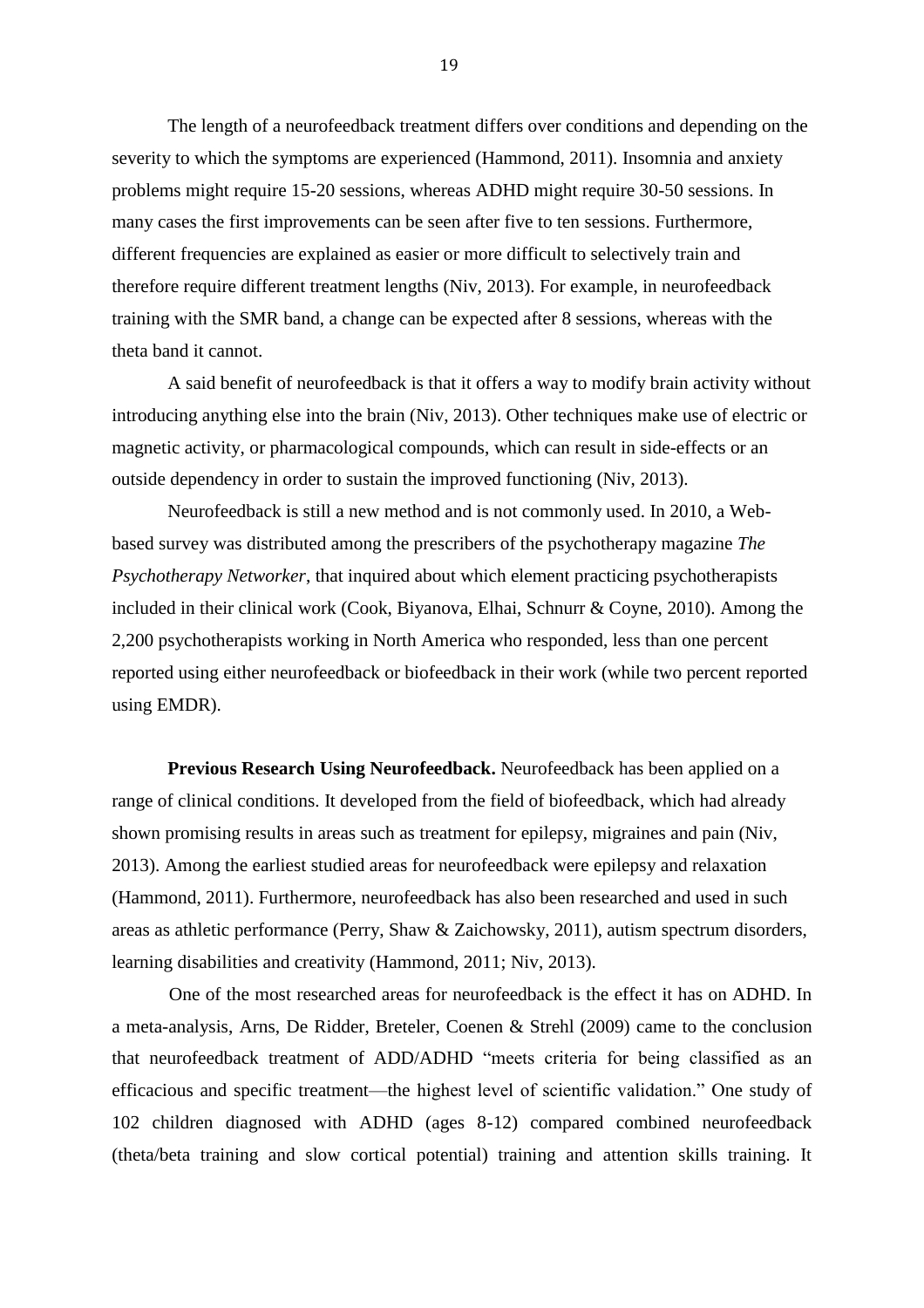concluded that neurofeedback training produced a greater reduction in ADHD symptoms than attention skills training (Coghill, 2010).

Some areas of research that are particularly relevant to this present study are the effects of neurofeedback on areas like headaches, sleep, anxiety, depression and emotional regulation. In a review about neurofeedback, Hammond (2011) reports good findings for the treatment of migraines with neurofeedback. In one study, a follow up one year after completed treatment showed complete cessation in migraines in 54% of the test-group and 0% in the control-group (Hammond, 2011).

When it comes to depression, neurofeedback treatment is an up-and-coming area, where many methods of neurofeedback are being studied. Choi et al. (2011) using a 10 session neurofeedback treatment, that aimed at regulating alpha activity in the mid-frontal areas, found that depressive symptoms were alleviated and performance in executive functioning was improved in a experimental-group, in comparison with a placebo-group. Right frontal alpha asymmetry has been linked to internalizing symptoms associated with both depression and anxiety (Niv, 2013). Furthermore, at a two-year follow-up, also using an alpha asymmetry neurofeedback protocol, Saxby and Peniston (1995, referred in Dias and Van Deusen, 2011) found results that indicated a 92 % effectiveness for depression in comorbidity with alcoholism. Dias and Van Deusen (2011) found a 43 % reduction in reported mental suffering in a study designed to test a new protocol for depression, integrating alpha asymmetry and theta/beta ratio within left prefrontal cortex. This was measured on a seven item self-report scale that included: anxiety, irritation, negative thoughts, obsessive thoughts, agitation, frequent crying and difficulties falling asleep. Sustained effect was reported one month after treatment cessation (Dias & Van Deusen, 2011).

Another study found that clinical symptoms for depression, measured by the Hamilton Rating Scale for Depression (HDRS), was significantly improved in the test group in comparison to a control-group. This improvement was observed after a four-session fMRI neurofeedback training that targeted regulation in brain areas such as the insula and ventrolateral prefrontal cortex. Different levels of activity in these areas can be said to be associated with either positive or negative emotions (Linden et al., 2012).

Using a LORETA neurofeedback treatment which targeted a high-beta activity in cortico-limbic/paralimbic regions, Paquette, Beauregard and Beaulieu-Prévost (2009) found that the percentage of reduction found for the participants was significantly correlated with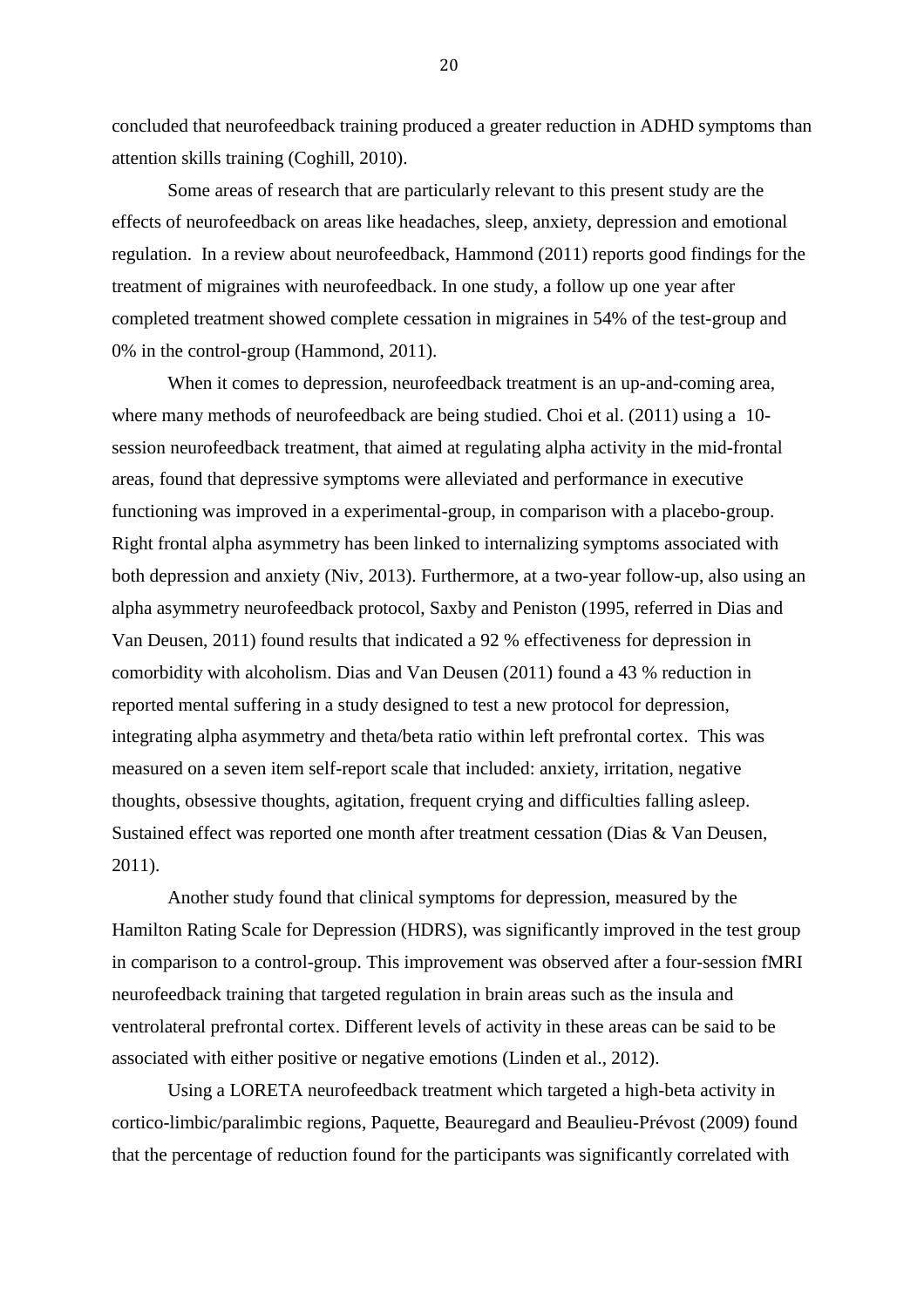the percentage of change in depressive symptoms. In addition, Niv (2013) makes a note in her review of the clinical effects of neurofeedback, that promising results have been found using infra-low neurofeedback (description provided below) in treatment of depression.

In regards to sleep, neurofeedback has been found to be linked to sleep enhancement. Cortoos, De Valck, Arns, Breteler & Cluydts, (2010) found, using a SMR upregulation protocol, a significant increase in total sleep time in a group that suffered from insomnia, in comparison with a baseline-group. Similar findings have also been found in another study. After a neurofeedback treatment of ten sessions, a reduction in sleep latency and an increase in sleep spindles could be observed, as well as an improvement in declarative memory, which was presumed to be linked to the occurrence of memory consolidation during sleep (Hoedlmoser et al., 2008).

**Biofeedback, Neurofeedback and PTSD.** So far, very little research has been done on the effects neurofeedback and other kinds of biofeedback have on symptoms of PTSD, and those studies that have been done are mostly on war veterans returning to their own country.

Previous attempts have been made to test if biofeedback is useful in helping with symptoms of PTSD. One particular study tried to use biofeedback for pain management in traumatized refugees (Muller, 2009). The procedure consisted of 10 sessions and included electromyographic (EMG) biofeedback, which measured psychophysiological reactivity, along with other interventions and strategies for physiological relaxation. The rational for the study was that biofeedback, since it provides immediate physiological feedback, is largely experience-based, meaning that language differences would not be as much of an obstacle in this kind of treatment as it might be for psychotherapy. Results from the study showed little effect on the treatment of pain, but found medium to large effects for PTSD symptoms, depression and anxiety. There were also significant effects on cognitive and behavioral coping with pain (Muller, 2009).

Peniston (1986, referred in Graap & Freides, 1998), first used EMG biofeedback (applied within a desensitization framework) to find out if it could aid in decreasing PTSD symptoms. Levels of stress were measured as the degree of muscle tension in the forehead, recorded by EMG electrodes. The hypothesis was that via biofeedback on muscle tension a systematic desensitization would occur. The experiment- and control-groups were randomly assigned from a group (n=16) of participants recruited through the Fort Lyon VA Medical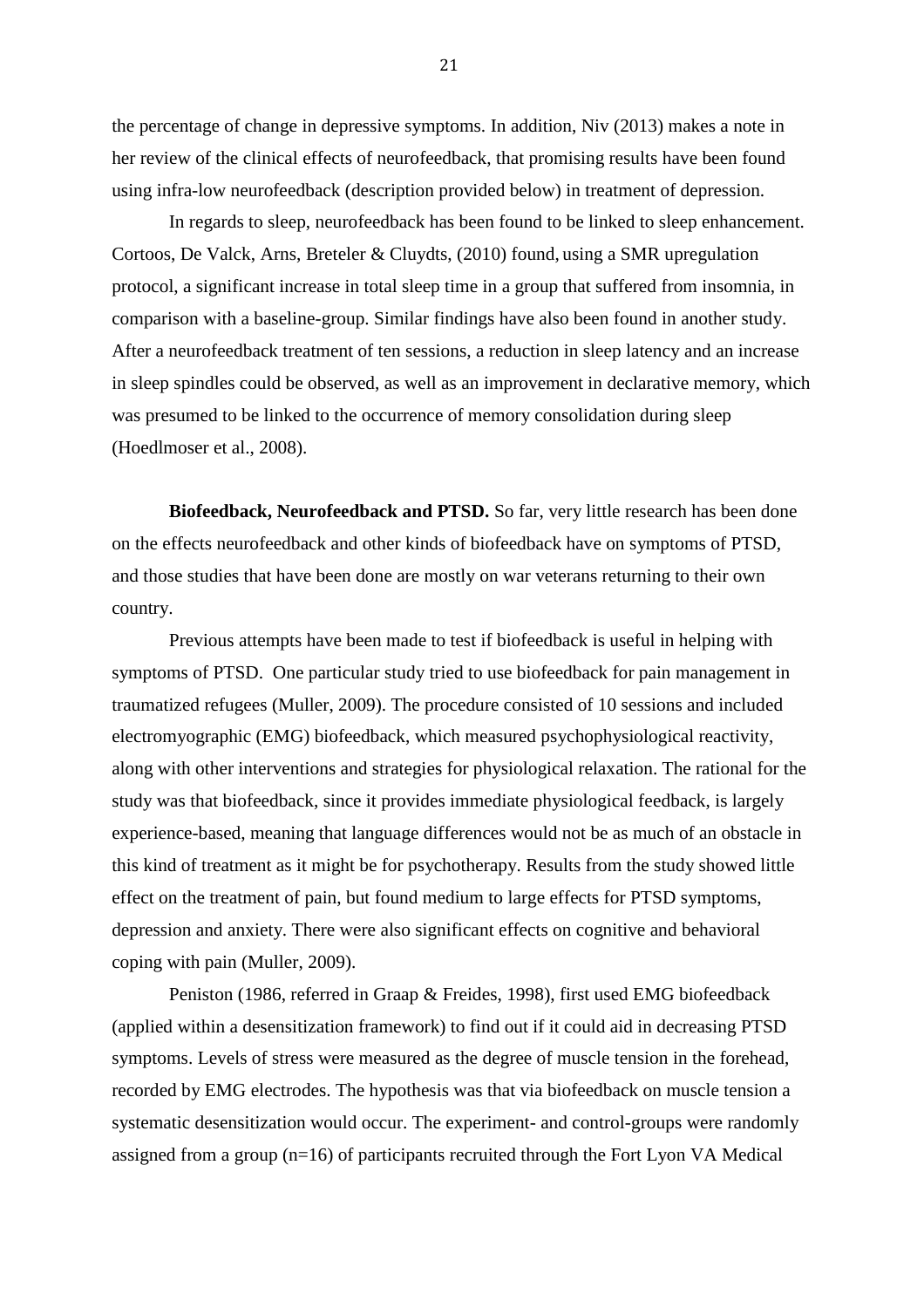center (VA), where American veterans had sought treatment for PTSD symptoms. The result of the study showed a decrease in muscle tension in the experiment-group at the end of treatment. In a comparison between the experiment-group and the control-group at a 24 month follow-up, results showed a significant decrease in anxiety-producing nightmares and flashbacks.

Later, in 1991, Peniston and Kulkosky (referred in Graap & Freides, 1998) wanted to examine if a decrease in PTSD symptoms could be obtained using an alpha-theta neurofeedback protocol, which was combined with temperature biofeedback. As in Peniston's previous study, participants (n=29) were recruited from the VA and then randomly assigned to an experiment or control-group. At the end of treatment, significant changes towards a normalization in Minnesota Multiphasic Personality Inventory (MMPI) could be seen in the experiment-group, along with a decrease in psychotropic medication and a decrease in anxiety-provoking dreams or nightmares (Graap & Freides, 1998). Regarding the MMPI, both groups showed a normalization in the schizophrenia subscale, but the experimental-group also showed a reduction in the following subscales: depression, hypochondria, hysteria, psychopathic deviation, paranoia, psychotheina, hypomania, introversion and the PTSD subscale (Niv, 2013). A 30-month follow-up showed that the experimental-group still experienced fewer anxiety-provoking dreams and nightmares than the control-group (Graap & Freides, 1998). In the control-group, all participants had relapsed, whereas only one in the experimental-group had (Niv, 2013).

In studies on veterans, promising results have been found for PTSD using infra-low frequency training, which is a form of neurofeedback that targets EEG frequencies ranging from 0.1 to as low as 0.01 Hz (Niv, 2013; Othmer, 2012). Othmer (2012) has, through pilotstudies conducted on military bases and via a network of neurofeedback clinicians, been able to find some very encouraging indications for the effectiveness of infra-low neurofeedback for PTSD. For example, he found that 25 % of the treated patients had, after less than ten sessions, experienced considerable relief for all of their PTSD symptoms. For 50 % of the treated patients, the response was more moderate.

Furthermore, promising findings have been found using a combination of alpha/theta training and infra-low neurofeedback training on veterans with combat-related symptoms, in a non-controlled study conducted by the U.S. Navy (Niv, 2013). The treatment consisted of approximately 20 sessions of neurofeedback. Fourty-five concurrent symptoms were tracked, such as flashbacks, nightmares, migraines, irritability, lack of motivation, poor sleep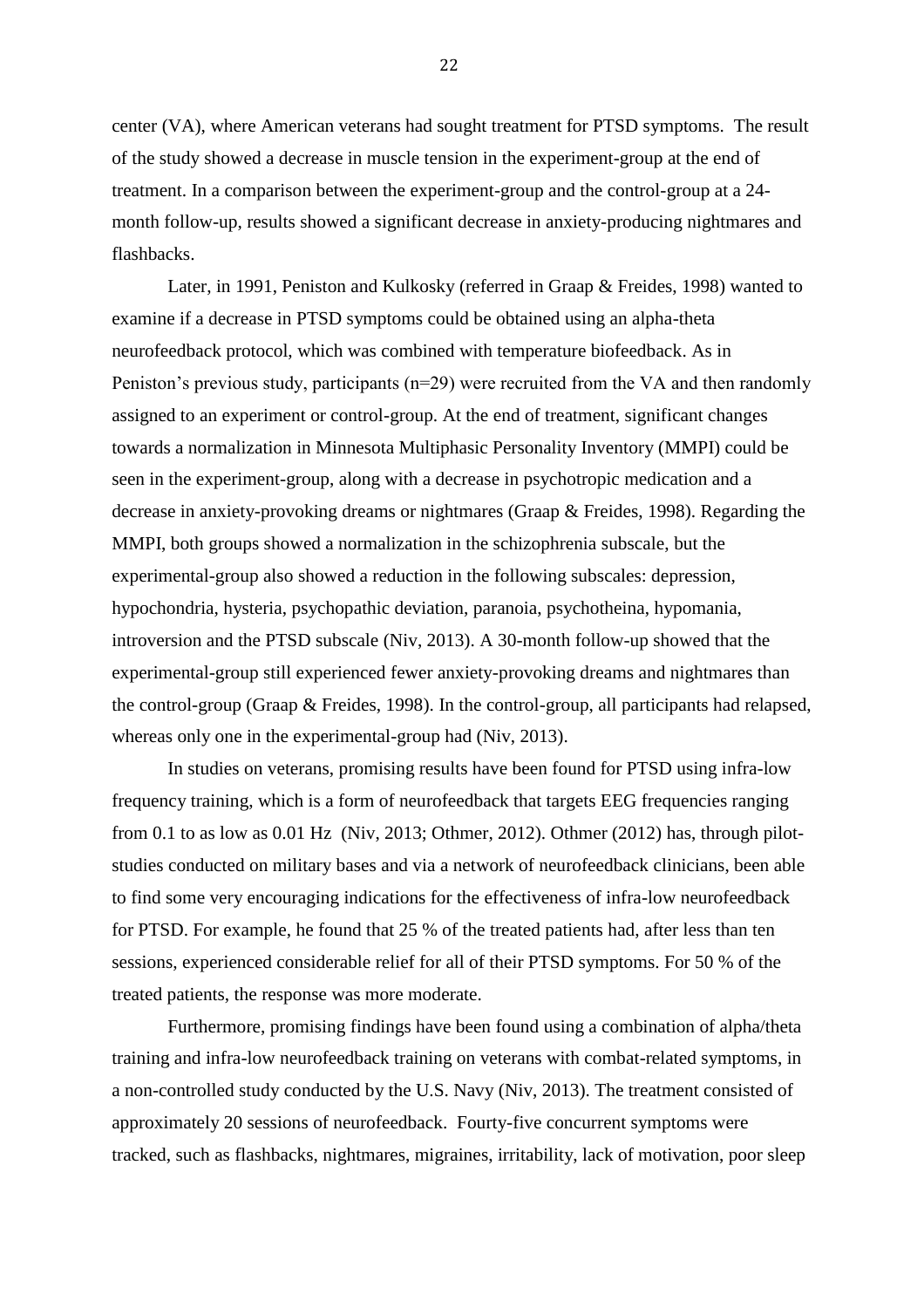quality and depression. Niv (2013) reported large effect-sizes for specific symptoms, such as 0.84 for depression, 0.8 for sleep-related symptoms, 0.96 motivation improvement and 0.5 for migraines.

As of this present study, no studies have been found showing the effect of neurofeedback on traumatized refugees who have been forced to relocate and assimilate to a new culture, which might make this study the first of its kind.

#### **Study Aims**

The literature and theories presented above show how the physical and emotional effects of trauma can be severe and are often long-lasting or even permanent. The human body is meant to react to stress in a certain way to ensure survival, but prolonged, sustained stress can actually cause neurobiological dysfunctions. There is an abundance of evidence revealing that even the process of forced migration can be challenging and can possibly amplify the effects of trauma. In addition, there is an aspect of how humans-beings relate to loss, particularly the loss of identity and sense of home and security, and how human beings have essential human needs that need to be met. A number of methods are currently being used to treat traumatized individuals and people with PTSD, but only a few, such as CBT and EMDR have substantial, rigorous empirical support. Neurofeedback is a treatment method where brainwave activity is measured and information about that activity is given back to the subject as feedback so that brain activation can be retrained and regulated. This treatment form has shown promising results in improving concentration, performance, and emotional regulation, among other areas, and it has been shown to help in problems like stress, depression, ADHD, migraines and sleep disturbances.

No study however, can be found where neurofeedback treatment is used for traumatized refugees, but the little formal research that has been done in adjacent areas looks promising, and demonstrates the importance of further investigating this treatment method. Additionally, findings from previous research and knowledge of how trauma affects people, biologically and psychologically, give reason to believe that neurofeedback could possibly have a positive effect on this group.

The main purpose of this pilot study was to examine if neurofeedback treatment could be found to be associated with a significant reduction of the common symptoms suffered by traumatized refugees who have been exposed to war and/or torture.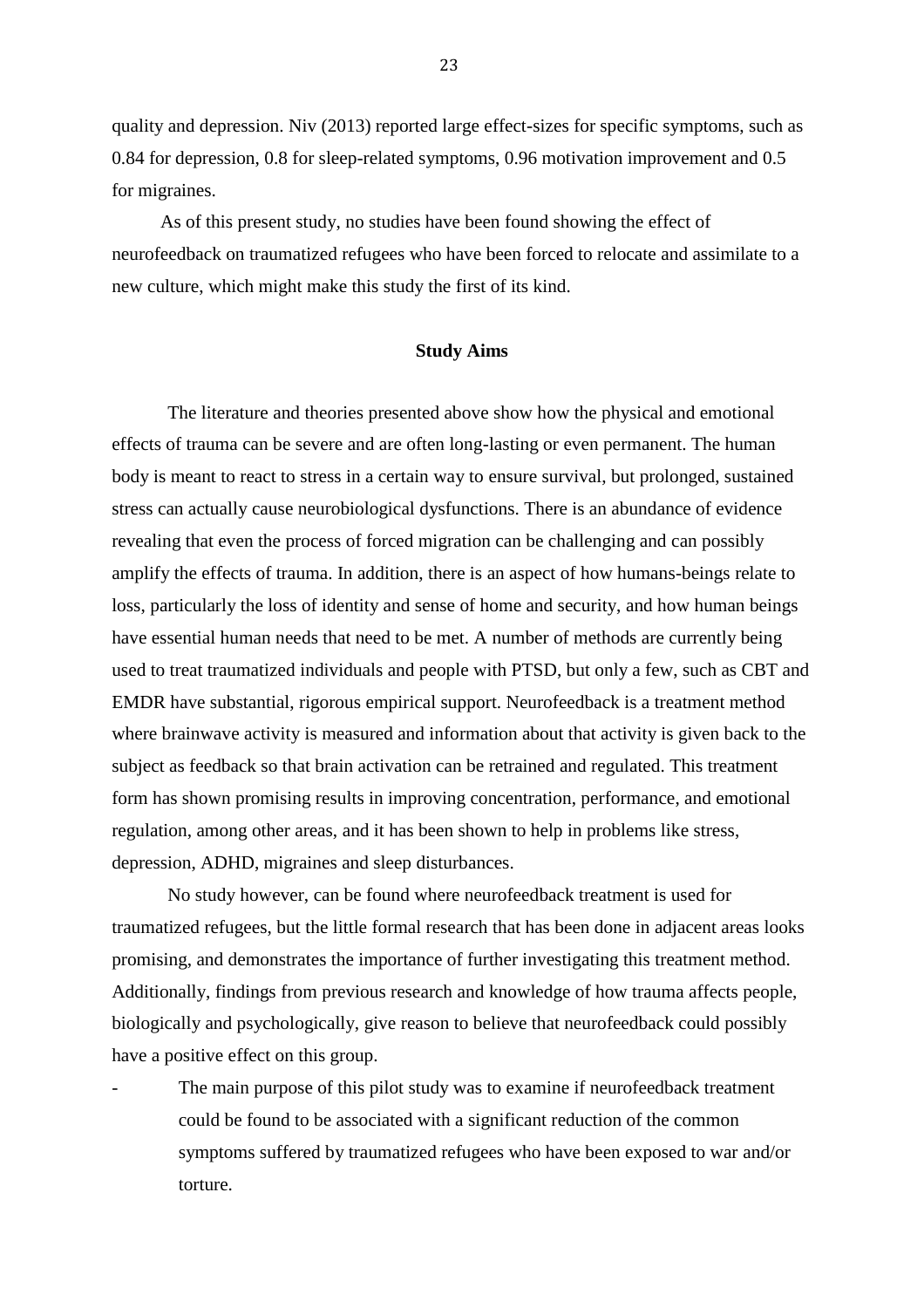- An additional goal was to obtain information on how to perform further research concerning this group and how to improve treatment methods to better help these patients.

The purpose of the second goal was to shed more light on how to best utilize data that is already being collected by the Red Cross Center, examine what research methods are useful to use and become more aware of what questions could need further investigation in future studies. An example of information that could be useful was whether this patient group has tolerance for (meaning that they can actually follow through with) this type of treatment. Yet, since this particular goal had to do with acquiring information to fill deficits in current knowledge, it was difficult to give specific examples about what knowledge was sought after.

#### **Method**

This pilot study was performed by two masters level students at Lund University, in conjunction with the Red Cross Center for Victims of War and Torture in Malmö, Sweden. The Red Cross Center, where the study took place, has been established in the city of Malmö, Sweden for more than 30 years. Their purpose is to treat, rehabilitate and reduce the suffering of refugees who have been victim to the traumas of war and torture. In addition, they work in the community to educate and influence changes that can improve the situation for this particular group. The center's employees consist of 1 physician, 2 physical therapists, 4 psychologists, 1 social worker, 1 occupational therapist, 2 secretaries, and 1 managing director. 79% of the patients need translators each time they come in to the center for treatment, so the center regularly employs translators. In addition, they have practitioners who can speak a variety of languages. Some of the main treatment forms that are used at the center are psychodynamic psychotherapy, cognitive behavioral therapy, group therapy and physical therapy. In the year 2012, the center treated 492 patients. All of the patients are refugees who have been victim to trauma and war, and over 50% of the patients have experienced torture (Röda Korset, 2013).

In the beginning of 2013, two practitioners at the center who had become certified Neurofeedback Therapists after attending clinical training through EEG Info (approved by the American Psychological Association) started providing the treatment for a few of their patients. From this, the idea was formed to perform a study that would investigate whether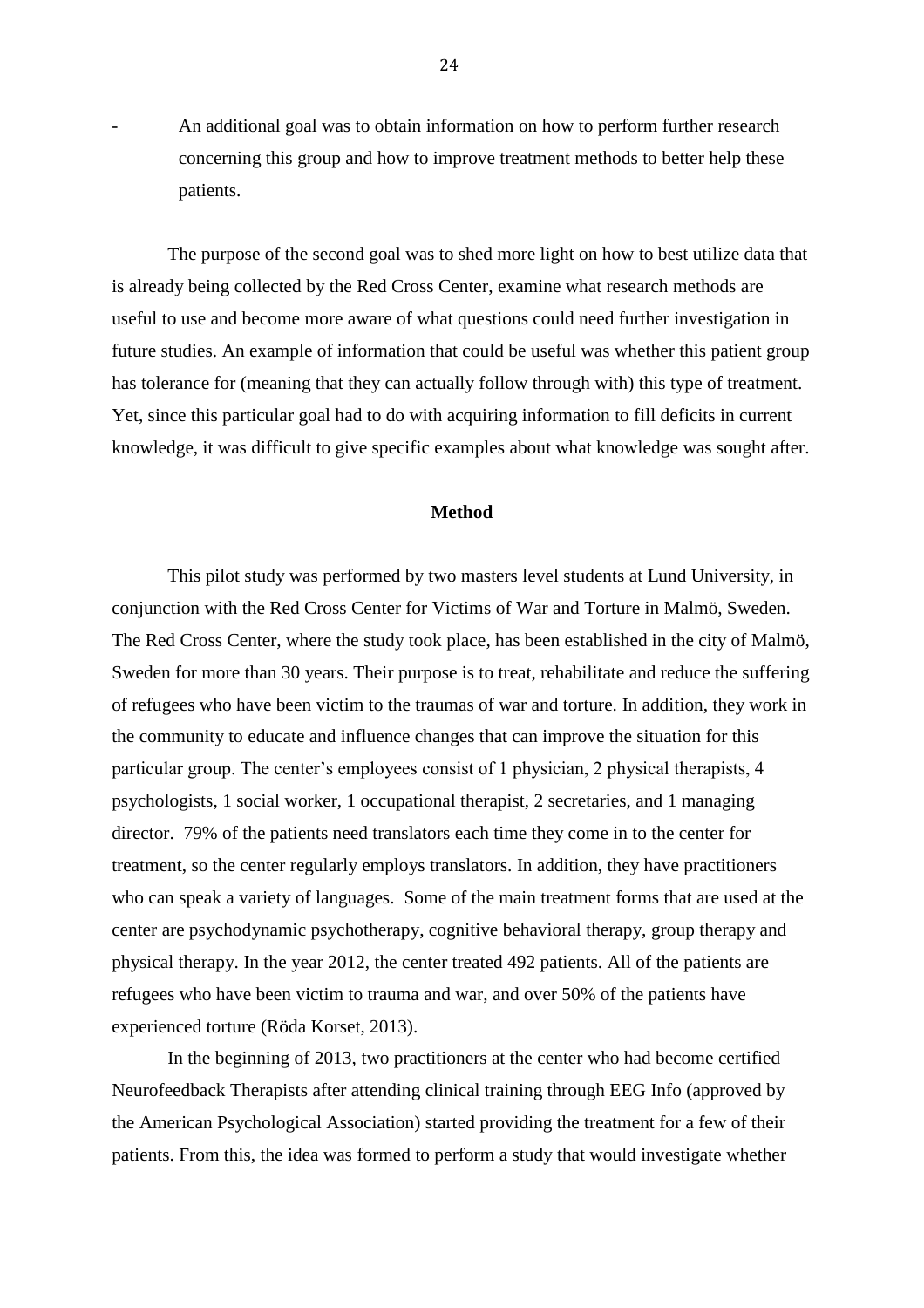results from this new treatment could be seen and evaluated. In this study, all treatment sessions were carried out by these two certified neurofeedback practitioners, both of which have been working at the Red Cross Center for several years and have much experience working with this patient group.

#### **Procedure**

In the autumn of 2013, a study design was agreed upon in collaboration with the Red Cross Center. A sample was then chosen from patients on a waiting list who were referred to the Red Cross Center from another governmentally initiated center providing services for this patient group. For the purposes of confidentiality, the authors of this study have renamed this separate establishment "the Migration Depot" for reference use in this study. A sample was chosen specifically from the Migration Depot because this group was known to be more homogenous than the patients on the Red Cross Center's main waiting list, and would therefore be better as the basis for a study. For example, most of these patients were Arabicspeaking and had come to Sweden as refugees within recent years. Another advantage of doing a study with individuals from this center was that all individuals participating in the study would be able to receive consistent, simultaneous support outside of the study and the Red Cross Center (for example, help with immigration issues, employment, studies, etc.).

Exclusion criteria for the study were non-Arabic speaking individuals, people currently experiencing severe stress on account of current or very recent traumatic experiences (recent death of a loved one), re-referred patients, or that they had already been offered other treatment (not at the Red Cross) while on the waiting list. Another exclusion criteria had to do with whether an individual would have trouble taking part in informational meetings about the study in a group setting. This information was deduced by the treatment providers at the Red Cross Center after examining information on the patient referrals.

At the time of recruitment for this study, there were exactly 34 individuals from the Migration Depot on the waiting list to receive treatment from the Red Cross Center. Of these 34 individuals, only 3 were females, possible because a women's group had recently been formed at the Red Cross Center, which had taken in some women who had previously been on the list. Otherwise, statistics from the Red Cross Center show that women usually make up about one-third of their patient population. Of these three women that were on the waiting list, only two met the exclusion criteria of speaking Arabic. After consideration from the Red Cross treatment providers in regards to the personal situations and trauma histories of the two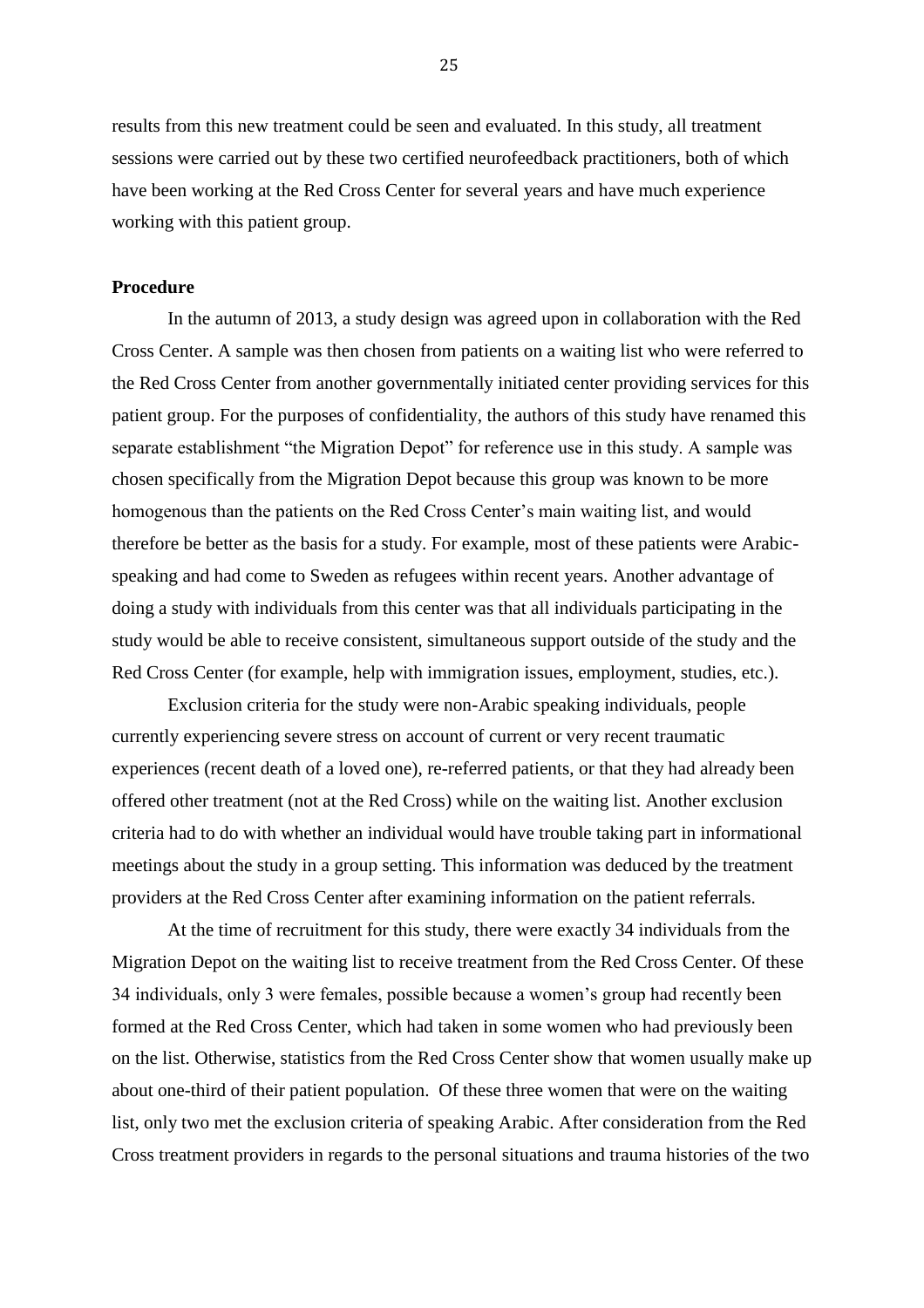remaining women, it was deemed better not to place them in groups where they might end up being alone as women (after attrition or dividing the group into two). Therefore, the two women were also removed from consideration for the study. After applying all exclusion criteria, the sample was reduced to 24 male individuals (n=24).

The initial idea was to try to create a randomized controlled study to best investigate this new treatment form and its effects on this patient group. However, in forming this study in conjunction with the Red Cross Center, in was deemed that it would not be ethical to allocate the patients randomly to different groups, when some of them had been on the waiting list for over a year and others only a few weeks or months. Because of the small size of the Red Cross center and natural limitations of time and resources, there is always a waiting list and openings are generally given to those who have waited longest. For this study, there were only two professionals trained in providing neurofeedback treatment, and they felt that twelve was the approximate limit of neurofeedback patients they could take in at one time while still meeting other patients and fulfilling their other duties at the Red Cross Center.

It was decided that the best solution would be to split the sample of 24 into two groups, where the patients who had been on the waiting list longest were offered placement in the treatment-group and those who were further down on the waiting list were asked if they would like to participate by being a part of a second group that would be used as a nonequivalent control-group. Those allocated to the non-equivalent control-group would receive the same treatment opportunity as soon as the study was completed.

Fifteen individuals from the sample  $(n=24)$  were invited to take part in three introductory meetings. Eleven individuals came to the first meeting, October 14, 2013, at which information was given about the Red Cross Center and its employees. One person showed interest but could not make it to the first meeting. Instead he received information from the first meeting later that same week. Another person came for the first time on the second meeting and was also offered information from the first meeting. One person who was in the original group present at the first meeting did not show up to the second meeting.

At the second meeting on October 21, 2013, information was given about PTSD and its symptoms. Psychometric measurements were also performed (more information about this will be provided in the section on test instruments). At the third meeting on October 28, 2013, information was given about neurofeedback and about the proposed pilot study. Individuals were offered the opportunity to participate in the study, but were assured treatment even if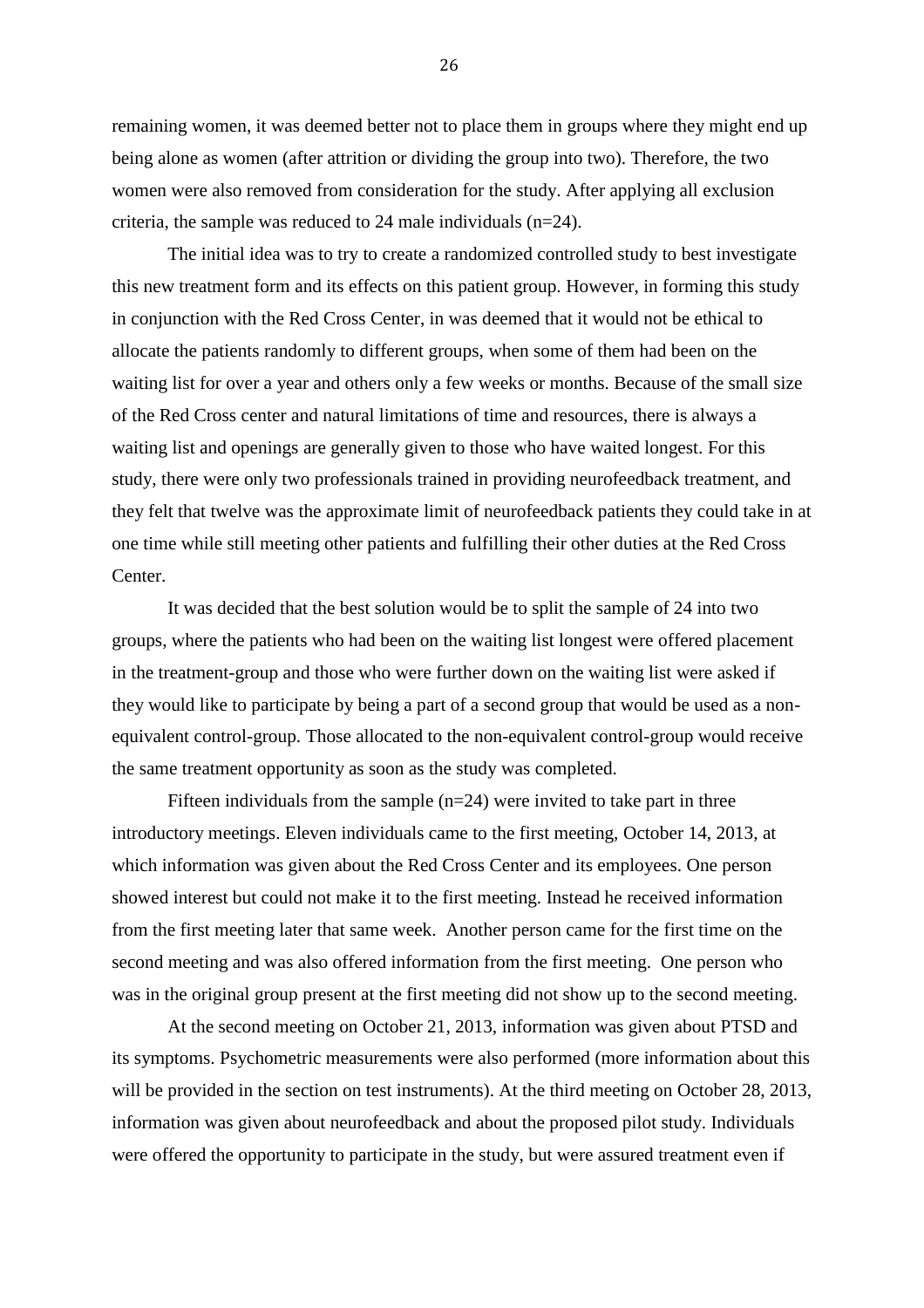they chose not to participate. From the original group of 15 individuals, 12 people participated in information about the study and gave informed written consent, wishing to participate in the pilot study. The three remaining individuals were asked if they would like to be a part of the non-equivalent control-group and all three consented.

The non-equivalent control group was formed by first inviting the remaining 9 individuals (from the original sample of 24) to another meeting. The 8 individuals that came to the meeting were given information about the study and asked if they wanted to participate, after which 6 showed interest and consented to participating in the control group. As previously explained, 3 more individuals who had declined their initial offer of placement in the treatment group were added to this group. This made a total of 9 individuals for the non-equivalent control group (n=9).

In the two weeks after the initial three meetings, each participant in the treatmentgroup was called in for an individual consultation to find out more about their personal trauma histories and their current situations. Questions were asked, for example, about medication they might be using, other treatments they might be participating in simultaneously, whether they have thoughts about suicide, how well they slept and other general questions about various factors that could be relevant during the neurofeedback treatment. For most of the twelve individuals in the treatment-group, neurofeedback training was begun within a week or two of their individual consultation. Three individual, because of conflicts in their personal situations, were not able to start right away and did not initiate neurofeedback treatment until January of 2014. Because they were not able to start for more than two months after the other participants started their treatment, these three individuals were retested with the psychometric measurements once again, just before beginning treatment. This provided the study with an unexpected opportunity to also compare the second pre-treatment measurements of these three individuals with initial psychometric results, providing an additional baseline measurement that could be interesting to examine in this study.

Neurofeedback treatment was to be given to the treatment-group participants in a total of 10 sessions, over a span of approximately 10-15 weeks. Psychometric tests, or pretreatment measurements, were performed about three weeks before the first treatment occasion, and post-treatment measurements were expected to be performed approximately one week after the final neurofeedback session. If the participants needed any other support, such as medication or therapy during the months of treatment, that was allowed even if that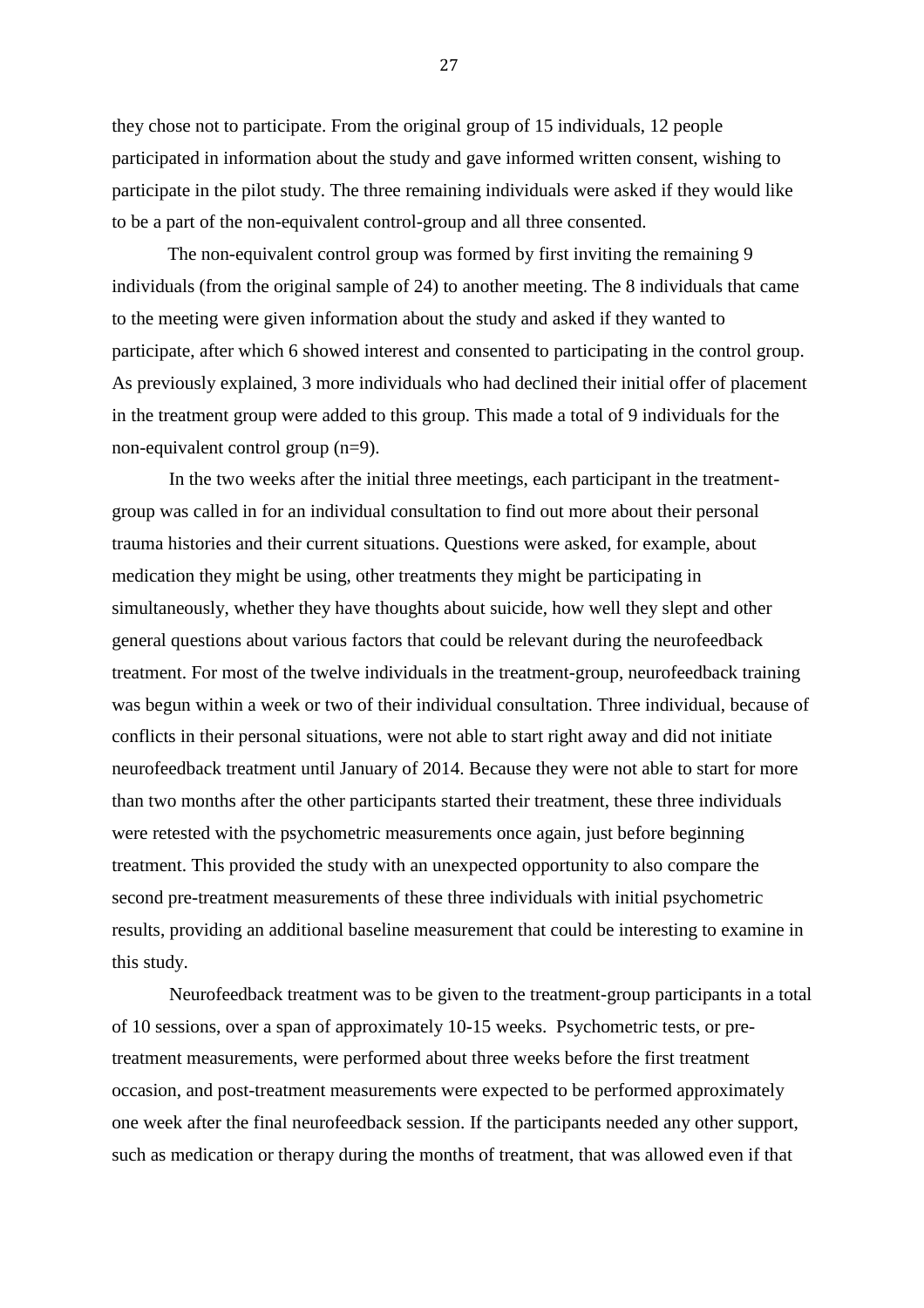would mean possible confounders in the findings of the pilot study. It was deemed more important to put the critical needs of the patients before a more rigid study design.

Further documentation was collected by checking in with each participant at the beginning of every neurofeedback session. Participants gave details about relevant happenings in their personal lives that could have an influence on treatment. They were also asked to take a few minutes at the beginning of each neurofeedback session to fill out a symptom-tracking form (see Appendix 1) allowing them to describe their experience of their symptoms in the time since the last neurofeedback session. The point of the symptomtracking form was to help the practitioners and researchers get an idea of what was happening in the participant's situations during the span of the study. It also provided a way of keeping an eye on the severity of the symptoms so that practitioners could be aware of sudden changes that might have signaled an emergency, such as a patient who needed to be taken out of the study and referred other help.

After the conclusion of the last neurofeedback session and the post-measurements, the practitioners met again with each of the participants for a follow-up meeting to plan for their continued needs. Those who wished to continue neurofeedback would be given that opportunity, while others would if needed be remitted to psychotherapy, physical therapy, or other forms of treatment.

#### **Instruments**

All instruments for measurement used in this study are self-report questionnaires. Four of these tests, the PTSD Checklist, Civilian Version (PCL-C), the Hopkins Symptom Checklist-25 (HSCL-25), the Symptom Checklist (SCL-90), Subscale Somatization and the WHO-5 – Wellbeing Index (WHO-5), are well known as reliable instruments and widely used. In addition, these four tests are routinely used by the Red Cross Center for Victims of War and Torture to assess the needs of incoming patients, which adds an additional benefit to the center and this pilot study, since using the center's preexisting psychometric routines allows this study to meld into the working practices already in place at the center and can allow for easier implementation of continued treatment research at the center. The only additional test introduced for the purpose of this study was the Pittsburg Sleep Quality Index (PSQI), because experience at the Red Cross Center for Victims of War and Torture shows that sleep-related symptoms in this patient group are difficult to treat successfully, and any possible improvement in this area linked to neurofeedback would be a valuable finding.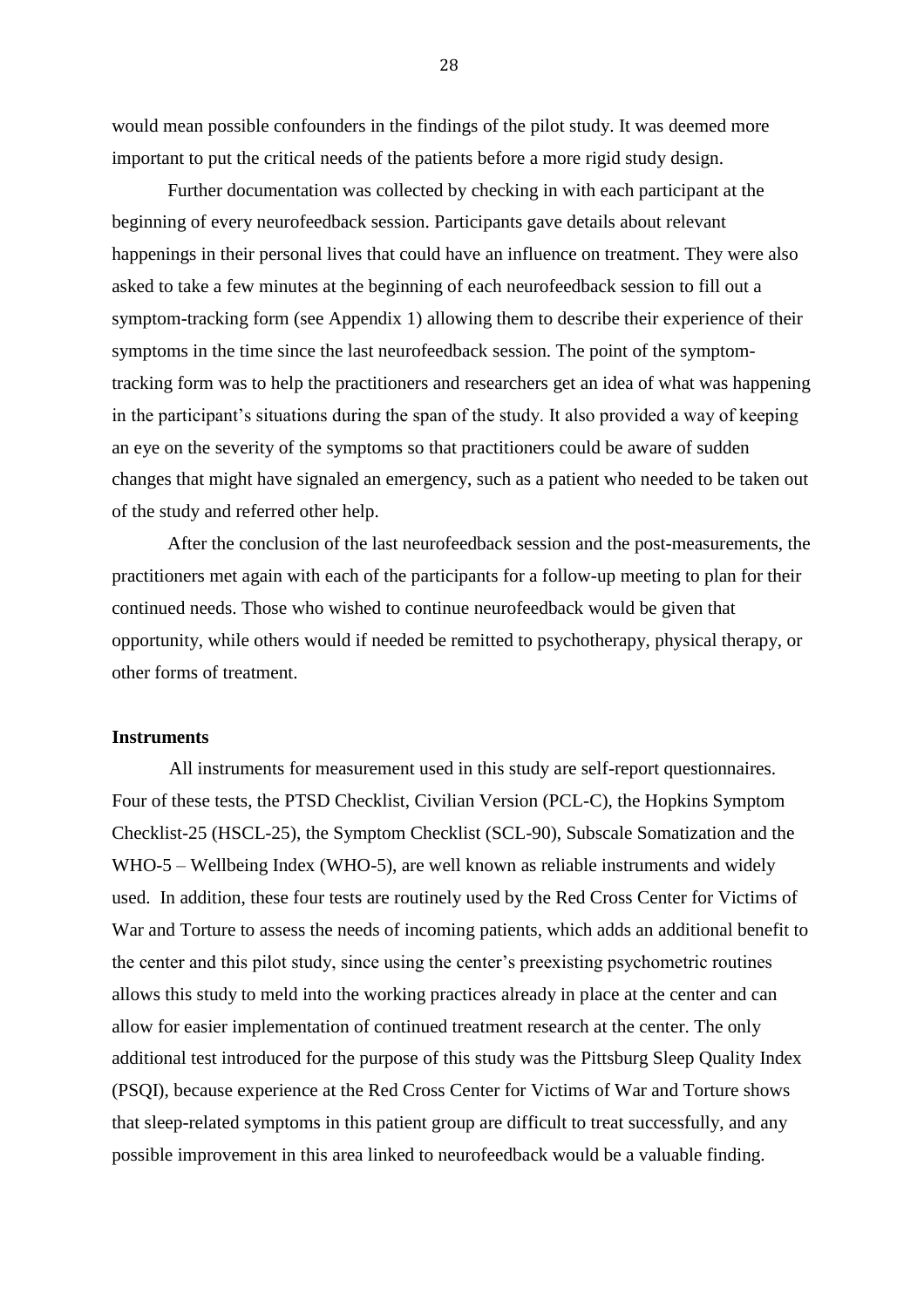All of the used measurement instruments are scored non-verbally, with the exception of PSQI, where a description of additional problems can be added. The additional information, if given, was translated for the study by the translators who are regularly employed by the Red Cross Center. Arabic versions were used for all of the questionnaires. The test instruments for pre and post-measurement in this pilot-study include:

**PTSD Checklist, Civilian Version.** The PCL-C is a self-report questionnaire for PTSD symptoms (Foa et al, 2009). The respondents are asked to mark on a scale from "1" (*not at all*) to "5" (*extremely*) to which degree that they have been troubled by a certain symptom during the last month. The PCL-C is designed to correspond to the criteria set for PTSD by the DSM-IV-TR, seventeen items for the seventeen symptoms described in the DSM-IV-TR. It has three subscales, one for each of the symptoms clusters in the DSM-IV-TR: intrusion, avoidance and hyperarousal. These subscales can be added together for a total score of between 17 and 85, or a score can be calculated for each subscale, with a possible score of 5-25 for intrusion, 7-35 for avoidance, and 5-25 for hyperarousal.

This instrument has been extensively used and assessed and is known for having exceptional psychometric properties across a diversity of trauma populations. The PCL is available in three different versions. The civilian version refers to trauma related events in a more general fashion, whereas the other versions are more specific. The internal consistency coefficient (Cronbach's alpha) for the total scale is  $\alpha = 0.939$  (Foa et al, 2009). In addition, the PCL-C is said to be able to display clinical changes. In other words, it can demonstrate PTSD symptom severity without a diagnosis (Foa et al., 2009).

**Hopkins Symptom Checklist -25.** The HSCL-25 is a 25-item scale, which measures symptoms of depression and anxiety in the previous week. It is divided into two subscales: Anxiety (10 items) and Depression (15 items), which together give a total score. It is scored on a four point rating scale, from "1" (*not at all*) to "4" (*extremely*). The score is calculated as the average item score, making the maximum for both subscales, as well as for the total 4. A minimum score is 1, and a higher score indicates more severe symptoms. A cut-off value of 1.75 has been found to be acceptable in cross-cultural research and in refugee settings (Ventevogel et al., 2007).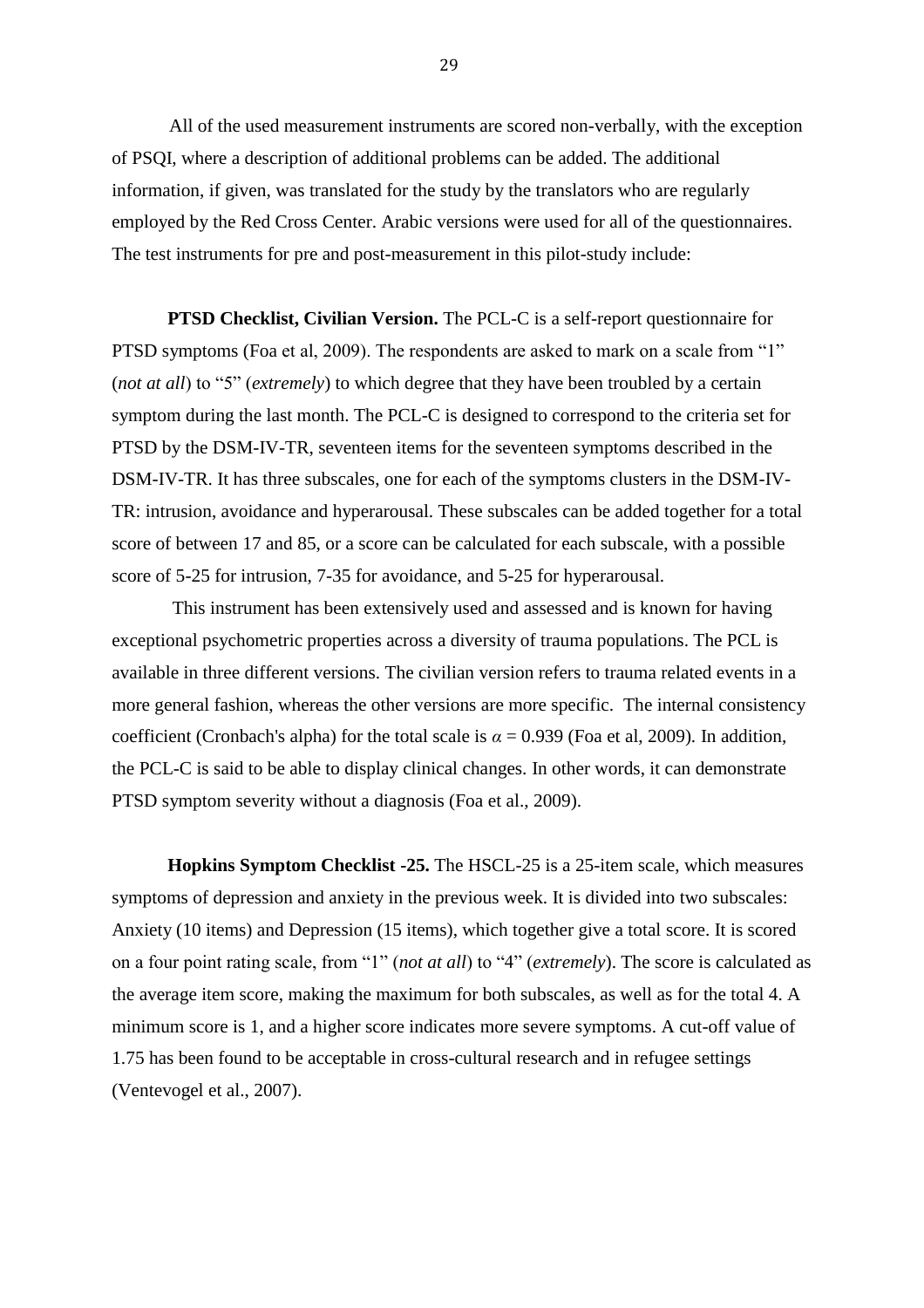**Symptom Checklist, Subscale Somatization.** From the SCL-90 the "Somatization" subscale was used. The subscale *Somatization* consists of 12 questions in which the participants are asked to rate their experiences of bodily discomfort in the previous week. The SCL-90 has a five point rating scale, ranging from "0" (*not at all*) to "4" (*extremely*) and the calculated results are interpreted as giving an estimate of current bodily discomfort, with a minimum score of 0 and a maximum score of 48. Cronbach's alpha for the Swedish translation of the subscale is  $\alpha = .80$  (American version  $\alpha = .86$ ) (Fridell, Cesarec, Johansson, & Thorsen, 2002).

**WHO-5 – Wellbeing Index.** In this test, five questions are asked about how the respondent has felt in the last two weeks (World Health Organization, 1998). The five items are set on a six-options scale, ranging from "0" (*at no time*) to "5" (*all the time*). The individual ratings are then added together, to give a potential minimum of 0 and maximum of 25. A score of 0 represents the worst possible "well-being", while a score of 25 represents the best possible quality of life. A cutoff value of 12.5 has been considered as an indication for symptoms of depression, and suggests need for further examination.

**Pittsburgh Sleep Quality Index.** The PSQI was developed for the specific use of measuring sleep quality in a clinical population and concerns the sleep quality within the previous month (Buysse, Reynolds, Monk, & Berman, 1989). It consists of seven components that together add to a total global score. The seven components are: subjective sleep quality, sleep latency, sleep duration, habitual sleep efficiency, sleep disturbance, use of sleep medication and daytime function. The components are scored from 0-3, and the global score has a possible range from 0-21, where a higher score indicates poorer sleep quality. The components are calculated based on answers from nineteen questions. How this is done differs from one component to another. Some scores correspond to a single item, whereas others are calculated as an equation from several items.

The PSQI also includes five items that can be scored by a bed partner, however these items do not affect the global score and were not included in this study since it could not be assumed that all participants had a bed partner.

**Symptom-Tracking.** The neurofeedback program package used by the practitioners at the Red Cross Center included a symptom-tracking element that could help the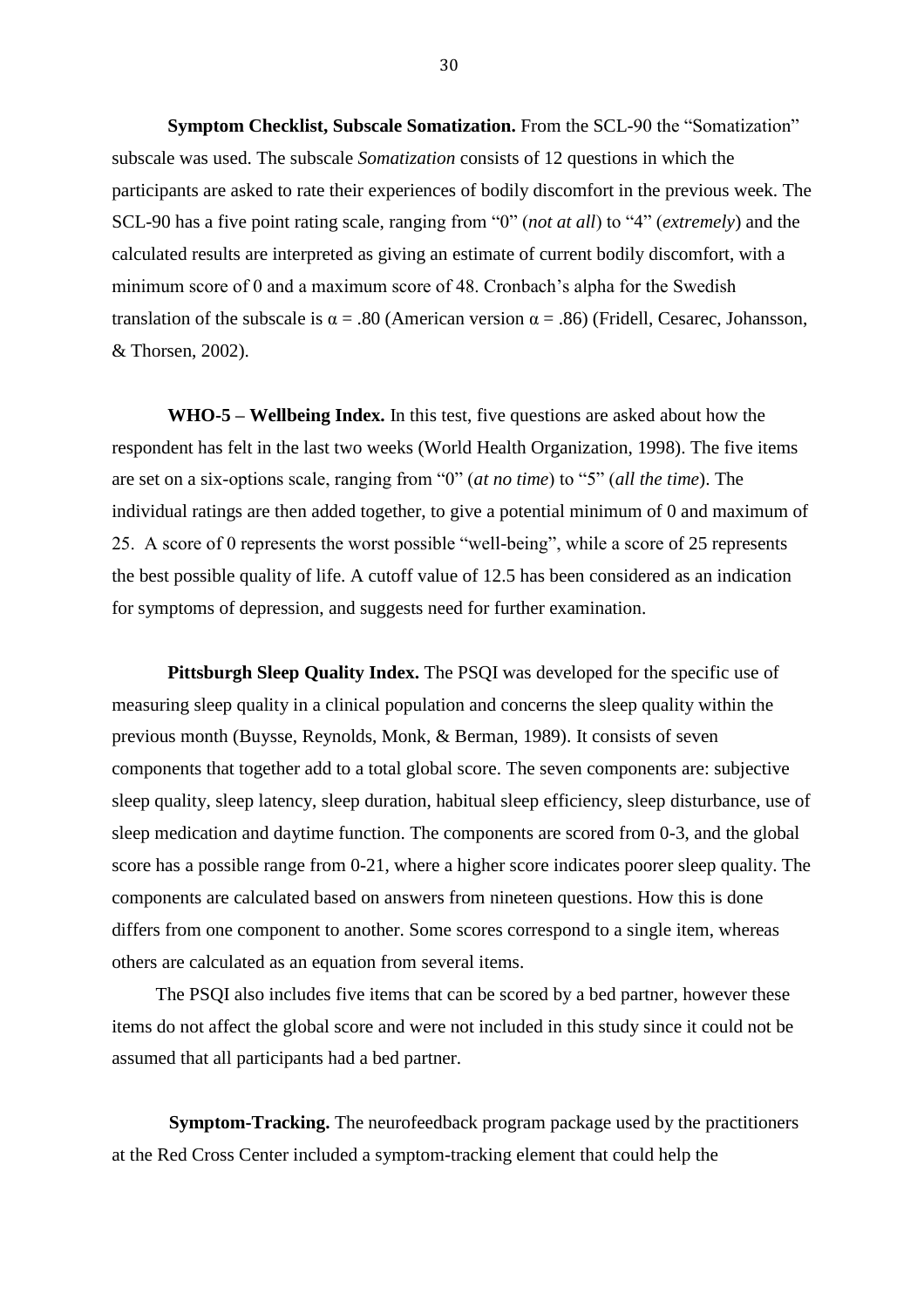practitioners to follow the change in a subject during the course of their neurofeedback treatment. The full list of symptoms included in the symptom-tracking instrument showed more than 150 symptom fields and was regarded as too excessive for the needs of this pilotstudy.

The idea was to have some way of observing and recording changes that might be taking place between the points of measurement with the other five test instruments that were intended for the study. The method for doing this, however, would have to be brief and simple so that participants would be able to complete it within a few short minutes at the beginning of each session. Therefore, a revised symptom-tracking instrument was designed for this study, in collaboration with the neurofeedback practitioners at the Red Cross Center, using only fifteen of the most common symptoms associated with posttraumatic stress. The result of this form (see Appendix 1) is scored in the form of a Visual Analog Scale, displayed pedagogically with colors and face symbols to help describe the extent of comfort or discomfort associated with the measurement options. The symptoms used were: difficulty falling asleep, disturbed sleep, nightmares, flashbacks, fear/worry/anxiety, rumination, feeling low, low self-esteem, difficulty concentrating, sensitivity to sounds, irritability, anger/rage, fatigue, muscle tension and headaches. Scores of the symptom areas were averaged together for the entire group and plotted on a graph to show the symptom fluctuations of the group over the course of treatment.

#### **Description of Treatment**

Neurofeedback treatment at the Red Cross Center for Victims of War and Torture, as explained by the two qualified practitioners, consisted of ten treatment sessions, each thirty minutes long. At the beginning of each session, the practitioner routinely asked the participant how they had felt since the previous session, both as a general question, but also in regards to the treatment and whether the participants had been aware of any possible effects. It was also of value to know whether anything in particular had happened since the last treatment or if the participant had specific symptoms or needs that should be addressed during the present session. Then the participants would take a few minutes to fill in the symptom-tracking form, after which the actual treatment would begin.

The software program CYGNET was used by the practitioners at the Red Cross Center, and the electrode placement points are organized according to the "International 10- 20 System of Electrode Placement" (Othmer, 2008). The type of neurofeedback training was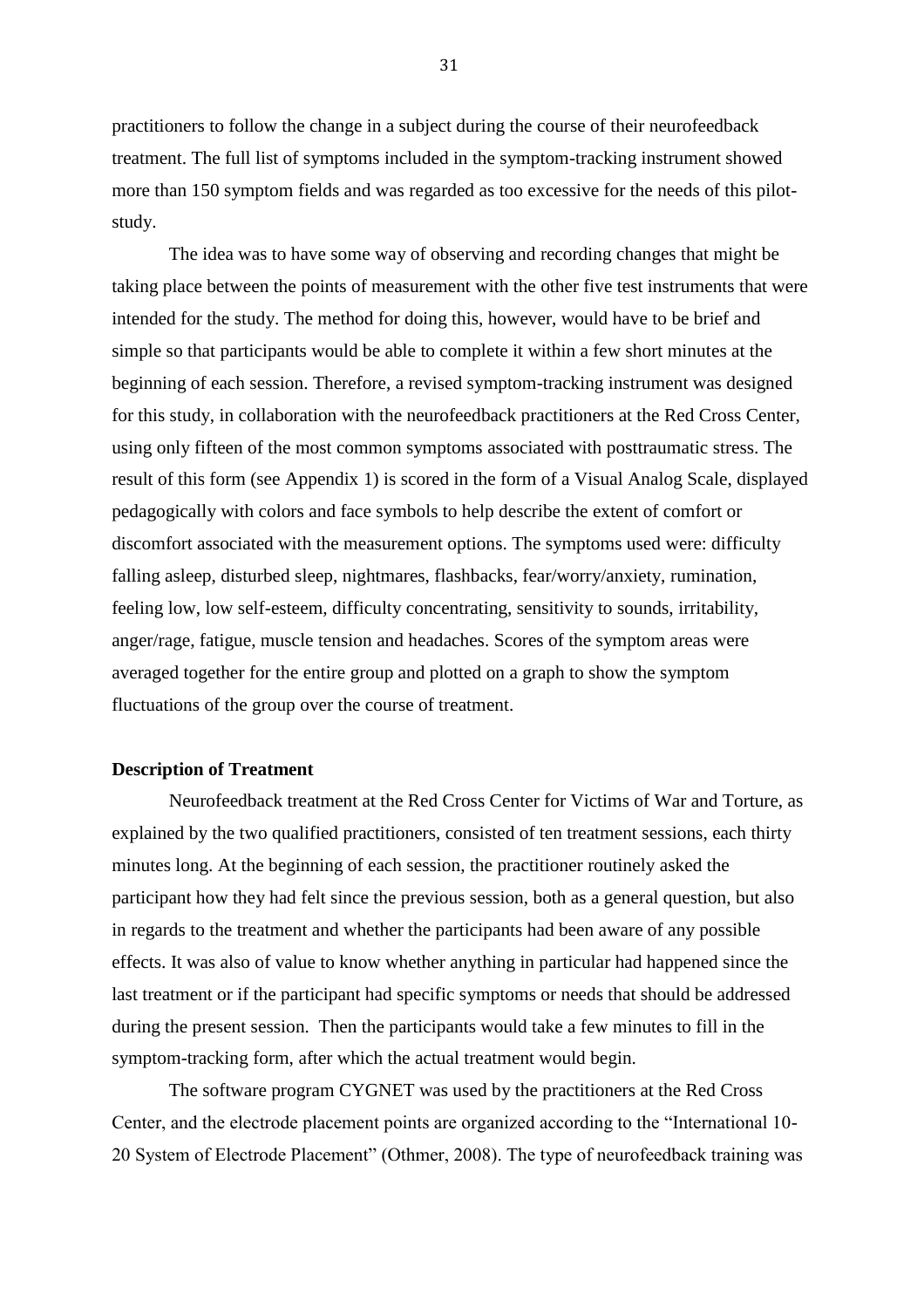'awake-state' training, meaning that the subjects used visual and audio stimulus. It was also '1-Channel Bipolar Training' and the frequency used was infra-low, at 0.0-0.1 MHz. For more info on theory and treatment methods, see website EEG Info (n.d.), and manuals, Othmer (2008), Wiedermann, Sasu, & Wandernoth (2012).

In the first few sessions of treatment, the practitioners used one of the two usual starting points, T4-P4 or T3-T4, for the whole thirty-minute duration. T4-P4 was the most commonly used starting point in this study. Then, after the patient had been through a few treatment sessions, the number of locations used during one session was sometimes increased to two, three or four different placements. The most placements that were used for one session during this study were four, at about 7-8 minutes each.

During neurofeedback training, the electrodes connected to the participant's scalp measured brainwave frequencies and sent that information to a computer. The participant could then see the activity of his brain displayed on a computer screen through a program. The neurofeedback practitioners at the Red Cross Center had a wide array of different feedback programs to choose between to display brainwave activity to the participants. The programs used were, for example, Advanced Media Player, Particle Editor and InnerTube, each having numerous different scenes and visual environments to view.

Through the changes that occurred in the visual/audio display, the participants attained feedback on their brainwave activity. Since the aim of neurofeedback was to regulate brainwaves, desired frequencies were trained using rewards, referred to as 'reward frequencies' (for example, if clear sound is part of the rewarding feedback, a lack of desired frequencies might make the audio feedback sound muffled). The practitioner providing the feedback was able to see the brainwave fluctuations on his or her own computer screen and adjusted the rewards frequency to fit the subject's needs.

The practitioners guided the participants through each session, giving explanations and repeating instructions if and when necessary. The practitioners tried to be in constant contact with the participants during the sessions, adjusting the feedback to the participant's individual needs. Sometimes this meant, for example, switching to another audio/visual feedback program if the participant was not comfortable with the one currently being used. At any point during a session, treatment could be stopped.

#### **Analysis of Data**

To code the data, each individual was given a random id number instead of their name. Each participant's test results, along with notes recording symptoms and other relevant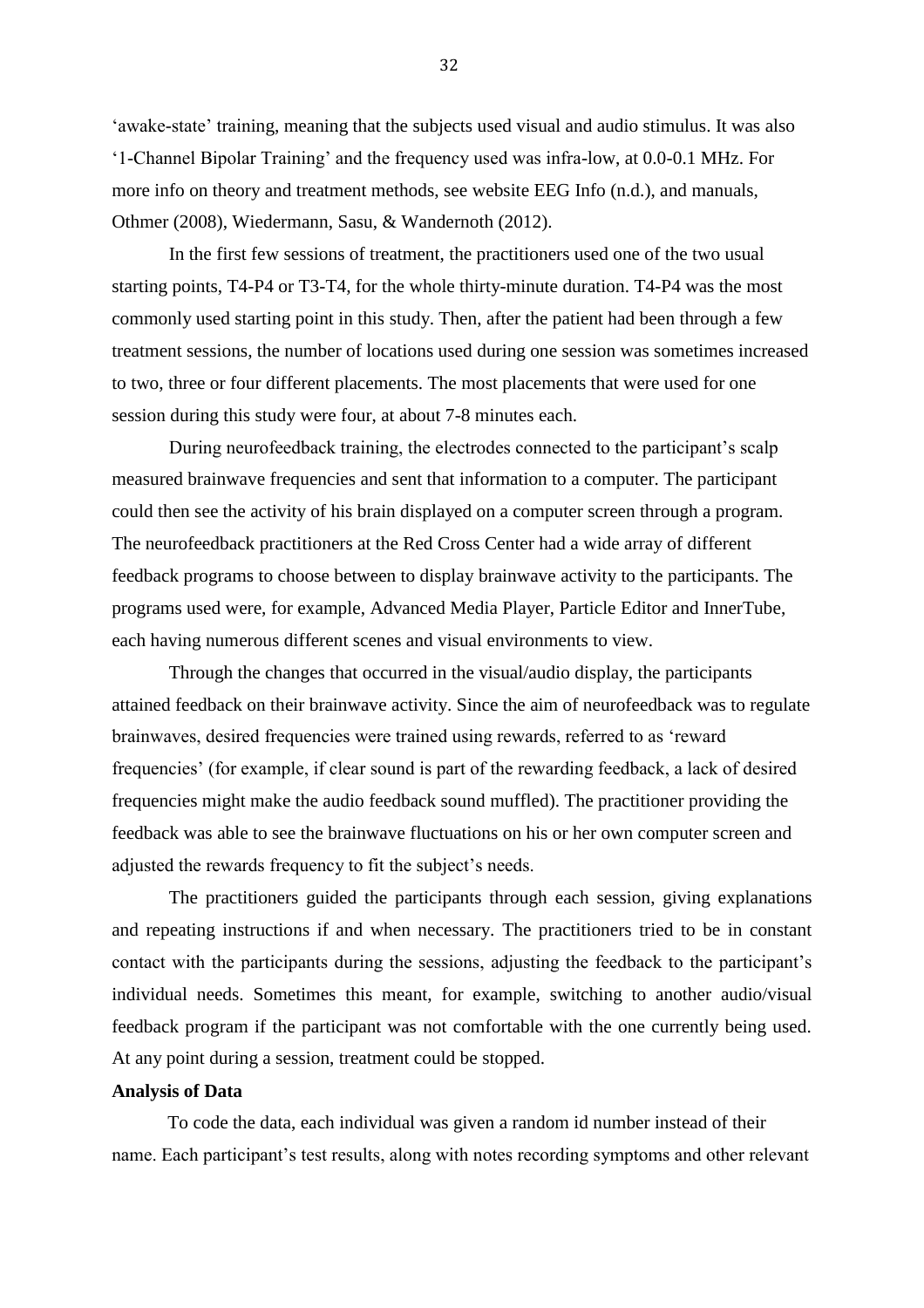information about what was happening in their lives from session to session, was filed by the practitioners and made available only to the authors of this study.

When scoring the instruments, a missing value, such as an omitted or incomplete answer, was replaced by the group mean score for that particular item. This was done so that a missing value would not invalidate the entire instrument for that individual.

The statistical analysis methods used were mixed-design multivariate or univariate analysis of variance (MANOVA/ANOVA) with the repeated measures factor 'time' (pre, post) and between-subject factor 'group' (treatment, control). In addition, if a significant interaction between/for the factors were found, *t*-tests were performed to further investigate.

The results from the three individuals that initiated treatment in January were also evaluated and analyzed together with the data from the entire treatment group (n=12), but they were also examined separately as a smaller group of just those three individuals (referred to as "the baseline group"). No additional statistical analysis was performed on their results since the number of participants was too low to fulfill statistical requirements. Instead, their results were additionally plotted on separate graphs to view for comparison.

A graph of the results from the session-by-session symptom-tracker measurements was also plotted to give a visual of what was happening with the individuals' experience of their symptoms over time.

#### **Additional Ethical Considerations**

Much time was put into considering the ethics of this study, as this group is regarded as particularly sensitive. It was deemed by the authors and collaborators at the Red Cross Center that it would not be ethical to put people who have suffered severe stress and trauma through more stress, if avoidable. Yet at the same time, the most ethical would be to provide them with the best possible treatment to alleviate their symptoms, something that cannot be achieved without performing new treatment studies. A proposal for this study, along with an evaluation of ethical considerations, was submitted and approved by the University of Lund in Sweden.

Some of the considerations made were that the participants should not have to endure psychometric testing sessions that were too long or cognitively taxing. Therefore, all of the tests chosen for the study, except for one, were the same tests that are regularly used in the Red Cross Center's first patient assessment session. It was also considered that the patients would need to be well informed of the study's purpose and given the opportunity to decline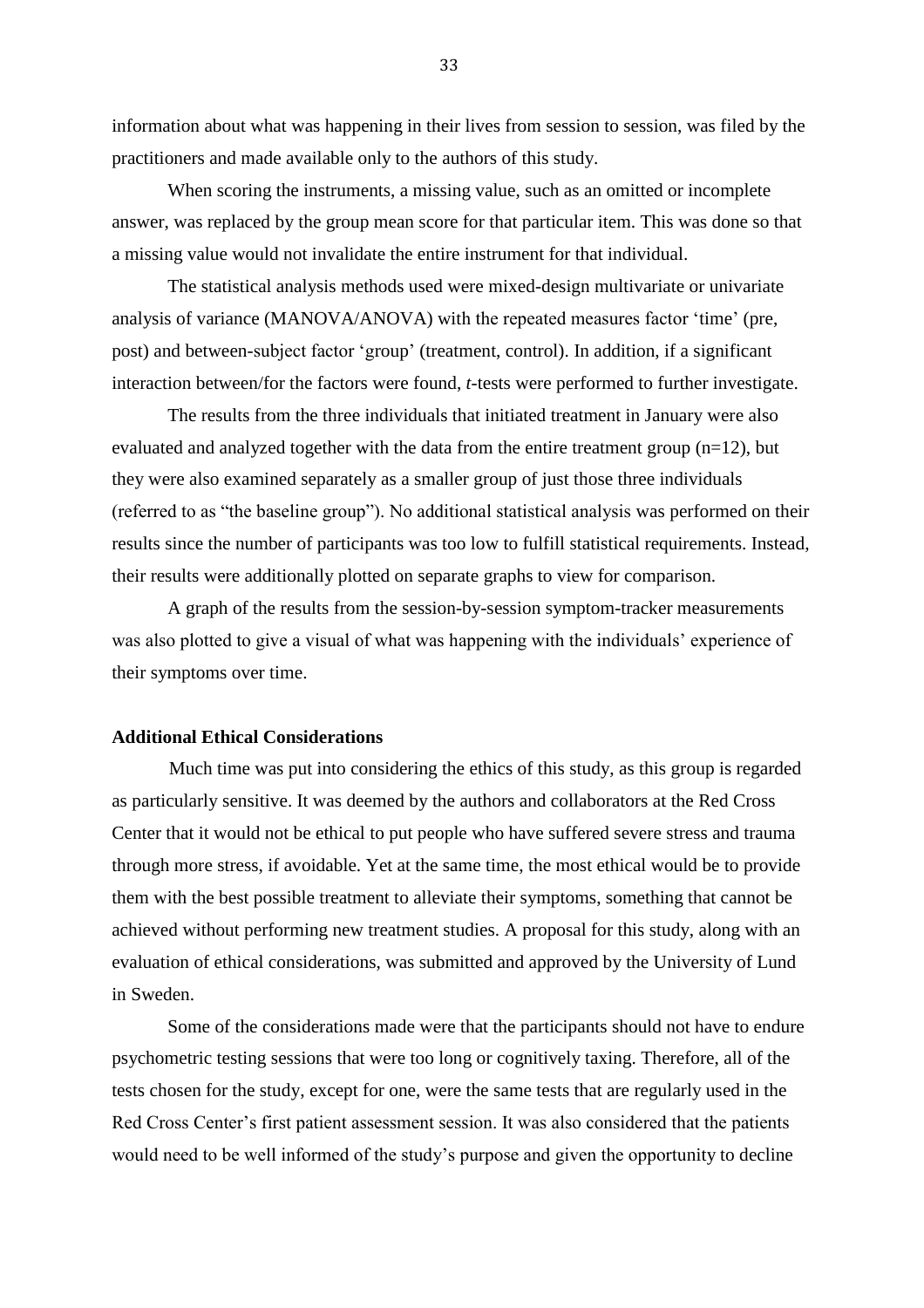participation, still allowing them other treatment options. Whoever was not placed in the treatment-group in for the course of this study was to be given the same opportunity for treatment when new openings emerged, at the end of the study when the treatment-group exited treatment. Participants would also be able to stop treatment at any point if they so desired.

Another important consideration, bearing in mind the severity of the symptoms experienced by this group, was that participants would be allowed other counseling opportunities or medication if needed during the duration of treatment and it would not disqualify them from the study.

Another viewpoint to consider when weighing ethics is to think about the treatment methods used at the center and see what is working and what is not. Are resources being used in the way that they should be? What works well and what can be improved upon to continue trying to improve the quality of life for these patients?

#### **Results**

The results are presented below, beginning with a description of the demographics of each group (Table 1), followed by the results of participation and attrition and a table showing the descriptive statistics for pre- and post-measurements (Table 2) and finally the results of the statistical analysis. Furthermore, a short description of the results found from the baseline-group and the symptom-tracking are presented, as well as additional data collected by the practitioners, such as documentation and observations.

#### **Demographic Comparison**

Table 1 shows the description of our treatment-group and control-group, which consist of, 12 and 7 males, respectively, who came to Sweden as traumatized refugees, sought out help at the Migration Depot, and were then remitted to the Red Cross Center for treatment. A majority of the participants in both groups come from Iraq, have lived in conditions of war and lost family and loved ones due to such conflicts. All participants are between 27 and 62 years old, though the treatment-group appears to be slightly older on average. A larger proportion of the treatment-group has served as soldiers, and a larger proportion of this group also lives with family members and not alone, compared to the control-group. In general, the members of the control-group have lived in Sweden for a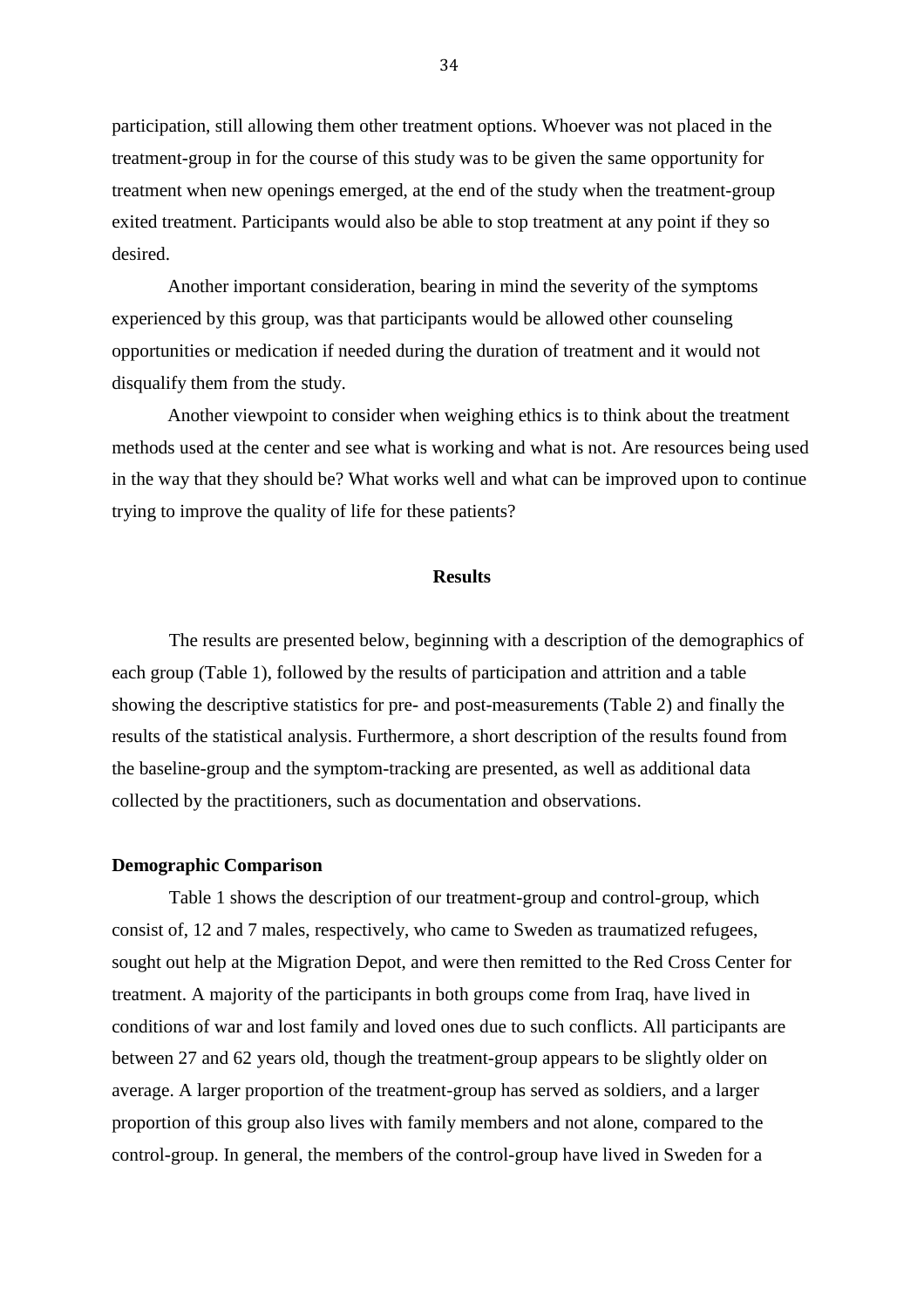shorter period of time and have not been on the waiting list as long to receive treatment. However, when age, months on waiting list and number of years in Sweden were included in the statistical analysis (mixed-design MANOVA and ANOVA) as potential covariates (for each instrument separately), no significant results were found.

#### **Participation and Attrition**

All twelve participants in the treatment-group chose to stay in the study for the full course of treatment. Of those twelve, two participants, because of personal issues and the limitations of time for this study, were only able to complete nine sessions of neurofeedback before doing post-treatment measurements. Another individual was only able to complete eight sessions of neurofeedback before the study ended. Although it was a divergence from the original plan for the study, it was considered better to have the post-measurements of those individuals after 8-9 sessions than to exclude them from the study on account of time restrictions. Only seven of the nine individuals that were allotted to the control-group completed post-measurements. One of these individuals gained employment and no longer participated in activities at the Migration Depot, and the other could not make it to an appointment to complete post-measurements before the end of the study. None of the participants took part in any other type of psychological treatment during the course of the study, although one participant was offered an extra counseling session.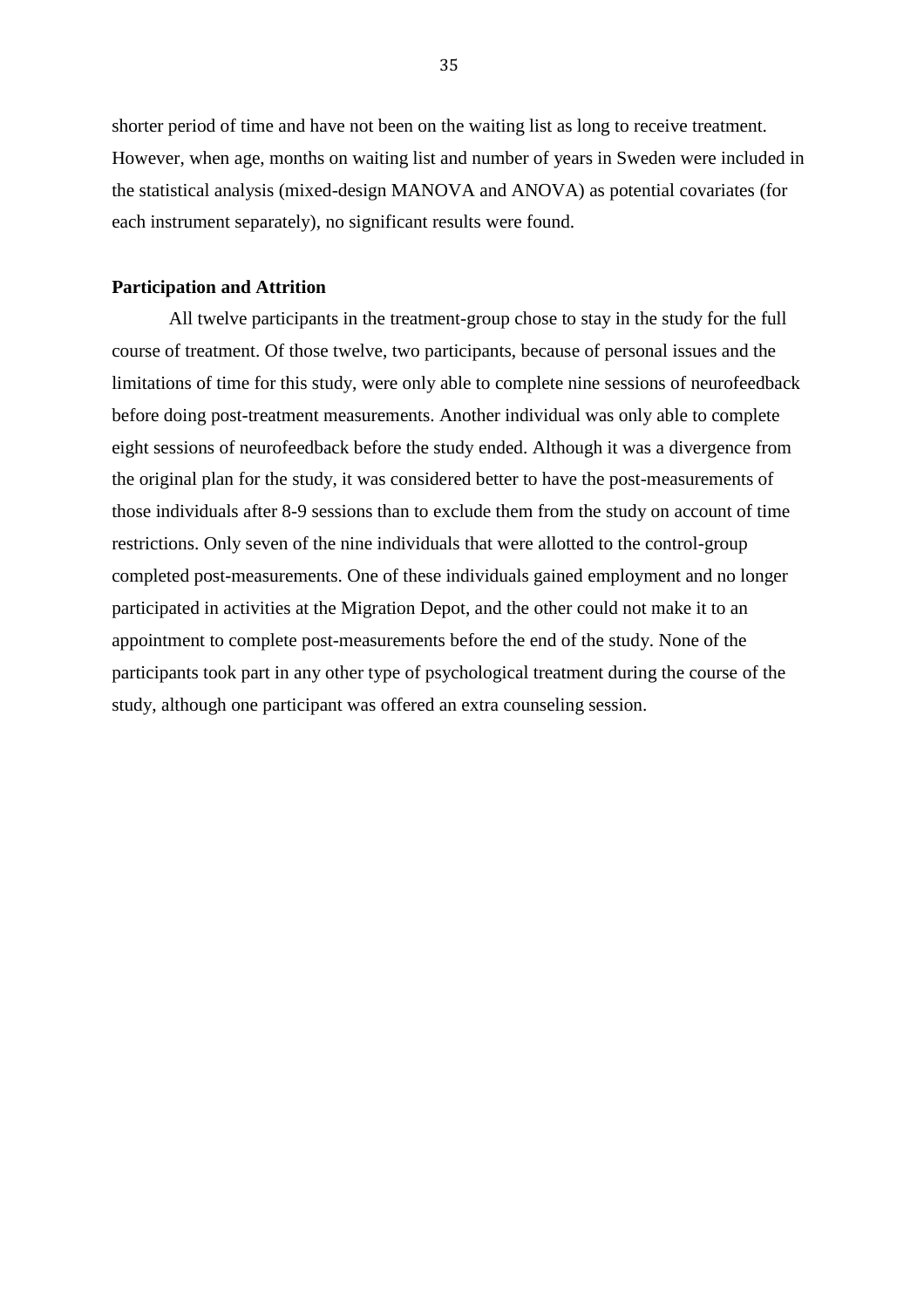## Table 1.

# *Details about the participants*

|                                             | Treatment-Group  | Control-group   |
|---------------------------------------------|------------------|-----------------|
| Gender                                      | All male         | All male        |
| Avg. age                                    | 43.2 yrs         | 38.3 yrs.       |
| Avg. number of years in Sweden              | $4.6$ yrs        | 3.7 yrs.        |
| Avg. months on waiting list                 | 8.9 mos.         | $6.9$ mos.      |
| Are living with spouse/children (not alone) | 83%              | 57%             |
| Countries of origin                         | Iraq: $11 (92%)$ | Iraq: $5(71%)$  |
|                                             | Syria: 1 (8%)    | Syria: 1 (14%)  |
|                                             |                  | Kuwait: 1 (14%) |
| Have lived in conditions of war             | 92% (11/12)      | 100%            |
| Have been soldiers                          | 67% (8/12)       | 29% (2/7)       |
| Have been imprisoned/held captive           | 75% (9/12)       | 86% (6/7)       |
| Have been tortured                          | 83% (10/12)      | 86% (6/7)       |
| Have lost a loved one due to war/conflict   | 92% (11/12)      | 100\%           |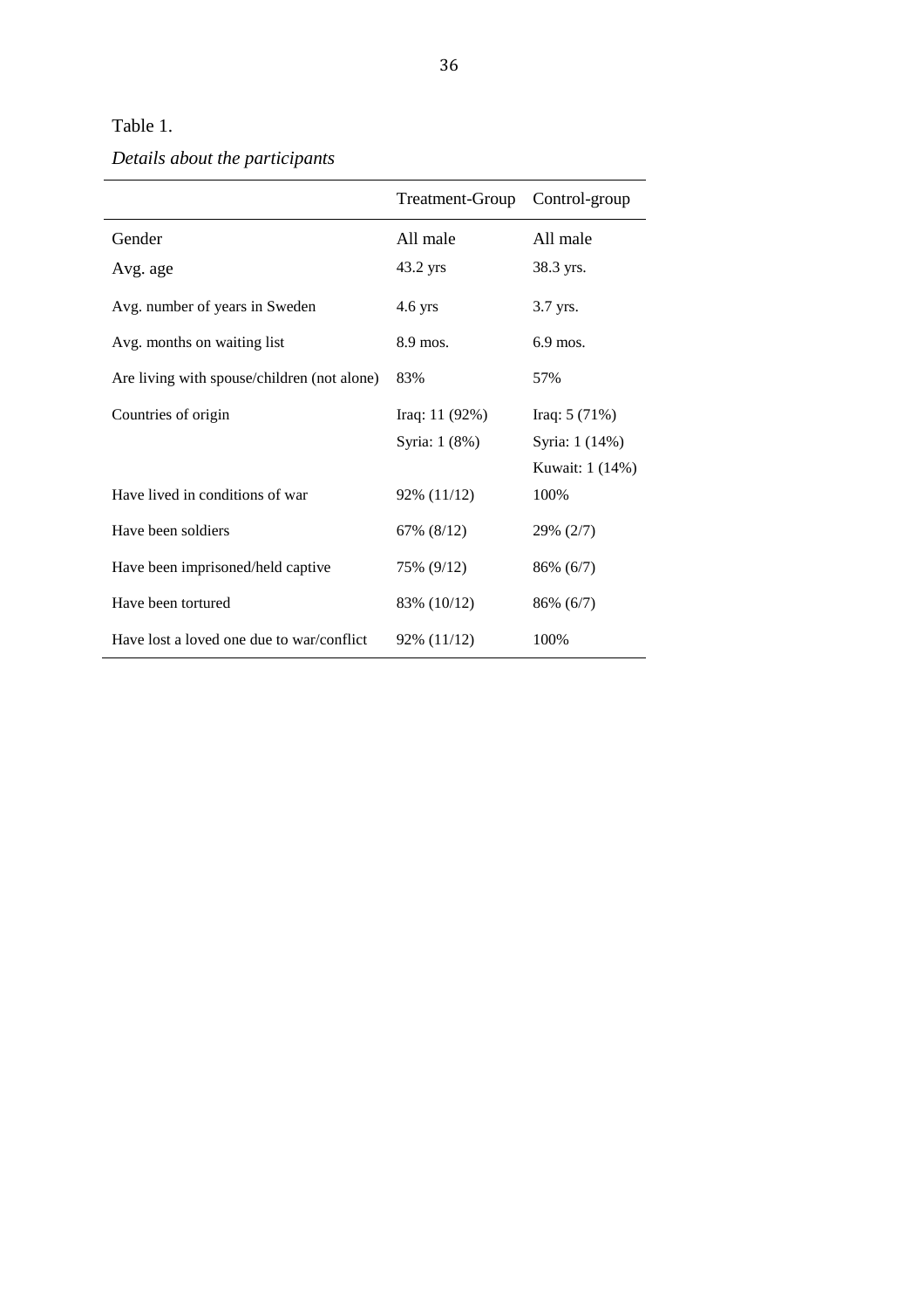| Test            |              | Group     | N      | Pre-measurement | Post-measurement |
|-----------------|--------------|-----------|--------|-----------------|------------------|
|                 |              |           |        | M(SD)           | M(SD)            |
| PCL-C:          | Total        | Treatment | 12     | 70.14 (5.74)    | 63.63(6.10)      |
|                 |              | Control   | $\tau$ | 60.14 (11.26)   | 62.43 (11.72)    |
|                 | Intrusion    | Treatment | 12     | 21.42 (2.91)    | 20.17 (3.30)     |
|                 |              | Control   | $\tau$ | 19.29 (3.64)    | 20.00 (3,46)     |
|                 | Avoidance    | Treatment | 12     | 27.48 (3.35)    | 24.13 (3.30)     |
|                 |              | Control   | $\tau$ | 24.14 (5.05)    | 24.00 (4.43)     |
|                 | Hyperarousal | Treatment | 12     | 21.25(2.05)     | 19.17 (2.48)     |
|                 |              | Control   | $\tau$ | 16.71(3.04)     | 18.43 (4.39)     |
| <b>HSCL-25:</b> | Total        | Treatment | 12     | 3.12(.24)       | 2.82(.30)        |
|                 |              | Control   | $\tau$ | 2.84(.51)       | 2.86(.42)        |
|                 | Anxiety      | Treatment | 12     | 3.14(.38)       | 2.76(.36)        |
|                 |              | Control   | 7      | 2.86(.39)       | 2.91(.40)        |
|                 | Depression   | Treatment | 12     | 3.12(.26)       | 2.87(.32)        |
|                 |              | Control   | $\tau$ | 2.81(.60)       | 2.83(0.46)       |
| <b>SCL-90:</b>  | Somatization | Treatment | 12     | 34.50 (5.79)    | 28.67 (5.93)     |
|                 |              | Control   | $\tau$ | 27.57 (6.88)    | 28.29 (6.73)     |
| WHO-5           | Total        | Treatment | 12     | 3.17(3.56)      | 8.08 (4.44)      |
|                 |              | Control   | $\tau$ | 4.00(3.79)      | 4.86(4.34)       |
| <b>PSQI</b>     | Total        | Treatment | 12     | 16.88 (1.97)    | 15.83 (2.98)     |
|                 |              | Control   | $\tau$ | 16.46 (2.36)    | 15.93 (2.98)     |

Table 2. *Descriptive Statistics for Pre- and Post-measurement*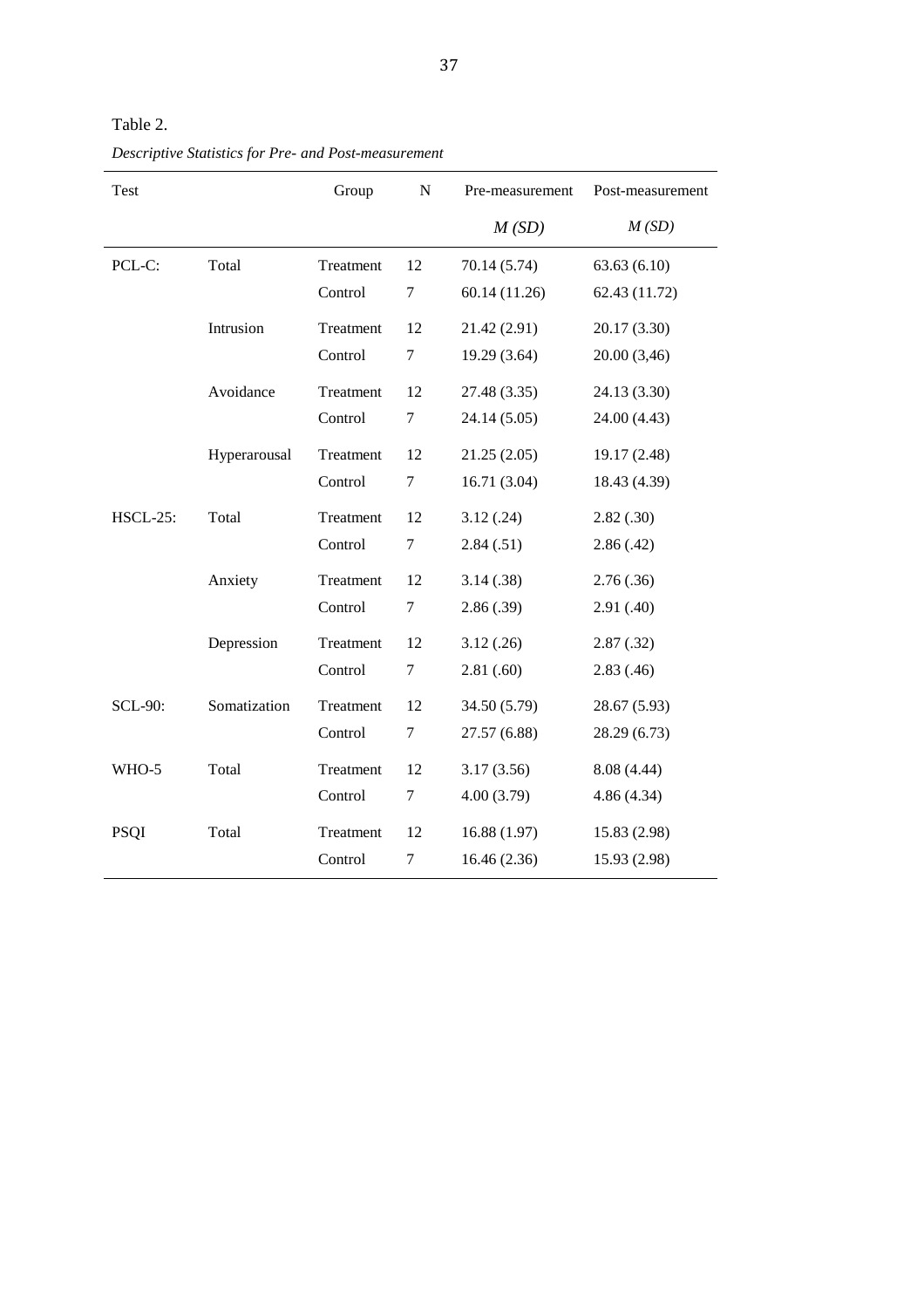#### **Statistical Analysis**

**PTSD Checklist, Civilian Version .** A mixed-design MANOVA was conducted using the three factors: 'time' (pre, post), 'group' (treatment, control), and 'PCL-C'. The levels of the factor 'PCL-C' correspond to the three subscales: Intrusion, Avoidance, and Hyperarousal. A significant main effect of 'time'  $(F(1,17) = 5.50, p = .031, \eta^2 = .244)$  was observed, which shows that the total-group's pre-measurement was significantly higher than the total-group's post-measurement. A significant interaction between 'time' and 'group' was also found  $(F(1,17) = 22.91, p < .001, \eta^2 = .574)$  which means that the difference over time depended on the factor 'group'. Planned follow-up *t*-tests were done to elucidate the interaction. It was shown that the pre-measurement and the post-measurement in the treatment-group were significantly different  $(t(11) = 5.45, p < .001)$  revealing a significant reduction in scores. In the control-group no significant difference was seen from premeasurement and post-measurement  $(t(6) = -1.89, p = .108)$ . Additional *t*-test comparing the groups with each other at pre-measurement showed that the treatment-group scored significantly higher in their mean score than the control-group  $(t(17) = 2.59, p = .019)$ . However, a difference could not be found when conducting a *t*-test comparing the groups at post-measurement  $(t(17) = .30, p = .770)$ .

A significant main effect of 'PCL-C'  $(F(1,16) = 64.18, p < .001, \eta^2 = .889)$  was further found, and reflected differences between the raw scores of the subscales. However, the factor 'PCL-C' did not interact with either 'time' or 'group' (maximum  $F = 1.52$ , n.s.), suggesting that the above-mentioned interaction between time and group was comparable for all three levels of the 'PCL-C'. An illustration of the groups' mean scores at pre- and postmeasurements can be found in figure 1a.

**Hopkins Symptom Checklist -25.** A mixed-design MANOVA was conducted using the three factors: 'time' (pre, post), 'group' (treatment, control), and 'HSCL-25'. The levels of the factor 'HSCL-25' correspond to the two subscales: Depression and Anxiety. A significant main effect could be seen for 'time'  $(F(1,17) = 6.66, p = .019, \eta^2 = .282)$ , revealing that the total-group's pre-measurement was significantly higher than the totalgroup's post-measurement. A significant interaction for 'time' and 'group'  $(F(1.17) = 10.48$ ,  $p = .005$ ,  $\eta^2 = .381$ ) was found, showing a significant difference over time that depended on group. A planned follow-up *t*-test revealed that the pre-measurement was significantly higher than the post-measurement for the treatment-group  $(t(11)=5.08, p<.001$ ), whereas for the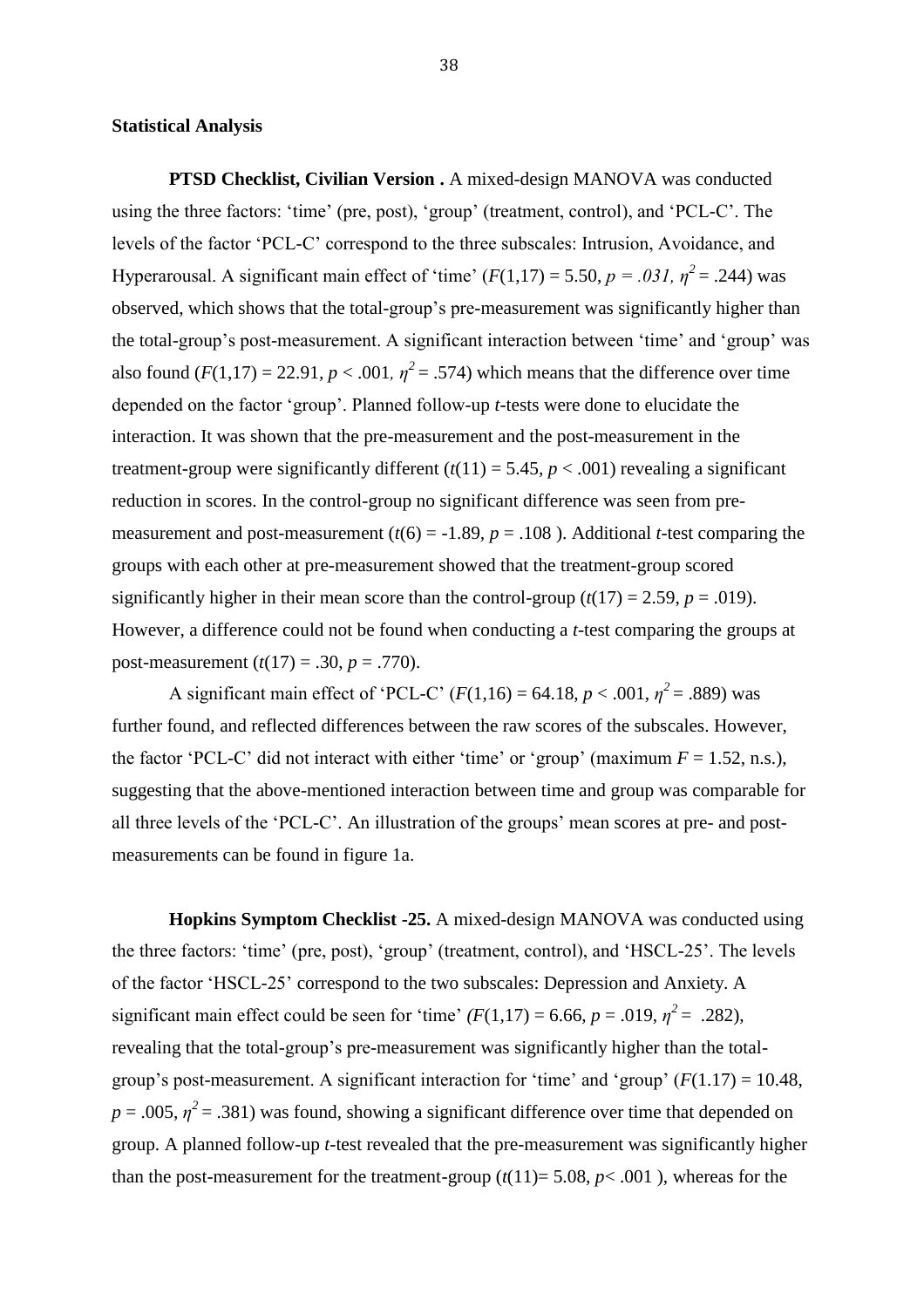control-group it was not  $(t(6) = -.12$ ,  $p = .908$ ). A *t*-test comparing the groups with each other at pre-measurement and post-measurement, respectively, showed that the groups were not significantly different at either occasion (maximum *t* = 1.6, n.s.).

No significant main effect could be found for 'HSCL-25'  $(F(1,17) = .03, p = .870)$ , nor could it be found to interact with any of the other factors (maximum  $F= 1.44$ , n.s.). Since 'HSCL-25' was not found to interact with either 'group' or 'time', it suggests that the interaction between 'time' and 'group' mentioned above was comparable for all three levels of 'HSCL-25'. An illustration of the groups' mean scores at pre- and post-measurements can be found in figure 1b.

**Symptom Checklist, Subscale Somatization.** A mixed-design univariate analysis of variance (ANOVA) was performed, on two factors: 'time' (pre, post) and 'group' (treatment, control). A significant main effect of 'time'  $(F(1.17) = 11.12, p = .004, \eta^2 = .395)$  could be seen, which shows that the total-group's pre-measurement scores was significantly higher than the total-group's post-measurement scores. A significant interaction of 'time' and 'group'  $(F(1.17) = 18.19, p = .001, \eta^2 = .517)$ , was observed, which means that there was a significant difference over time that depended on the factor 'group'. A planned follow-up *t*test showed that the pre-measurement was significantly higher than the post-measurement for the treatment-group  $(t(11) = 5.71, p < .001)$ , whereas for the control-group it was not  $(t(6) = -$ .74, *p = .*489). A *t*-test comparing the groups scores with each other at pre-measurement revealed that the treatment-group scored significantly higher than the control-group (*t*(10,97)  $= 2.24$ ,  $p = .047$ ). At post-measurement, a *t*-test comparing the groups showed no significant differences  $(t(11.4) = .12, p = .903)$ . An illustration of the groups' mean scores at pre- and post-measurements can be found in figure 1c.

**WHO-5 – Wellbeing Index.** A mixed-design ANOVA was performed, on two factors: 'time' (pre, post) and 'group' (treatment, control). A main effect of 'time'  $(F(1.17) =$ 10.19,  $p = .005$ ,  $\eta^2 = .375$ ) could be seen, which shows that the total-group's premeasurement scores was significantly lower than the total-group's post-measurement scores. An interaction of 'time' and 'group'  $(F(1.17) = 5.04, p = .038, \eta^2 = .229)$ , was found, meaning that there was once again a significant difference over time that depended on the factor 'group'. A planned follow-up *t*-test once again showed that the pre-measurement was significantly lower than the post-measurement for the treatment-group  $(t(11) = -3.73$ ,  $p =$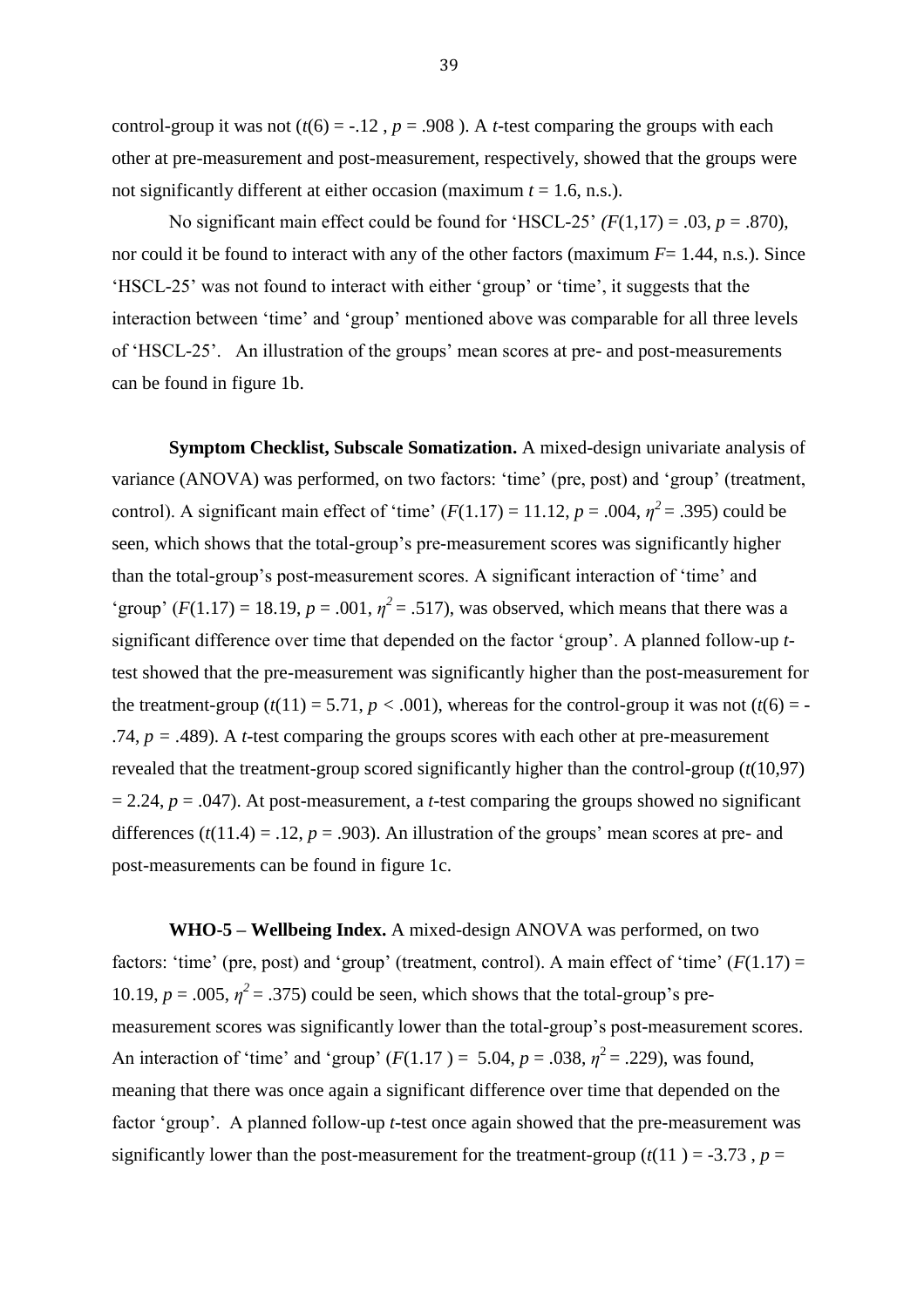.003 ), whereas for the control-group it was not  $(t(6) = -1.35, p = .225)$ . Additional *t*-tests comparing the groups with each other at pre-measurement and post-measurement, respectively, showed no significant difference (maximum *t* = 1.55, n.s.). An illustration of the groups' mean scores at pre- and post-measurements can be found in figure 1d.

**Pittsburgh Sleep Quality Index.** A mixed-design ANOVA was performed, on two factors: 'time' (pre, post) and 'group' (treatment, control). No significant results could be found for the PSQI, neither main effect nor interaction (maximum  $F = 1.27$ , n.s.). No additional *t*-test was performed. An illustration of the groups' mean scores at pre- and postmeasurements can be found in figure 1e.

#### **Baseline-group with repeated pre-treatment measurements**

Since three participants in the treatment-group were not able to start treatment until several weeks after their first pre-treatment measurements in October, they performed additional pre-treatment measurements in January, just prior to initiation of neurofeedback training. They were again assessed at post-treatment.

Because of the small number of participants no *t*-test was performed, but a visual of what happened with their measurements can be seen in a plot of their mean scores (Figure 2). In these diagrams it is possible to see little or no improvement in the time between pretreatment measurements that were done in October and pre-treatment measurements that were done in January, while a noticeable difference can be seen between the pre-treatment measurements and the post-treatment measurement period. This applies to all of the tests except for the PSQI.

#### **Symptom Tracking Graph**

A graph was also created to plot how the participants, on average, rated their symptoms on a weekly/session-to-session basis (see Figure 4). The symptom tracking instrument was created for the purpose of this study and is not validated. Since it had no corresponding control-group, no statistical analysis will be performed on the collected data.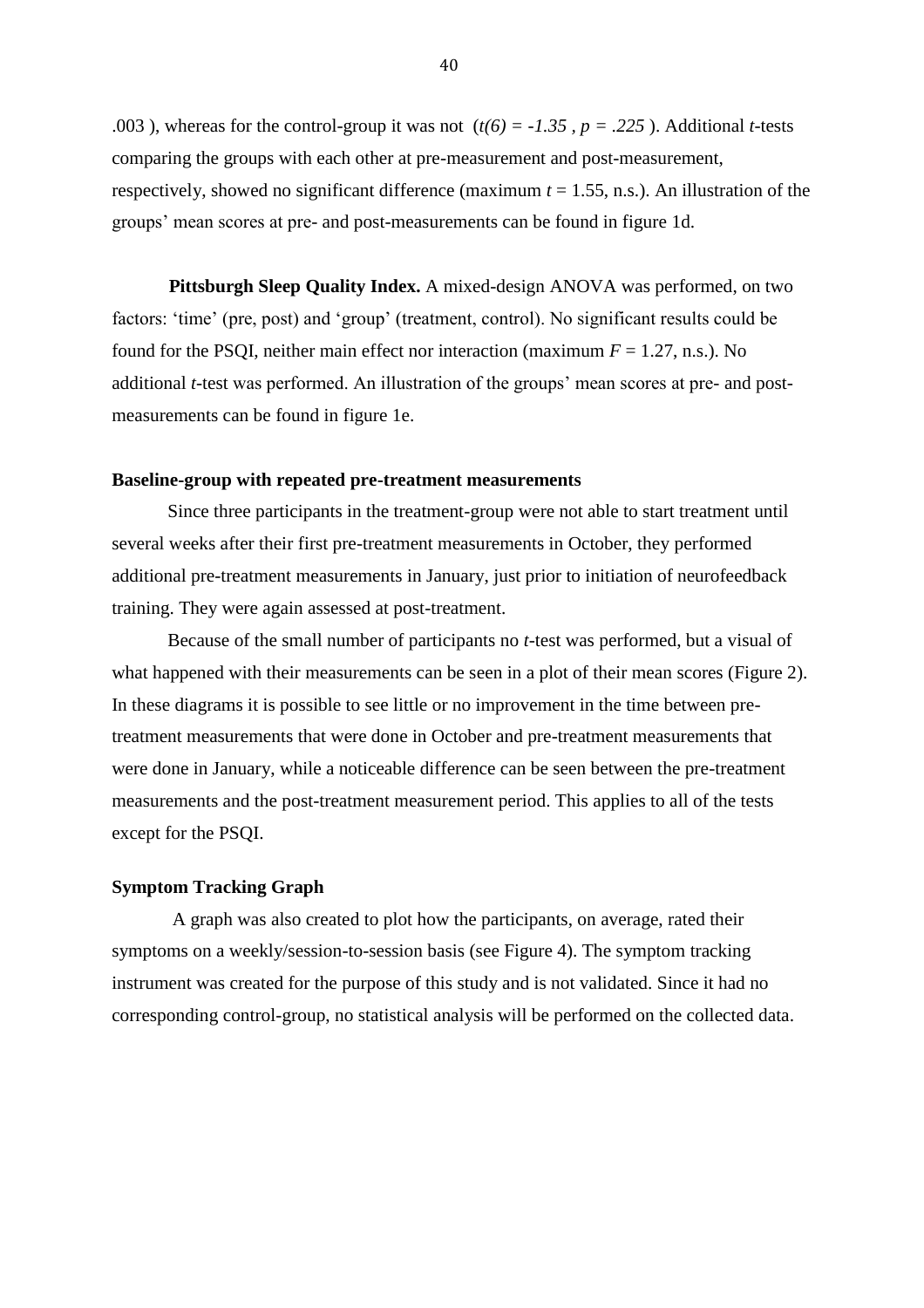

*Figure 1.* Depiction of the group mean scores, pre and post-treatment.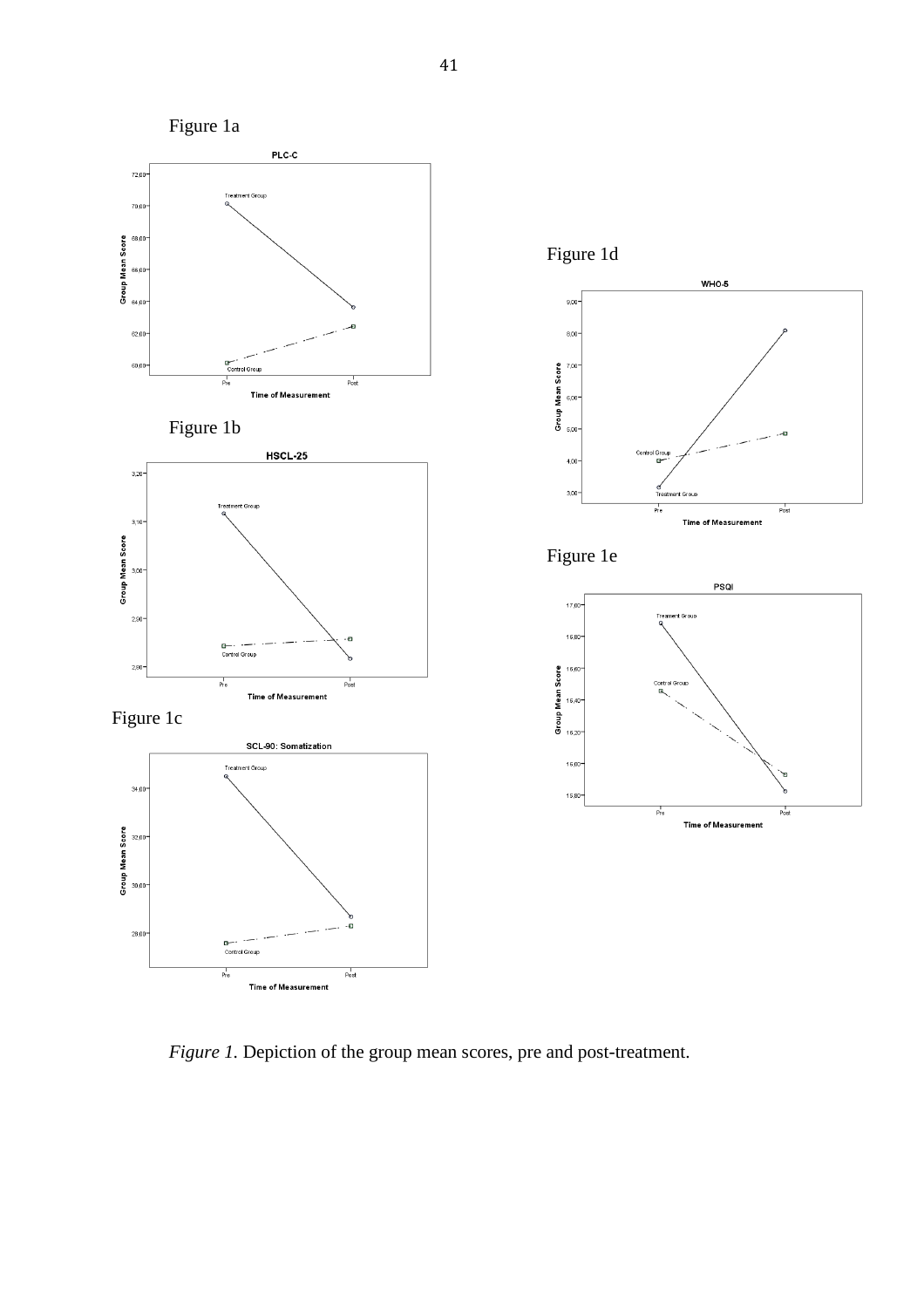

*Figure 2*. Graphs of pre and post-treatment measurements for participants with delayed treatment initiation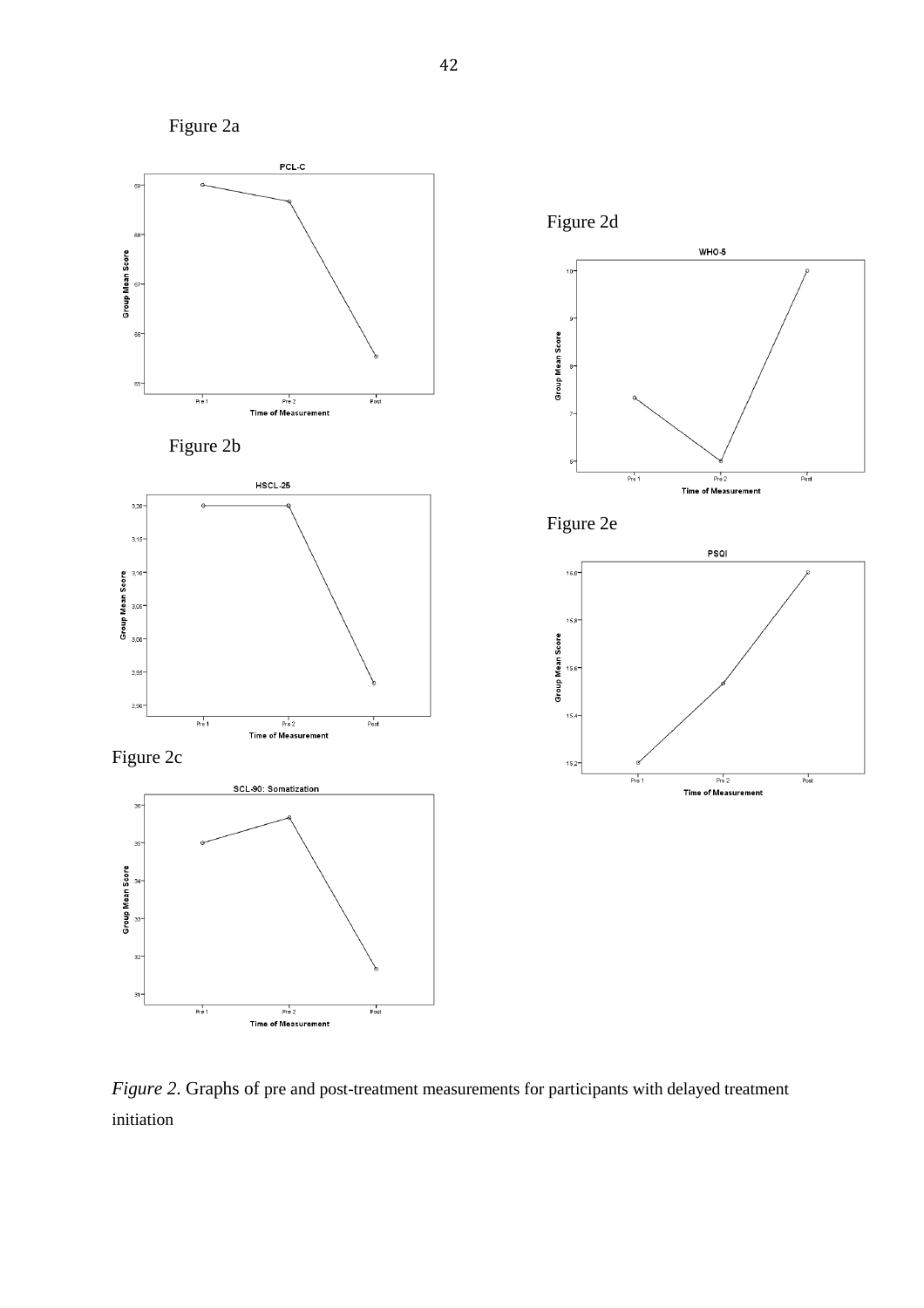

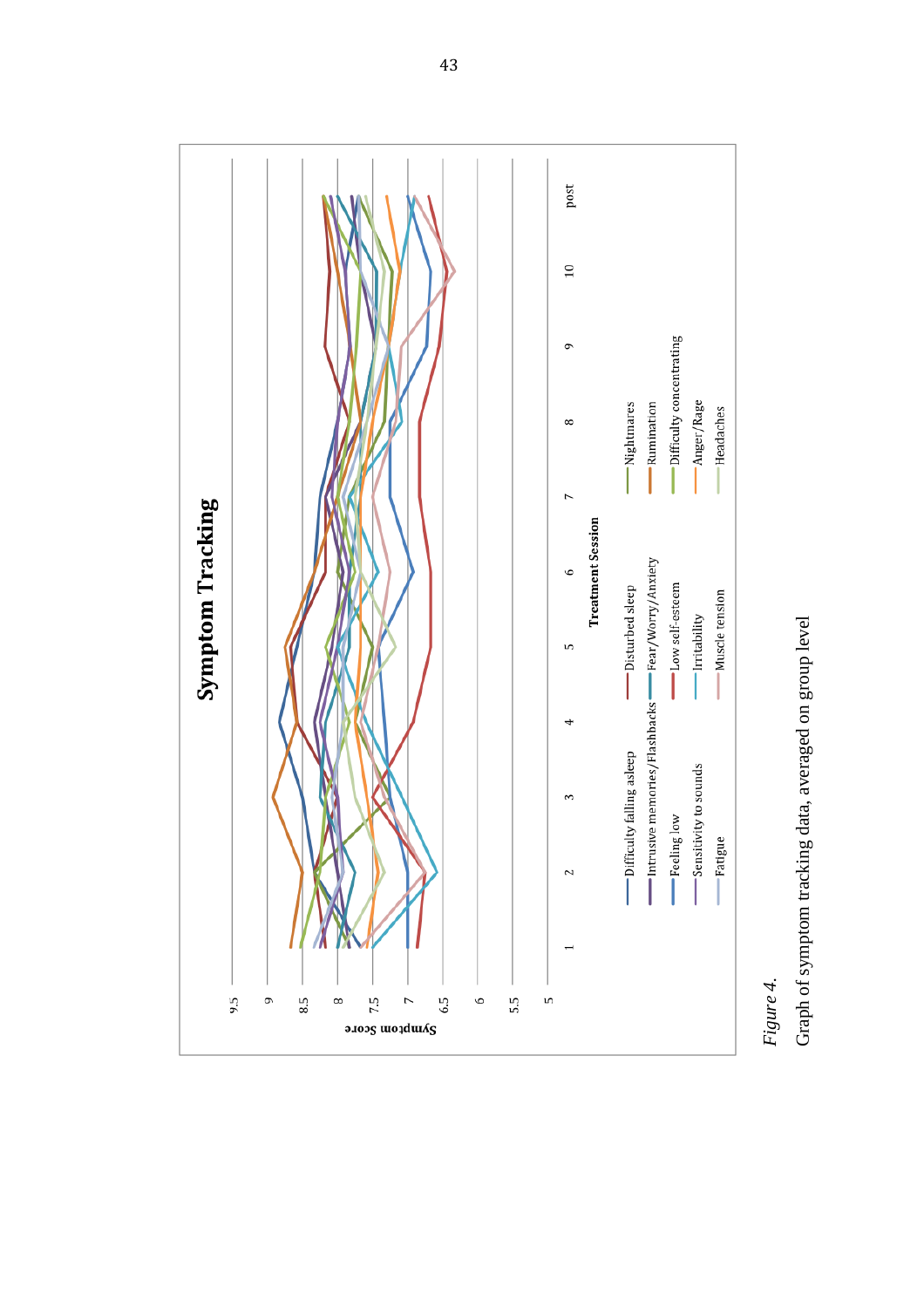#### **Additional Data**

**Clinical Documentation.** The practitioners' meetings with their patients revealed that most participants had numerous stressful events happening in their lives while they were going through the treatment period, and sometimes these events could be seen to correspond with how they rated their symptoms on the symptom-tracking forms. Below are some examples of the kinds of outside stressors many were experiencing during the treatment period:

- Several patients reported experiencing increased demands from government agencies - one reported that his social worker said he had to start showing improvement in his Swedish language course or he would be taken out of it, something he enjoyed being a part of.
- Economic struggles one individual, for example, had not received his financial support as expected.
- Many had family and loved-ones who were in danger or harmed during the course of treatment. For example, one participant had a cousin who was killed in a raid in his homeland. Another participant had a nephew who was kidnapped during the weeks of neurofeedback treatment.
- Fear of danger or harm for family and loved ones one participant had a close relative who was forced to return to homeland.

Other reported issues that could potentially have impacted treatment:

- Relational problems one individual was going through a separation.
- Nightmares causing some participants to sleep less.
- Needing medication or changes in medication dosage.
- Having children and not being able to tolerate high levels of noise several rated higher symptom levels after Christmas-break when they had to spend a lot of time at home with their young children. Also, children being at home sick was mentioned as a stressor and a cause for higher symptom ratings.
- Alcohol use may have had an impact on treatment in the case of one participant.

**Clinical Observations.** The neurofeedback practitioners made some personal observations of participants during treatments that are worth making note of. First, they noted that there were no drop-outs and that anytime cancelations needed to be made, participants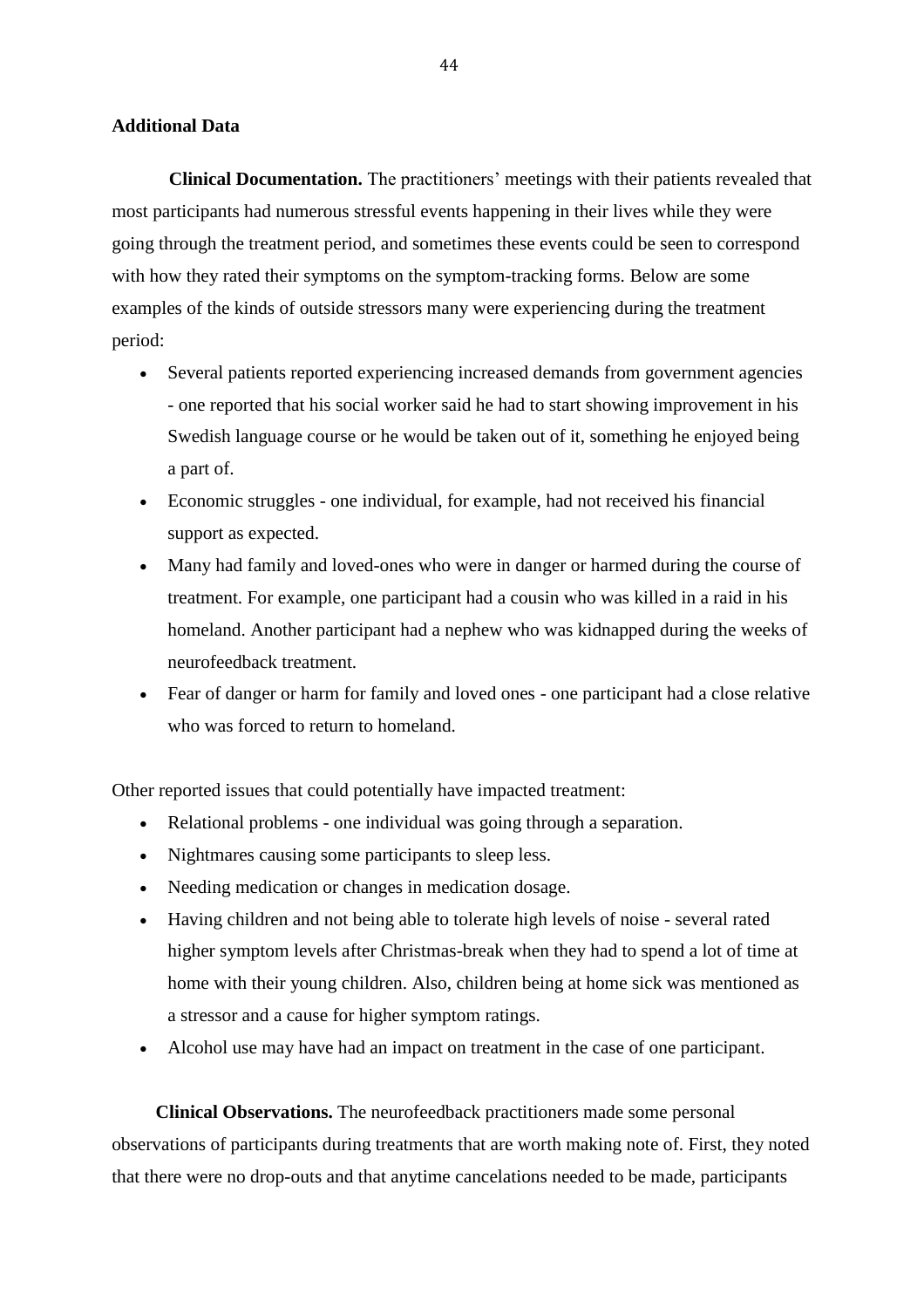willingly rescheduled. Another observation was that some of the patients had a hard time staying focused and "being there" mentally for a full session of neurofeedback. They did however note that some of the participants who had a hard time sitting for the duration of 30 minutes in the beginning of treatment were able to do it without a problem by their last treatment sessions.

The treatment providers noticed many examples of how participants were affected by the neurofeedback programs. Most of these observations had to do with images that were shown on the computer screen and associations that the participants made with them. For example, one clinician was using a program with an animation of a house being built and the participant was sadly reminded of the house that he had lost in his homeland when he was forced to flee. Another participant was bothered by the image of a tunnel, which he said made him feel enclosed. "It feels like my life," he said. A third example is of a participant who disliked a scene where the image turned dark and it looked like a storm was approaching. The image of a tropical beach scene reminded one participant of his first and only love and the life that they never got to share together because of the traumatic events that separated them. Many of the participants had problems with certain colors like the color "red". "My brain keeps thinking that it is blood," one participant said. Another participant was impatient and preferred only programs where "something happened". Some were even upset or bothered by the sounds that the programs made.

#### **Discussion**

The people who have participated in this study have witnessed some of the most horrifying deeds capable of mankind. Many have been traumatized in the most malicious and degrading ways, resulting in physical and mental scars that will never leave them. Many have even been forced to take part in these same kinds of behavior or risk being further harmed themselves. They have veritably feared for their lives, until in some cases, even the thought of going on living has seemed burdening. Many have lost people who have been dear to them, as well as that which had given their existence coherence and meaning. They have been forced to leave an old life behind, under conditions that were life-threatening and terrorizing, and flee to a new country where they not only have to rebuild their lives, but parts of themselves and their own identity.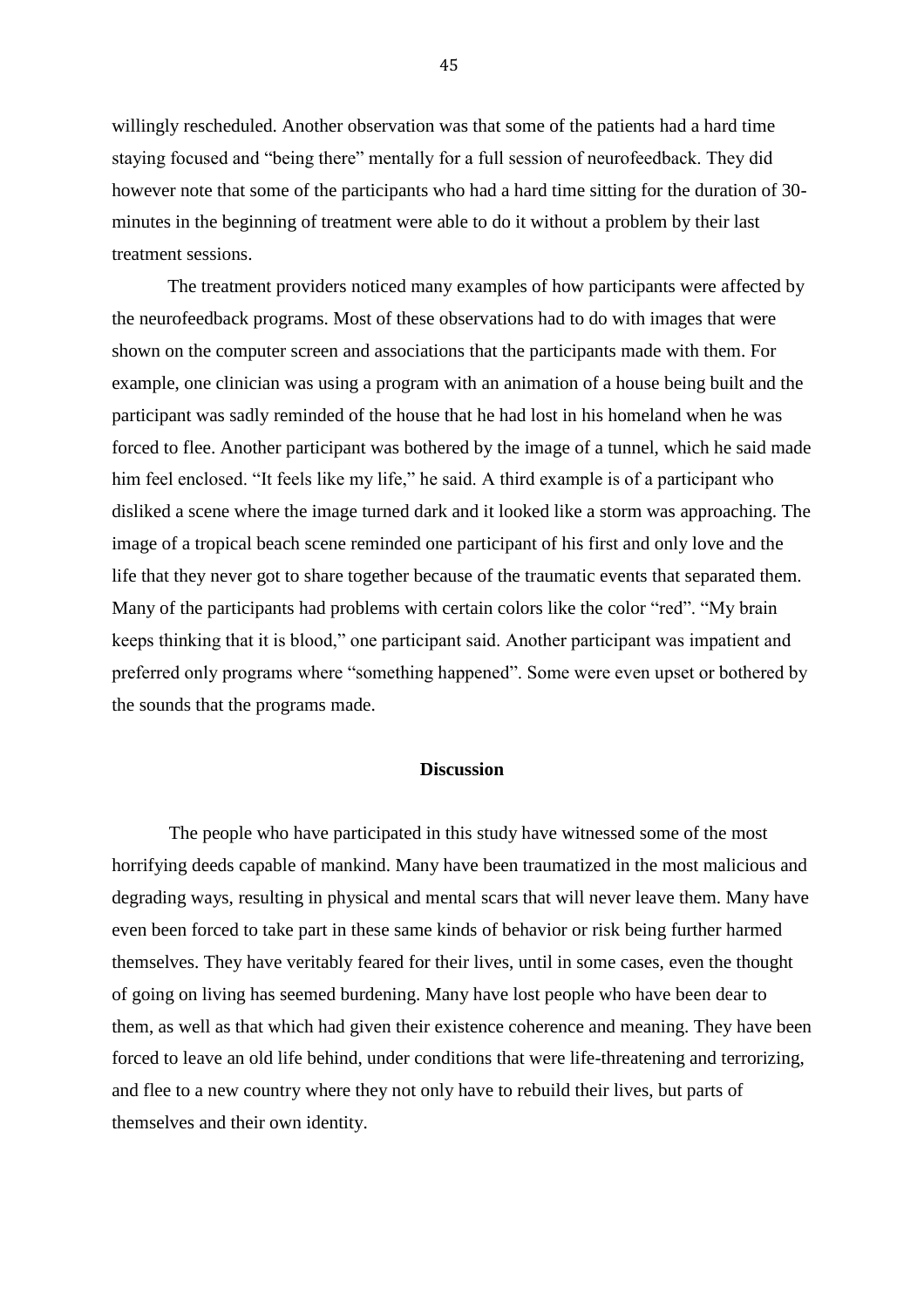Documentation from neurofeedback sessions illustrate that these participants continued to face considerable challenges even during the time of their participation in neurofeedback treatment. There were constant reminders of their loss and disempowerment through lack of employment, insufficient housing, missing loved ones and so on. Experiences like these were reported by many of the participants and were the source of much reported worry and anxiety. Also, as illustrated by other studies and literature relating to this group, such threats to stability and the fulfillment of basic needs can cause tremendous stress and in fact be retraumatizing. Many of the participants lived with the constant awareness that family members and loved ones in their homeland were still in danger, and a few participants actually lost people who were dear to them during the course of this study. There were even regular reminders of their own trauma that came in the form of nightmares and flashback.

Even the diagnosis shared by many of them "Complex PTSD", makes an implication of intricacy and difficulty. Because of the complexity of their symptoms and concurrent factors, such as migration related stress and the challenges involved in adapting to a new cultural setting, it is quite possible that it would be difficult to help them with any kind of treatment, irrelevant of what that treatment was.

Because of a desire to help ease the suffering experienced by people in this situation, and an aspiration to contribute to the advancement of methods for effective treatment for this group, we set out to perform a pilot study that would examine if neurofeedback could be associated with a reduction in common symptoms experienced by traumatized refugees. The results of our study show that despite the severity and complexity of their symptoms and despite the difficulty in treating this group, it was possible to make a positive change in the symptoms of these patients.

### **Result discussion**

**Analysis.** According to the analysis of four of the five performed test measurements, PCL-C, HSCL-25, SCL-90: Somatization, WHO-5, the results of the study were as anticipated. Neurofeedback treatment could be seen to be associated with a reduction in trauma-related symptoms.

The mixed-design MANOVA for the PCL-C and HSCL-25, as well as the mixeddesign ANOVA for the SCL-90: Somatization and the WHO-5, revealed a significant main effect for 'time', showing that over time there was a reduction in raw scores considering all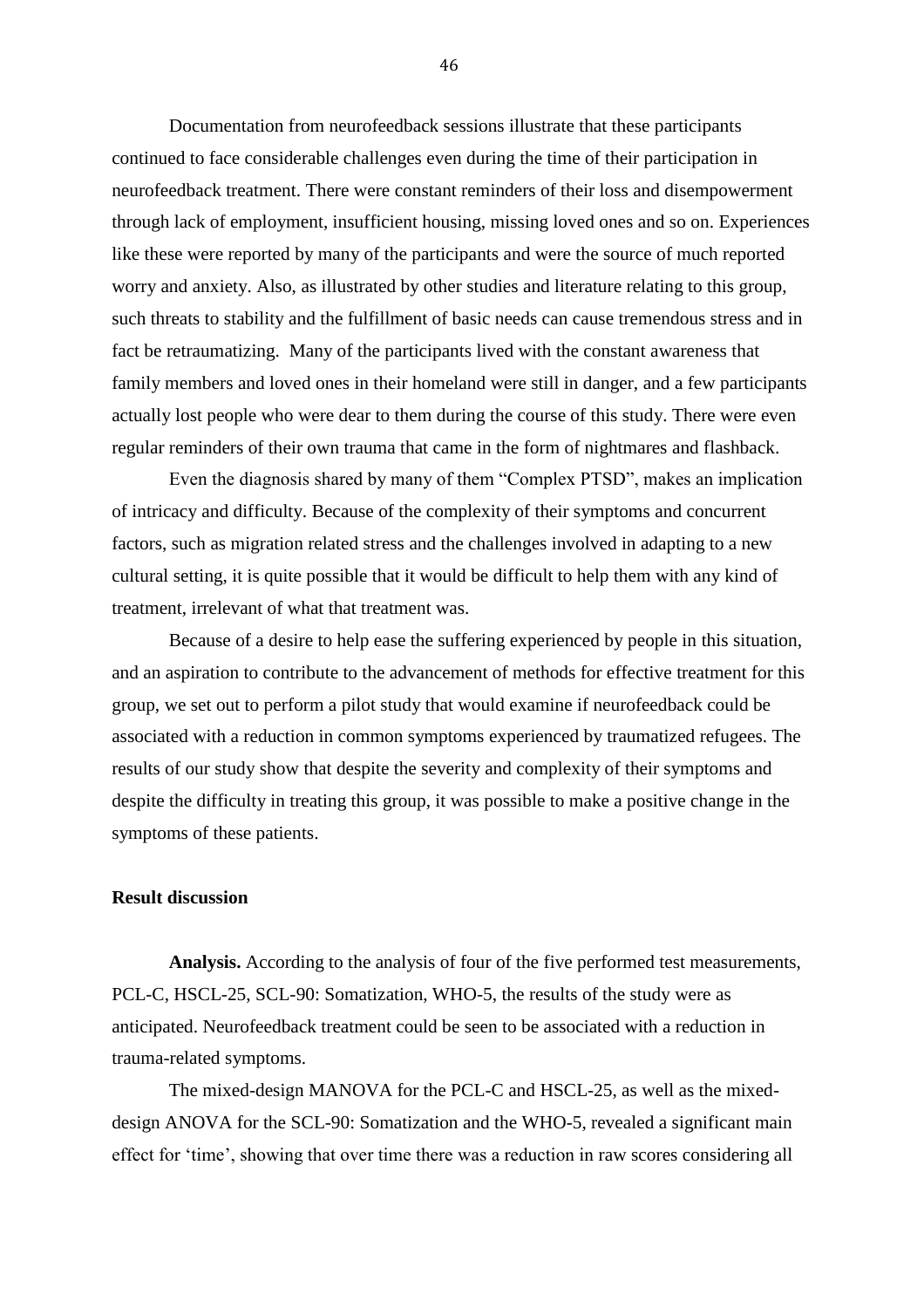participants. Furthermore, they showed a significant interaction for 'time' and 'group'. The fact that 'time' and 'group' could be seen to interact significantly, means that there was a reduction over time that depended on the factor 'group'. The factor 'group' was differentiated by whether the individuals were receiving neurofeedback treatment or not. Hence, the reduction of symptoms, seen over time, from pre-measurement to post-measurement, was dependent on neurofeedback treatment.

To further investigate the significant findings, *t*-tests were conducted, and as expected, the *t*-tests comparing pre- and post-measurement scores for PCL-C, HSCL-25, SCL-90: Somatization and WHO-5 showed that a reduction in symptoms could only be seen in the group that had received neurofeedback treatment.

Additional *t*-tests were done, comparing the two groups at the different times of measurements. For the PCL-C and the SCL-90: Somatization it was found that the two groups were significantly different from each other at pre-treatment measurements, where the treatment-group scored higher (meaning more symptom severity) than the control-group, but no such difference was observed at post-treatment. Looking at the graphic depiction of the groups' mean scores at pre- and post-measurement (Figure 1a and 1c), it is possible to see how the groups start out with symptom levels that are farther apart, only to converge at postmeasurement, where the symptom levels between the groups became more equal. On both of these instruments, the PCL-C and SCL-90: Somatization, the non-significant difference at post-treatment should be interpreted as an improvement for the treatment-group and suggests a positive result from neurofeedback treatment (since the treatment-group's symptoms ended on the same level as the control-group's were from the beginning).

The additional *t*-tests for the HSCL-25 and the WHO-5, comparing the groups' scores with each other at the two times of measurement, showed that the treatment-group and the control-group were not significantly different from each other at either pre-measurement or post-measurement. A look at the crossing lines on Figures 1b and 1d helps to illustrate why this is happening. These figures reveal different trends in the changes in scores over time for the two groups. The treatment-groups scores at pre-measurement reflect more severe symptoms initially, which then decreases over time. The control-groups' scores on the other hand increased over time, and reflect more severe symptoms at post-treatment measurements. Again, this reveals that the treatment was associated with the desired outcome, a reduction of symptoms in the treatment-group.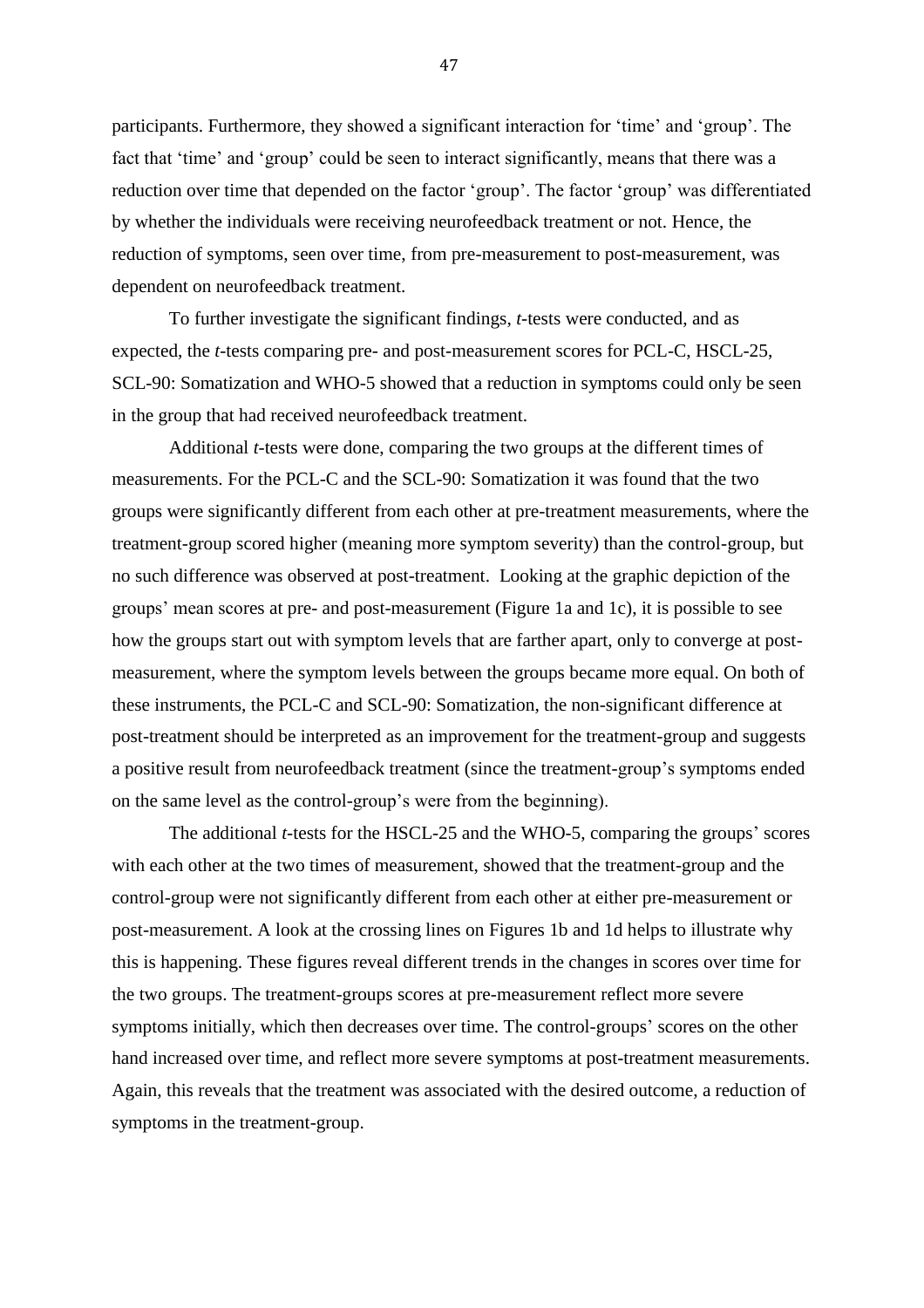Unlike the results found in the other measurements, no significant improvement could be seen in post-measurements from the PSQI. A closer look at Table 2 and Figure 1e, show that both groups have a very slight decrease in symptoms but the change is so small that it is not significantly different over time or between groups. Still, the treatment-groups' symptoms have decreased, on average, by about one score point while the control-groups' symptoms have decreased by about a half a point. It would be interesting to see if this trend would continue over a longer period of time, but for this study, the results were not very informative.

Results from the PSQI can be interpreted to mean several things. They could mean, for one, that stronger results would be revealed if the treatment and comparison occurred over a longer period of time. On the other hand, they could also implicate that this treatment does not at all improve sleep quality for this group of patients, or that this test does not adequately measure problem areas for this particular group or the changes that might be occurring if treatment is making a difference.

There seems to be an inconsistency in the fact that sleep is believed to correspond to many of the aspects that the other instruments measure, such as anxiety, hyperarousal, somatization and overall quality of life, yet the PSQI was the only instrument to show an insignificant value. As described earlier, the authors added this instrument because of their hope to measure improvement in sleep quality, but unfortunately, two of the possible explanations given here for the results are rather disappointing—both that neurofeedback treatment does not improve sleep quality or that this measurement is not a feasible one for this group. It seems surprising that the treatment appears to be able to significantly reduce many major symptoms of PTSD, but not sleep.

**Baseline-group.** It is also interesting to look at the data for the three individuals who completed two pre-treatment measurements before beginning neurofeedback training, and how those results compare with their post-treatment measurements. Looking at the results for those tests, it is possible to see that there was no improvement, and in some cases the symptoms even became slightly worse between pre-treatment measurements 1 and 2. Yet after the conclusion of treatment, it is possible to see changes that are similar to those seen in the total treatment-group, with the exception of the PSQI. The graph of those three individuals' results illustrates the same trend in difference, a decline in symptoms after 8-10 sessions of treatment. Seeing that their results were about the same in pre-treatment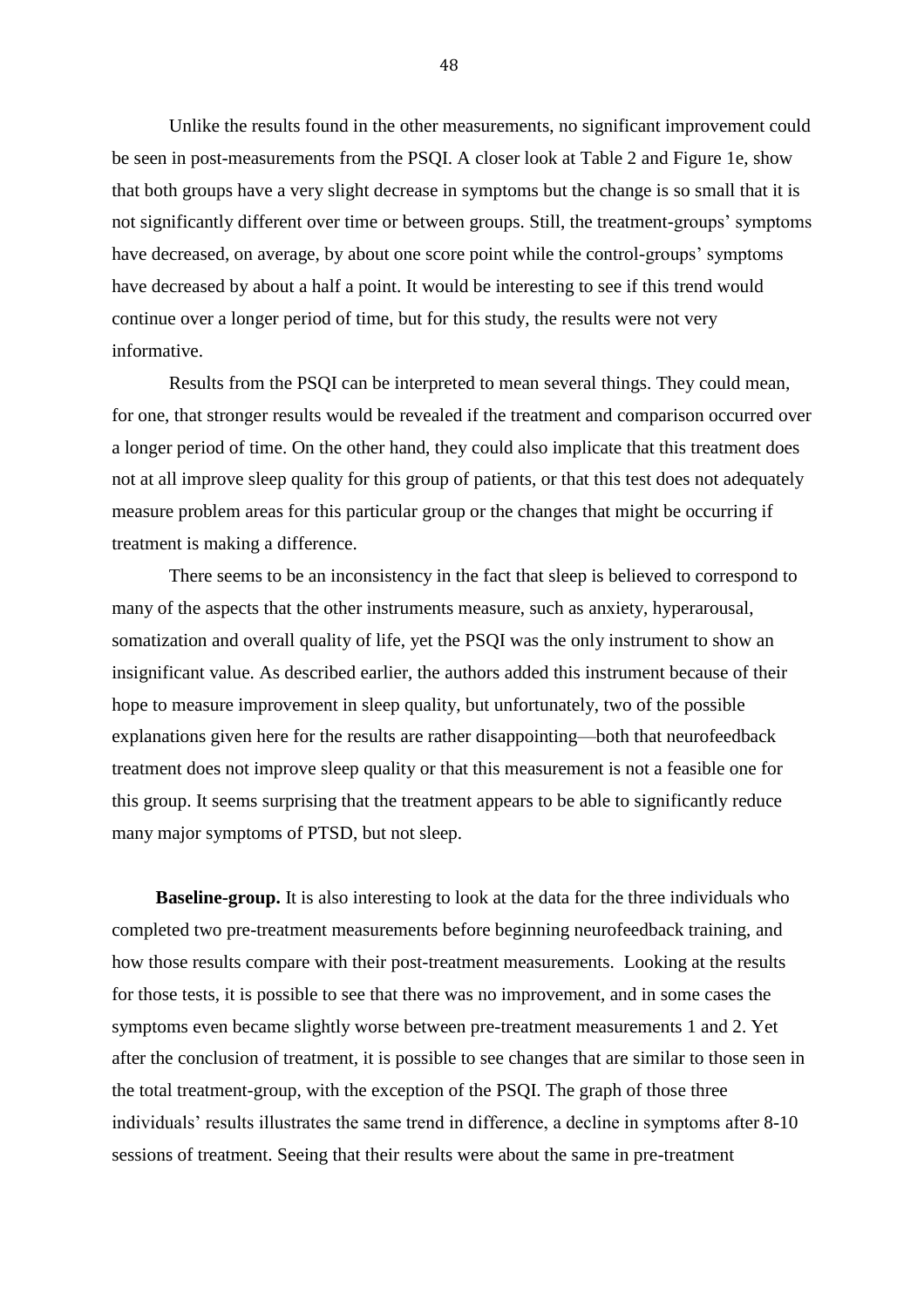measurements 1 and 2, and then declined markedly by post-treatment measurements also leads to speculation that treatment could have played a part in their symptom improvement.

**Covariation.** An attempt was made to see if number of months on the waiting list, number of years in Sweden, or age of participants covaried with the results, but none of them were found to significantly do so. It would also have been interesting to see if length of trauma or number of trauma-related incidents covariated with results, but unfortunately, because most of the participants experienced multiple traumatic events in their lives, and the durations of their trauma experiences could not easily be calculated, the likelihood of covariation was impossible to determine.

**Tolerance.** It is one thing to investigate whether a treatment is beneficial for a particular patient group, but another aspect that is also almost equally vital is tolerability, whether patients are able to tolerate a treatment. Prolonged Exposure is, for example, a CBT method that is proven efficacious after a completed treatment, but studies show that many are reluctant to even start that treatment and tolerability for it appears to be low, making this method underutilized in clinical settings. From what can be seen in this study and under the conditions used in this study, tolerance for neurofeedback training seems high, since none of the individuals in the treatment-group dropped out. This may also have been in part because the conditions of this study allowed flexibility and the neurofeedback providers tried to personalize the treatment sessions as much as possible and make it convenient to them in whatever ways they could. It is feasible to assume that more restrictive method could possibly have resulted in more drop-outs from the treatment-group.

On the other hand, in the future, it appears more thought should be put into what neurofeedback programs are used for this patient group, since many of the participants found themselves affected by the images they saw and the associations they made to those images, even though it is hard to know what memories an image might trigger. Though it was not so for this study, the programs could be a factor that could potentially cause intolerability for some patients.

**Symptom tracking.** As this was a pilot study, it seemed important to try to extract as much information from it as possible as a basis for further studies. Since this study is the first to examine the use of neurofeedback in this population, there might have been answers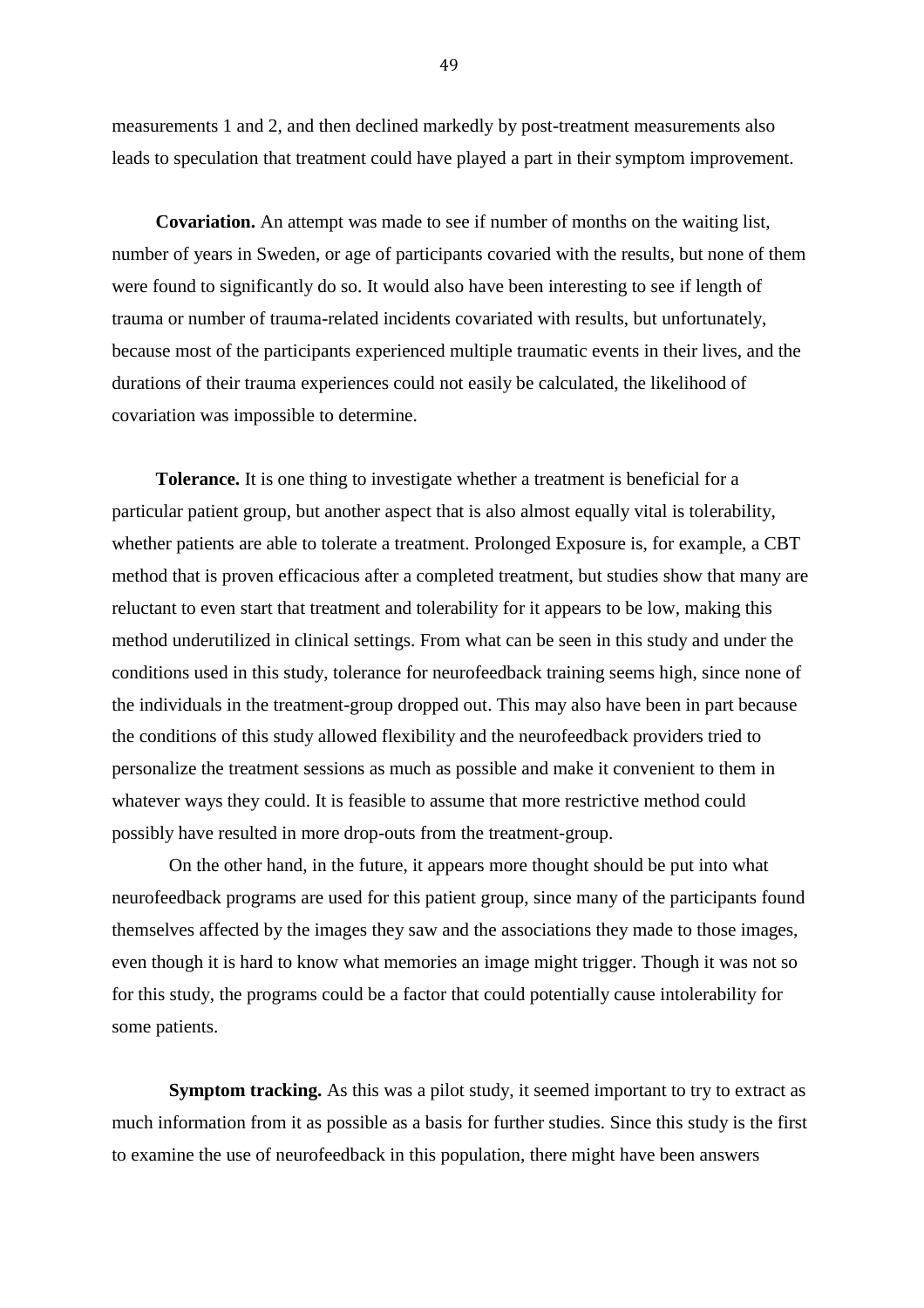waiting to be found to questions we didn't know to ask. One opportunity the researchers saw in adding the symptom tracking instrument was the possibility of different symptoms being associated with neurofeedback in different ways. For example, if one symptom changed only during the first five sessions, but not the last five. Had this happened, it would have been possible to see in the graphic depiction. No attempts were made to draw any conclusions from the symptom tracking information on a group level. This was partly because of limitations in time and the vast material collected by the symptom tracking instrument, but also the lack of a comparison group. It is possible that more interesting information could have been found, had the material been investigated more thoroughly. On an individual level, it was possible at times to see a relationship between how they rated themselves on certain symptoms and how those ratings sometimes corresponded with particular events occurring in their personal lives, as recorded by the clinical observations.

**Improvement.** What do improved scores on the PCL-C, HSCL-25, SCL-90: Somatization, WHO-5 and PSQI actually mean for the participants in the treatment group? What do they say about their symptoms? As explained in the previous section on "Instruments", the PCL-C is able to measure symptoms of PTSD for civilians, organized under the symptom clusters 'Intrusions', 'Avoidance' and 'Hyperarousal'. The absence of an interaction for the factor 'PCL-C' suggests that there is no difference between how theses symptom clusters are affected by this treatment. It appears to affect them all in the same way.

The results show that the difference on the PCL-C was significantly lower at the postmeasurement than at the pre-measurement. When looking at the descriptive statistics for the subscales (Table 2), the actual change in mean scores for the treatment-group appears to be small. On 'Intrusion' the mean score goes from 21.42 to an average of 20.17 (where the maximum is 25), on 'Hyperarousal' the decrease was from 21.3 to 19.2 (maximum  $= 25$ ), and on 'Avoidance' it went from 27.5 to 24.1, (maximum = 35). This indicates that even though the difference from the beginning of the treatment to the end of treatment is significant for the total scale, the post-measurements reflect a group of individuals that still score high on all three clusters of PTSD symptoms and are in need of more treatment.

The Hopkins Symptom Checklist -25 (HSCL-25) showed a significant improvement for the treatment group after treatment. When looking at the scores for the subscales individually however, the results for both times of measurement the mean score for the treatment-group are still above the 1.75 cut-off value, which is interpreted as a need for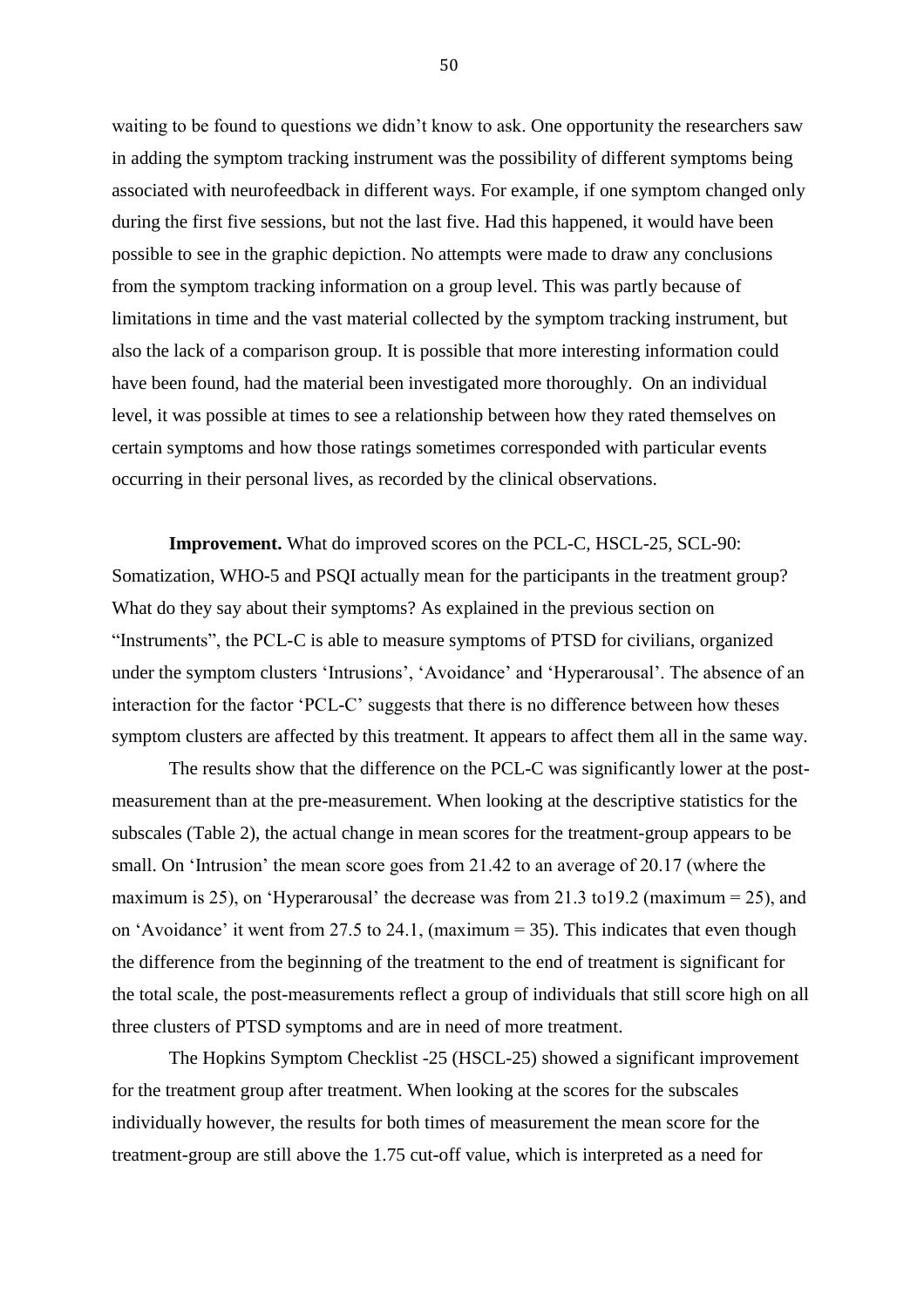further attention. On the subscale Anxiety, the mean score decreased from 3.14 to 2.76 (with a maximum of 4 points), on the subscale Depression a decrease from 3.17 to 2.86 (maximum = 4) could be observed, which means a slight reduction in symptoms of anxiety and depression for these individuals as a group. As with the PCL-C, the absence of an interaction for the factor 'HSCL-25' suggests that there is no difference between how the symptoms measured by these subscales are affected by this treatment, meaning the treatment appears affect them both in the same way.

On the somatization scale (SCL-90), which measures how individuals experience and communicate psychological distress in bodily symptoms, treatment-group participants' scores dropped, a significant finding, from a mean of 34.5 to 28.7 at post-treatment, implying that their bodily discomfort is at least somewhat lessened.

Measurements on the WHO-5 scale, which indicate a person's experience of 'wellbeing' and 'quality of life', show a positive increase from 3.17 to 8.08 on a 25-point scale. This entails that both pre- and post-measurement showed a mean score below the cut-off value of 12.5, suggesting a need for further investigation into possible symptoms of depression. This was also the case for the control-group where both measurements (4.00 and 4.86 for pre and post-measurement) fell below the cutoff.

When considering the level of symptoms that the scores reflect, and also specific cutoff values that are used in clinical assessment of patient symptoms, it is apparent that the post-measurement results continue to reflect a group that is experiencing severe symptom levels. A neurofeedback treatment of ten sessions might be associated with a significant reduction of symptoms, but ten sessions does not appear to be enough to bring the symptoms to an acceptable, "healthy" level. These patients still need to be considered for care and treatment, neurofeedback or otherwise.

#### **Limitation to Study**

**Method.** The main limitation to this study is that, since no randomization occurred, no firm conclusions can be made concerning causality and what actually caused the observed improvements.

This study has a quasi-experimental design, with a non-equivalent control-group. If no control-group had been included, this study could have done little more than describe a change occurring over time, with little information as to what was facilitating that change. A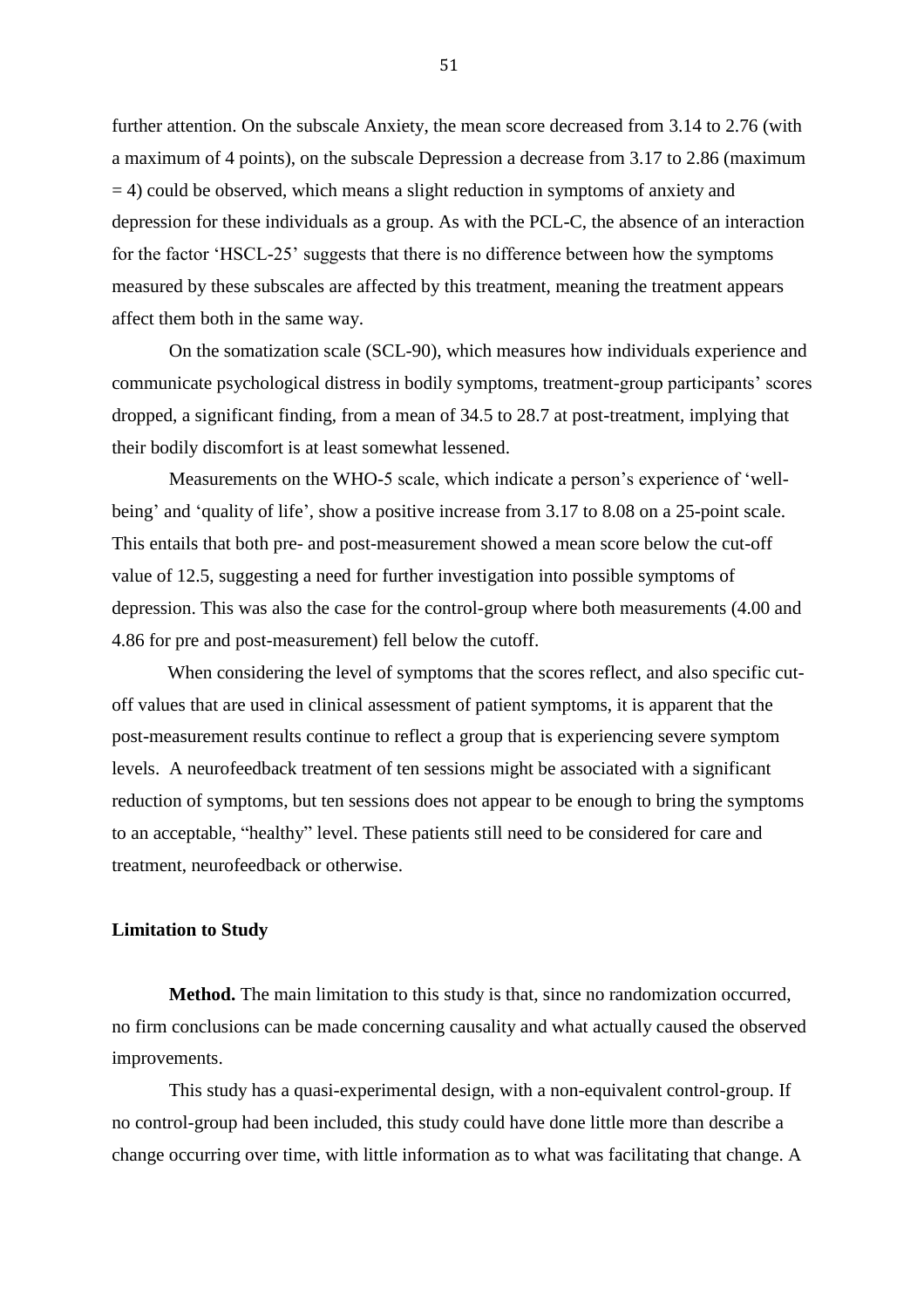non-treatment control-group was included in this study in order to provide an opportunity to compare and "control" for the main factor that was assumed to be associated with the possible change (neurofeedback treatment), even if nothing conclusive could be said. The ideal would have been for this non-treatment control-group to be as similar to the treatmentgroup as possible.

All of the participants were therefore chosen from the Migration Depot, in an attempt to account for some potential confounding factors. Most individuals at the center came from the same native countries, had come to Sweden within recent years, and were assumed to have the same external support. So when splitting them into two groups, the only aspect that was taken into consideration was the amount of time the individuals had been on the waiting list (exceptions to this were the three individuals who were offered placement in the treatment-group but declined and then consented to participation in the control-group). It was understood that this could potentially make the groups uneven, but otherwise, it was hoped that the groups would be comparable. When looking at Table 1, it can be observed that they were in many ways.

Still, the initial measurements revealed that the groups were in fact unequal, since the treatment-group had symptoms that were more severe than the non-equivalent control group (significantly on the PCL-C and SCL-90: Somatization). Because the groups were not randomized, this initial difference cannot be assumed to be caused by chance, but might be a reflection of more systematic factor which might be associated with, or even causing, the improvement in the treatment group and/or the lack of improvement in the control-group.

**Confounding factors.** In this study, it was difficult to control for all potential factors that could have an influence on the participants. Several factors were identified as potential confounders and any of them may have had an impact on the observed improvement in the treatment-group.

To begin with, a few participants were on medication and one participant was offered a counseling session. It was deemed unethical if they were denied such possibilities and these were not included as exclusion criteria for the study. With such a small number of participants, removing individuals with such needs from the study's results would have been unfortunate, and it was assumed that this study may not even have been feasible if these possibilities were not allowed.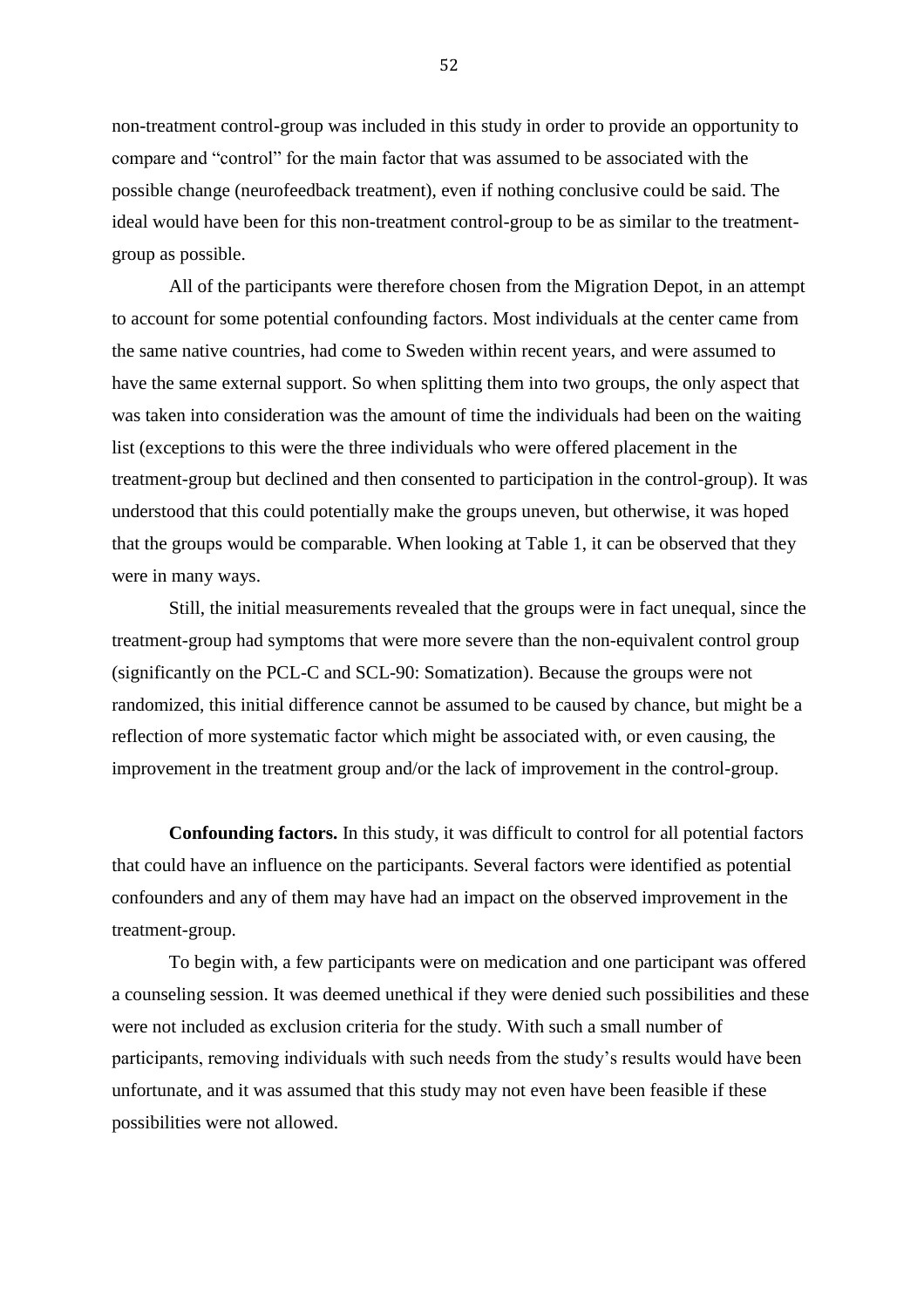Outside factors, outside the control of this study, could have had an impact on the symptoms experienced by the participants. For example, if a participant were informed that they were granted or denied citizenship, if relatives or loved ones were endangered or harmed, if they gained employment, went through a divorce/separation or were dealing with other issues in their private lives.

Differences in the two providers of the neurofeedback treatment may also have been able to impact outcomes. For example, what visual programs the providers tended to choose or find most useful, or what exact locations they selected for placement of electrodes. The two providers differed in gender and had separate educational and professional backgrounds. The contacts the participants made with these two treatment providers could have differed depending on a number of varying aspects including the roles they had at RKC. For example, the neurofeedback treatment provider who was also the center's only physician said that it was not uncommon for the participants to ask about medicine or prescription renewals when they met with her, while the provider who otherwise worked as a physical therapist at the center often got into discussions with participants about other somatic problems.

"Alliance", another factor relating to the treatment providers, may have had an effect. "Alliance" is the connection or relationship made between the patient and the treatment provider, and has been said to be the most important condition influencing treatment outcomes (Safran & Muran, 2000). In discussions with the neurofeedback providers during the course of the study, they remarked that patients seemed to have "great confidence" in them as people who could help them. They also believed that it meant a lot to the patients just having someone to go to who heard their problems and tried to help them—that the contact in itself was meaningful and gave them hope. They believed that the way they treated and attended to their patients with respect and consideration for their needs, even when not related directly to neurofeedback treatment, was also an essential part of treatment.

Factors about the treatment itself, aside from the actual "feedback," can have a type of effect on the participants. For example, participating in the neurofeedback treatment could be a way of getting *any* kind of contact or help, or perhaps just being at the treatment center itself and having basic needs met might have given the participants some sense of comfort. Another example is that the treatment and the feedback process might have had a way of increasing the participants' understanding of the troubles that they had been experiencing which might have had a positive or perhaps calming effect. For, example the feedback might have made their symptoms more concrete for them, validating them and their experiences.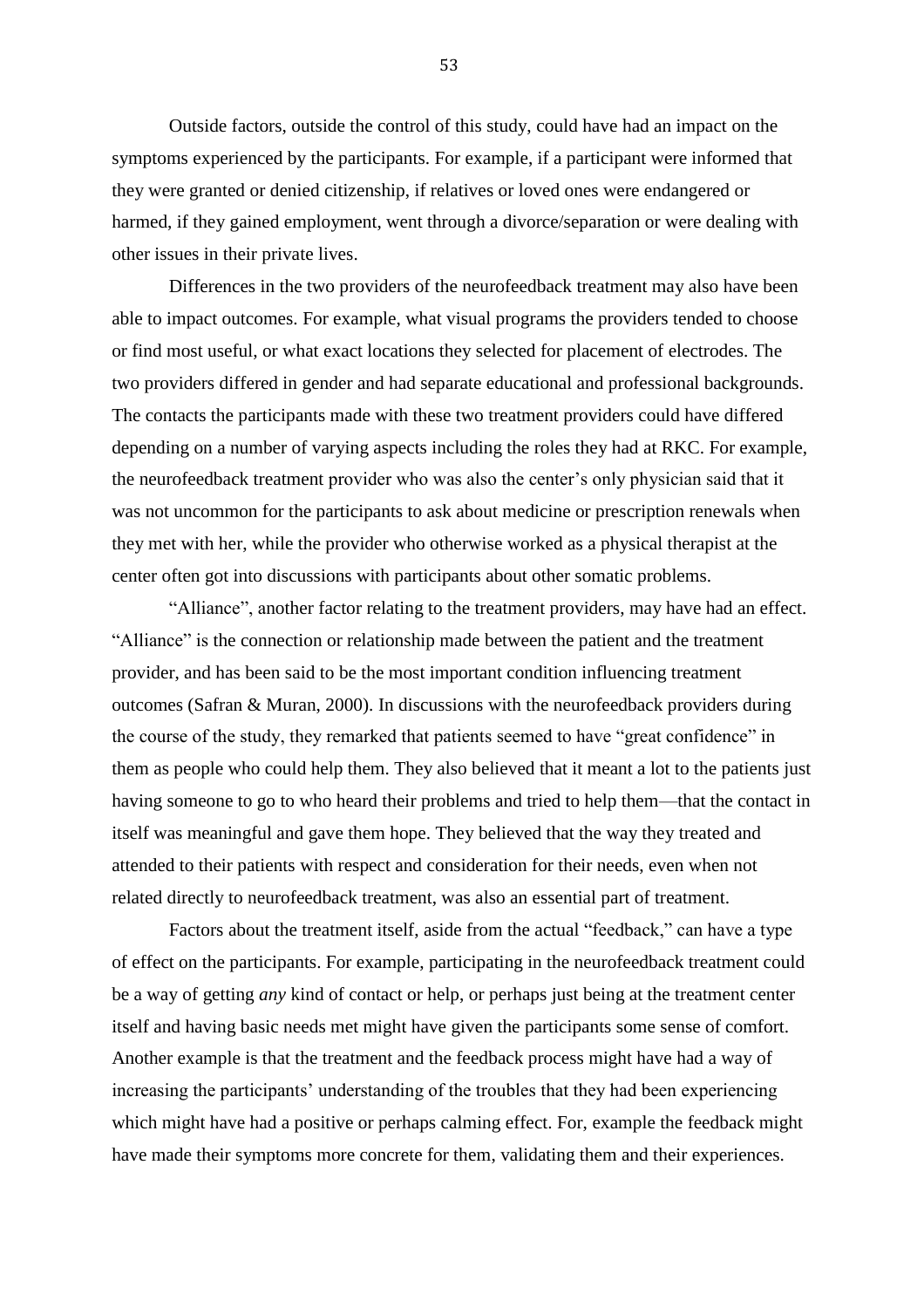Finally, it is even possible that the control-group consciously or subconsciously wanted to rate the same level of symptoms at post-measurement as they did at premeasurement. Likewise, the treatment-group could have subconsciously or consciously wanted to rate an improvement in their symptoms.

**Instruments.** The instruments used to measure the participant's symptoms are also an area where limitations for this study can be discussed. The choice to use the PCL-C, HSCL-25 and SCL-90 (Somatization) and the WHO-5 was partly out of convenience because they are already a part of the standard introduction procedure for patients at the Red Cross Center, and because use of these same tests would hopefully ease the implementation of methods for continued documentation and research at the center. However these tests were also chosen because of their wide use and knowledge that they are good for reliable measures.

The PSQI was chosen, on the other hand, because the authors of this study were looking for a reliable measurement to see if or how much sleep could be improved by using neurofeedback in this group, and this is the test that was most recommended. It was also important that the method of measuring sleep not be too intrusive or complicated or outside the means that were available in performing this study. For example, there was no possibility of using a sleep laboratory where sleep could be measured objectively, so for this study, a self-report questionnaire would have to suffice. From the experience gained by using the PSQI for this study however, we, the authors, have found that it has not fully been to our satisfaction.

The PSQI gives a total score, which is the added value of seven components. These component scores are attained by filling in different equations using the data given in the different question answers. The main hindrance was that there were a lot of blanks or incomplete answers given by the participants when they filled in the PSQI, resulting in an omitted component score, and thus an omitted total score. Though an Arabic translation was used, many participants seem to misunderstand one or more of the question.

For component number four, "habitual sleep efficiency", data from three different questions have to be figured together, using the answers from questions number one, three and four. The questions are formulated "How many hours do you usually sleep" (question 4), "What time do you usually go to bed" (question 1) and "What time do you usually wake up" (question 3). To calculate the component score, you first have to calculate the number of hours spent in bed (from the answer on question 1 and question 3), then divide the answer on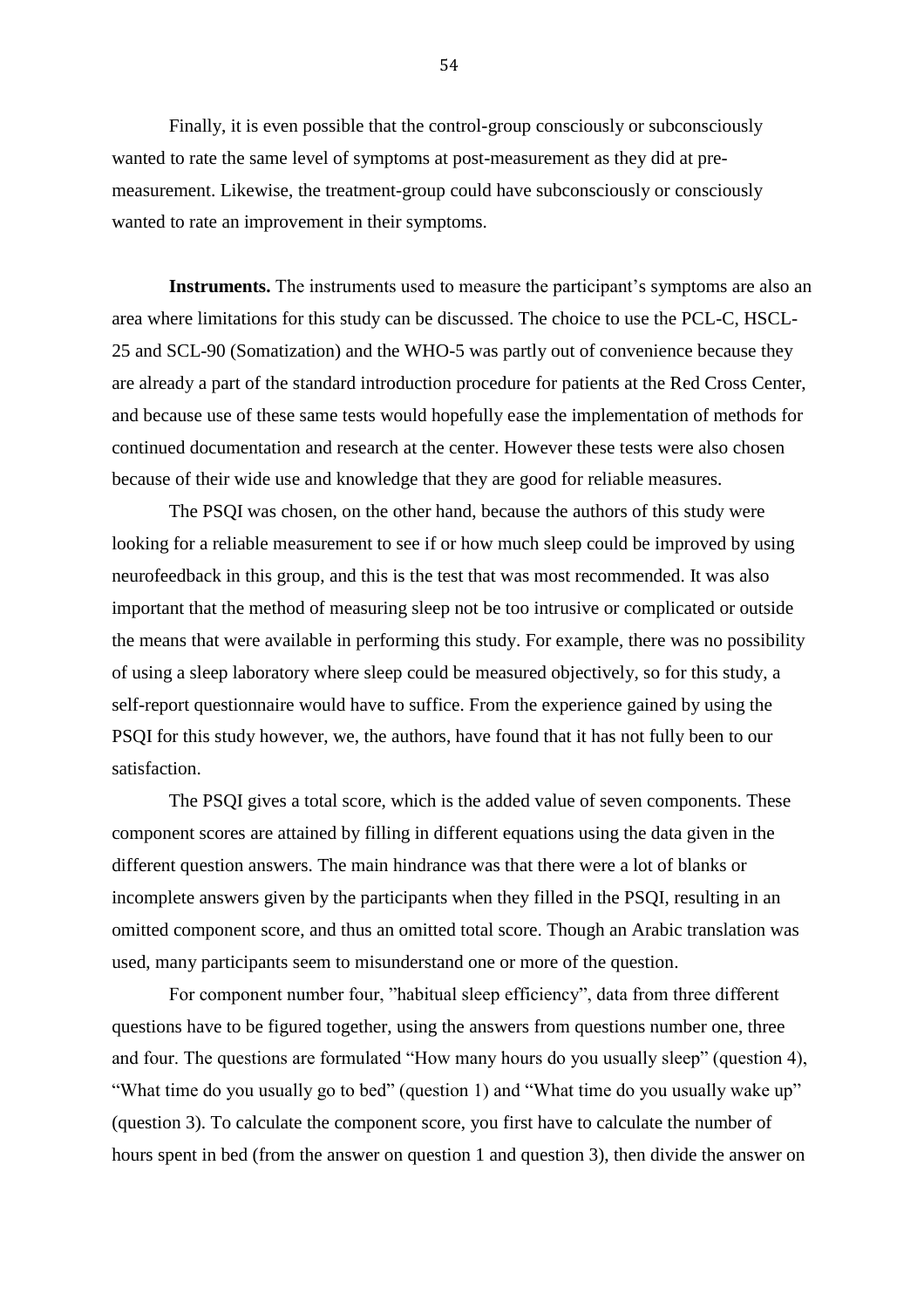question 4 with that number. This gives a percentage value of how many of the hours spent in bed were spent asleep, which is rated on a scale from 0-3 (where higher is worse). A missing or difficult-to-interpret answer on any of these questions means that the components score cannot be calculated.

For most of the PSQIs filled out by participants in this study, giving answers to these three specific questions did not seem to be as simple as the makers of the test seemed to have expected. Sometimes the participants were not satisfied to give one numeric answer and instead chose to write comments in the margins, saying things like "it varies" (for all three of those questions), or "several times" (for "what time do you wake up") and so on. Question number four was especially important, because it is necessary for the computation of two different component score fields (component scores three and four). Omission on question four meant an omission on two different component scores. In total, six missing values were recorded for the PSQI, four in the treatment-group (question 2, 3 and 4, where 4 occurred twice) and two in the control-group (question 1 and 4).

Another critic is that these questions do not appear to appropriately reflect the broken sleep pattern of many of these participants, where they fall asleep, wake up, fall asleep and wake up several times. A person who sleeps for only two or three hours can get a low score (meaning that effective sleeping is not such a problem for them) as long as they are sleeping for the hours that they are in bed. For example, a person who says that they go to bed at 11:00pm and then gets up at 2:00am is only in bed for three hours. If that person also answered the question "how many hours do you sleep" with three hours, then the equation for judging their sleep effectiveness says that they are at 100% and is scored at the minimum, "0" for that component score. It seems quite obvious that a person sleeping only 3 hours a night on a regular basis is having trouble sleeping, and whether that person lays in bed awake or gets out of bed and does something else in that time does not diminish or change the fact that the person is having a problem. However, the person who chooses to lie in bed and toss and turn a few hours while they are not sleeping would receive a higher (more negative) score on that component area.

In addition, scoring for component-score number five requires adding the sums of questions 5a to 5j, where parts 5a-5i represent problems that have interrupted the individual's sleep, problems such as headaches or nightmares. Question "5j" however, represents "other", and allows the respondent to fill in their own answer example of something that usually disturbs their sleep. Not having an extra item to name means that the field is scored as a "0",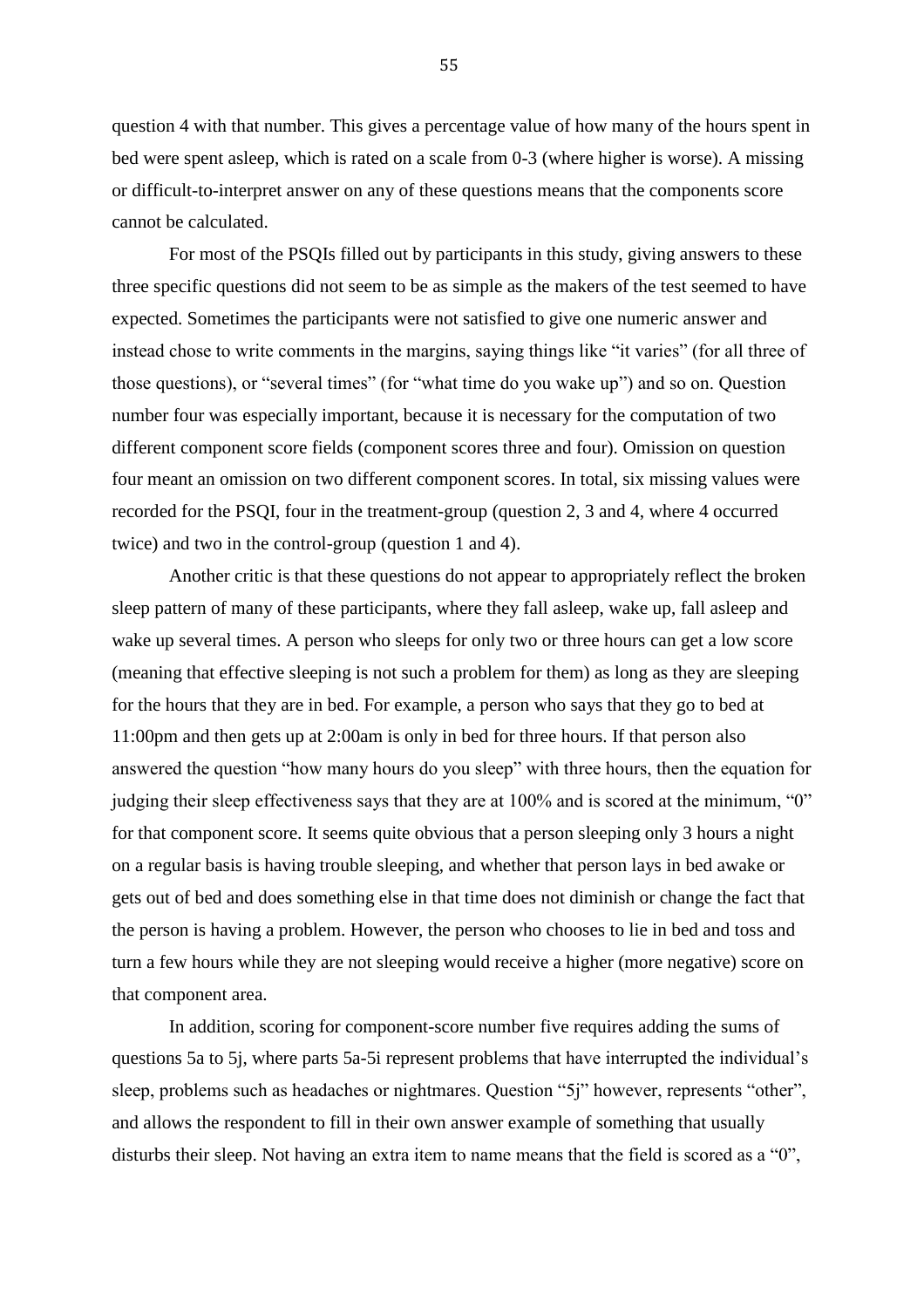which can substantially reduce the score for the entire component, something the authors of this study find a bit questionable.

One final note about the PSQI is that the scoring for this test, more so than for any of the other instruments used in this study, is very dependent us, the authors. The other tests were scored simply by adding together the total number values of the answers marked. In this test, participants were required to provide information of their own in the answer fields, and that information often needed interpretation. We, and the interpretations of the answers that we had to make, could have affected the efficacy of the instrument!

**Gender.** All of the participants in the sample are men and it is widely known that symptoms of PTSD are twice as common among women. Though there is no way of knowing whether females would respond to neurofeedback treatment in the same way, previous studies in PTSD treatments have not been able to link outcomes to gender. Still, effects that can depend on gender would also be an interesting area to investigate, and a sample that included both male and female participants may have made it more possible to draw further conclusions and generalizations from the study.

**Stabilization.** According to the neurofeedback treatment providers, it would have been better if the participants had already achieved a higher level of stabilization before beginning the treatment. A certain basic level of outside care and stabilization was expected when deciding to take a sample from the Migration Depot, but unfortunately, due to a recent restructuring of that center and new demands that were to be made on the patients getting services from that center, this was not the case. Instead, during the first few sessions of neurofeedback, participant were coming to the treatment providers with papers from the Employment Agency and Immigration Office and question and concerns about things completely unrelated to treatment. At that point, it was difficult to see them as being able to be receptive to treatment.

#### **Findings in Relation to Other Research**

The findings from this study are in concurrence with the limited research done within adjacent areas. Previously two studies have examined the effect of EMG biofeedback with veterans and traumatized refugees. Both studies were able to link EMG biofeedback with a decrease in symptoms related to PTSD. Muller (2009) found a significant improvement for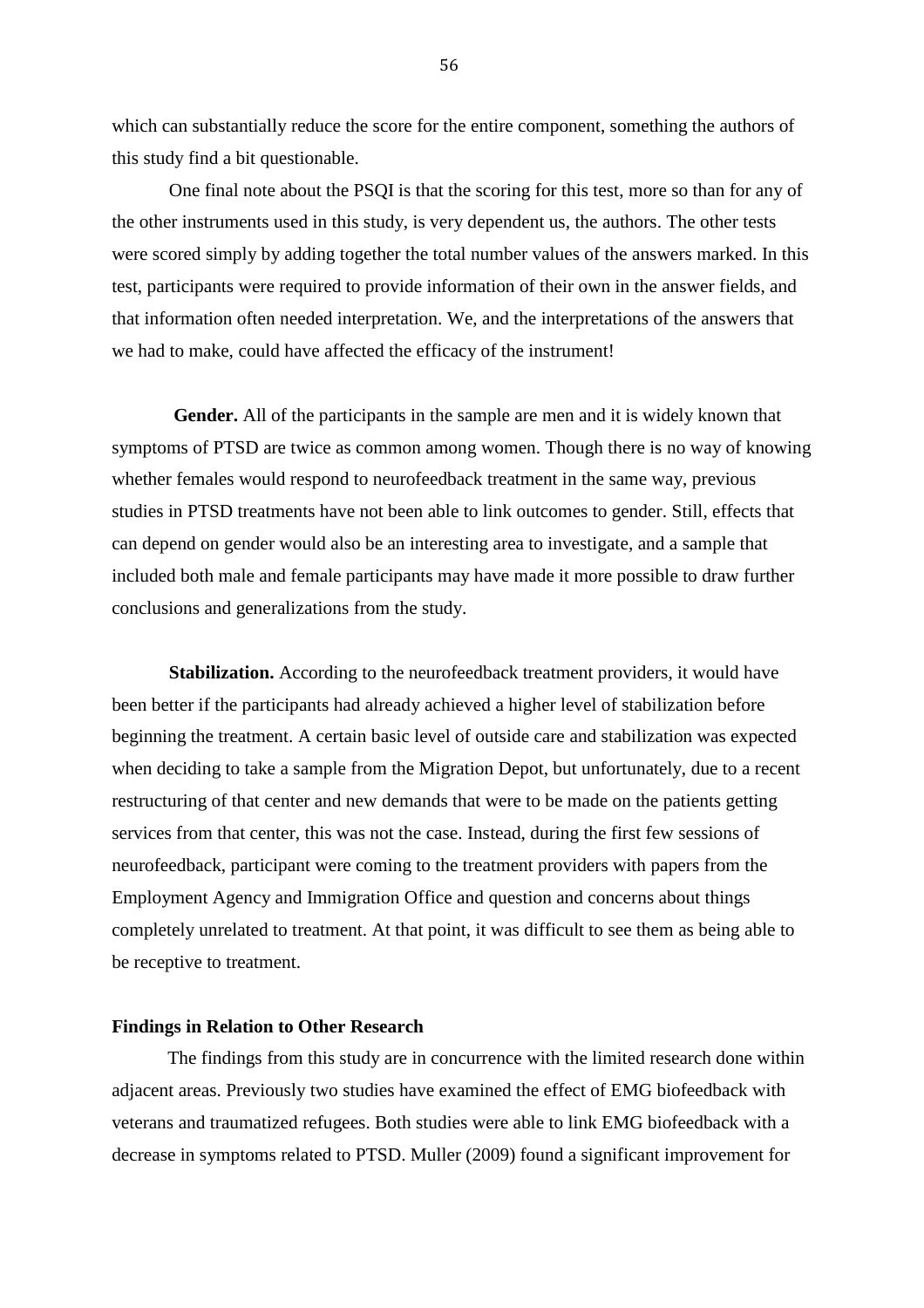PTSD symptoms, anxiety and depression. Peniston (1986, referred in Graap & Freides, 1998), found that EMG biofeedback led to a decrease in muscle tension, nightmares and flashbacks. In this present study, these same symptoms are measured (by the PCL-C, HSCL-25, SCL-90: Somatization) and here a significant reduction was shown in association with neurofeedback. Even though the method of biofeedback was different, all studies support the use of biofeedback in the treatment of PTSD and traumatization.

The result in this study is also in concurrence with the previous research performed using neurofeedback for PTSD related symptoms. Peniston and Kulkosky (1991, referred in Graap & Freides, 1998), showed that a combination of alpha/theta neurofeedback and temperature biofeedback, led to a decrease in nightmares and a significant reduction in the MMPI subscales: depression and PTSD. Previous non-controlled pilot-studies have also been able to link infra-low (the protocol used in this study) neurofeedback with a decrease in PTSD related symptoms using a sample consisting of veterans. Othmer (2012) reported that 75 % of his sample experienced a decrease in PTSD related symptom after less than 10 sessions of infra-low neurofeedback.

Niv (2013) reported that pilot-studies conducted by the U.S. Navy, using a conjunction of alpha/theta and infra-low training, over a treatment course of 20 sessions, showed promising results. Niv reports that 45 symptoms were tracked, many linked to PTSD and traumatization, but only gives examples of observed effect-sizes for depression (.84), sleep-related symptoms (.8) and migranines (.5). This reported effect seen for sleep-related symptoms is the only previous finding that is not in concurrence with this study, where no change could be seen in sleep quality. If this is due to the chosen instrument, the combination of infra-low with alpha/theta or the number of sessions, one can only speculate.

All studies, with the exception of Muller, have used a sample consisting of veterans. In this present study, 67 % of the sample had been soldiers, making them also veterans. The difference is that instead of returning home, these individuals have been forced to flee to a new county, which in itself can bring about extraordinary challenges and cause severe stress.

#### **Suggestions for Future Research**

Again, the purpose of this pilot study was to see whether neurofeedback could be associated with a reduction in symptoms experienced by refugees who have been victims to the traumas of war and torture. The results of this study show that the treatment can be associated with symptom improvements and the findings are comparable with other studies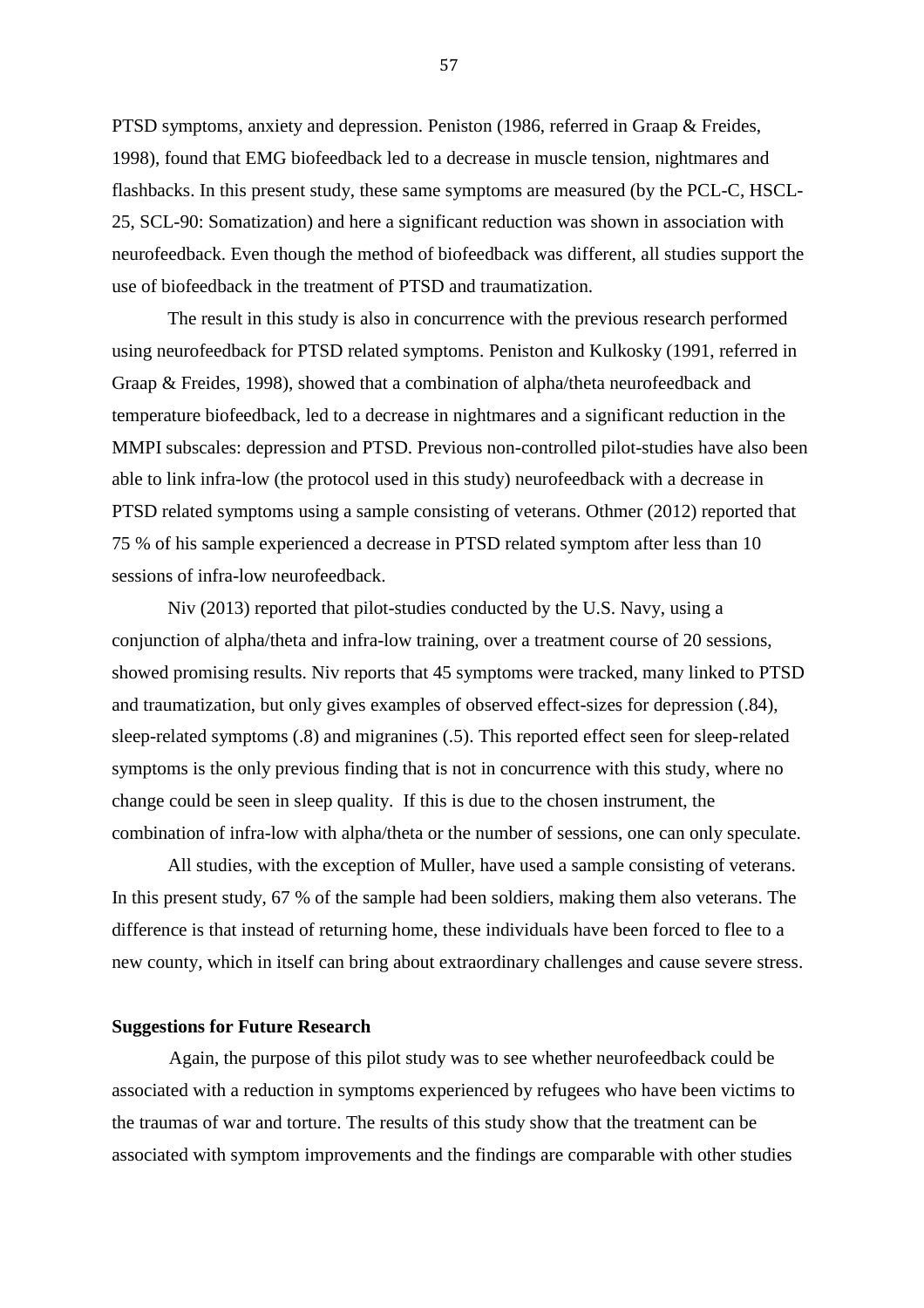on the effects of biofeedback and neurofeedback on symptoms of PTSD. Another purpose of this study was to find out how to plan for future opportunities to research and build knowledge about how best to treat this challenging group, and in this area, it has given much insight.

To begin with, in future studies on neurofeedback treatment for traumatized refugees, it would be better to be sure that the group has sufficient help and support outside of the study to make sure that they are adequately stabilized and receptive to treatment. One suggestion is to begin with the study in another form of treatment such as group therapy, and where they would be assured to have contact with someone who could assist them with other issues and concerns.

Other testing methods would also be useful, such as a better way to measure sleep that is more objective, if ethically possible. Also, in a future study, it would be interesting to investigate other problem areas for people suffering symptoms of PTSD. This could include using other tests to measure areas such as concentration and/or emotional regulation. A continual performance test (CPT) would, for example, be a suitable form of objective measurement.

In the future, of course, it would be desirable to do a study on a larger scale with more participants, or where measurements could also be made over a longer period of time. The significant results of this study, further justify the formation of a more standardized, randomized study that would be able to attest for causality. One possible way for designing a randomized study with an equivalent control-group, that would be ethical at the same time, would be to compare two groups where one is provided with one form of treatment, such as cognitive behavioral therapy or group therapy, while the other group has that same form of therapy and, in addition, neurofeedback treatment. A randomized waiting-list design would be another suitable and ethical alternative.

The results from the small baseline-group indicate that the inclusion of a baseline might further benefit a study designed to investigate causality, since the graphic depiction in this study indicate no difference between the two pre-measurements, whereas both premeasurements appear to be different from the post-measurement. A time series design might also be an option worth considering for a future study.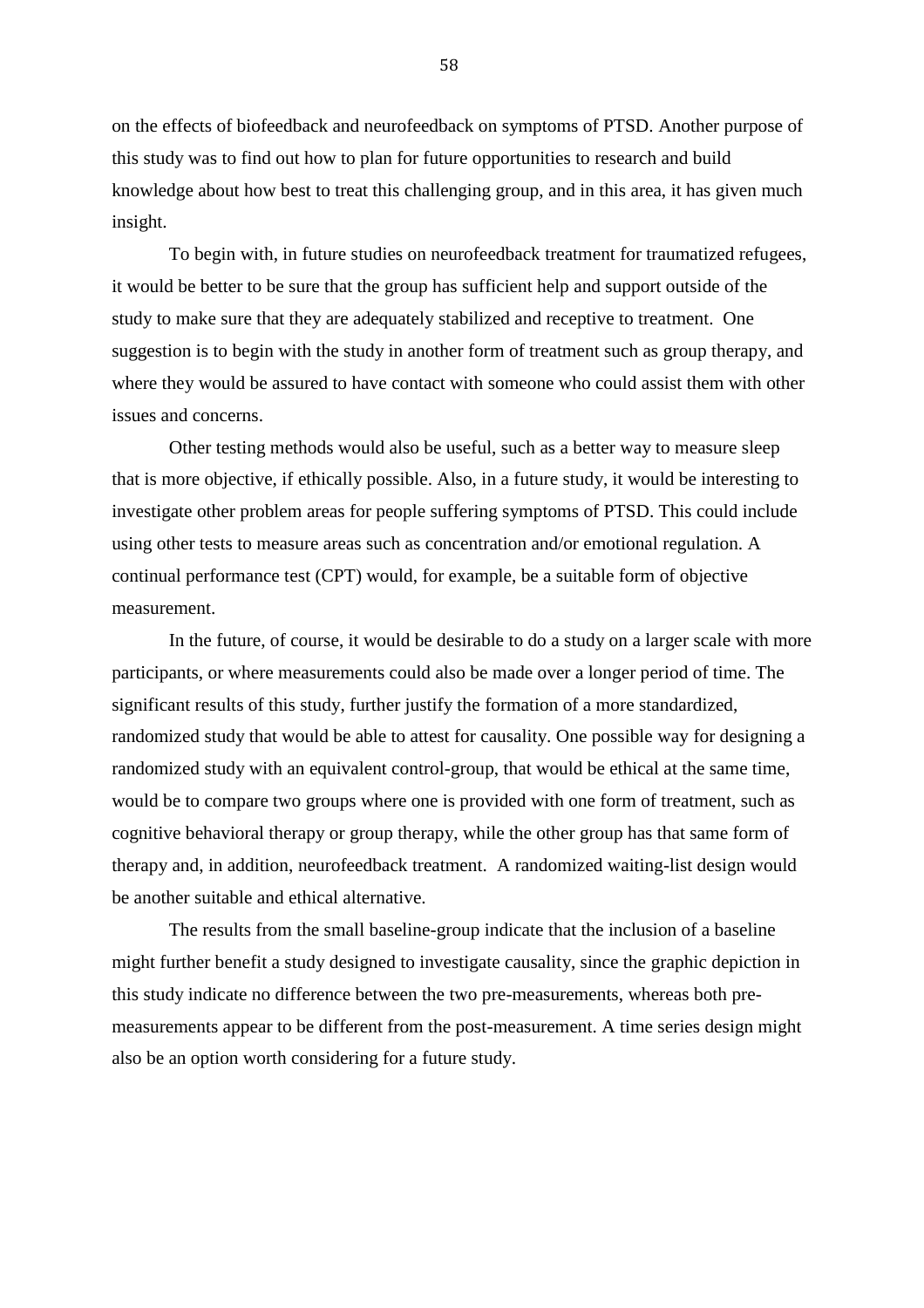#### **Conclusion**

This pilot-study is quite possibly the first of its kind to consider the use of neurofeedback treatment as a method for treating patients who have not only been victims of war and trauma, but who are also faced with the added stressors of life as refugees. The aim of this study was to see if neurofeedback treatment could be found to be associated with a significant reduction of the common symptoms suffered by this particular patient group. An additional goal was to gain useful information for future studies on how to better treatment methods for this group. The results revealed a significant improvement in the treatment-group at the completion of treatment. This improvement was evident by the reduction found in symptoms of PTSD, anxiety, depression and somatization, and the increase in quality of life. Therefore, neurofeedback treatment has been shown to be associated with a reduction in PTSD-related symptoms for traumatized refugees. It is noteworthy, however, to state that this reduction was not enough to bring the participants to a "healthy" symptom level, indicating that more than 10-sessions should be considered and these patients still need to be provided with continued care and treatment options. Additionally, findings from this study also show that neurofeedback treatment can be tolerable for this patient group and that an ethically designed RCT study would be well motivated.

#### **Afterword**

Just after the completion of all of the treatments to be included in this study, one of the treatment practitioners happened upon one of the participants who had been a part of the treatment-group. The participant told him that for several years, he had constantly experienced a feeling of pressure in his chest. Yet at the end of treatment, that feeling which had caused so much discomfort and restriction in his daily life was suddenly relieved. Now when he woke up, he took a shower and shaved, activities that he had seldom had the desire or energy to make a regular routine in the past few years. For a long time, he had generally preferred to stay inside, but he now enjoyed going outside and walking to the park, where he watched children playing, reminding him of his grandchildren. For him, the difference brought about by the treatment experience had improved his daily life in a drastic way.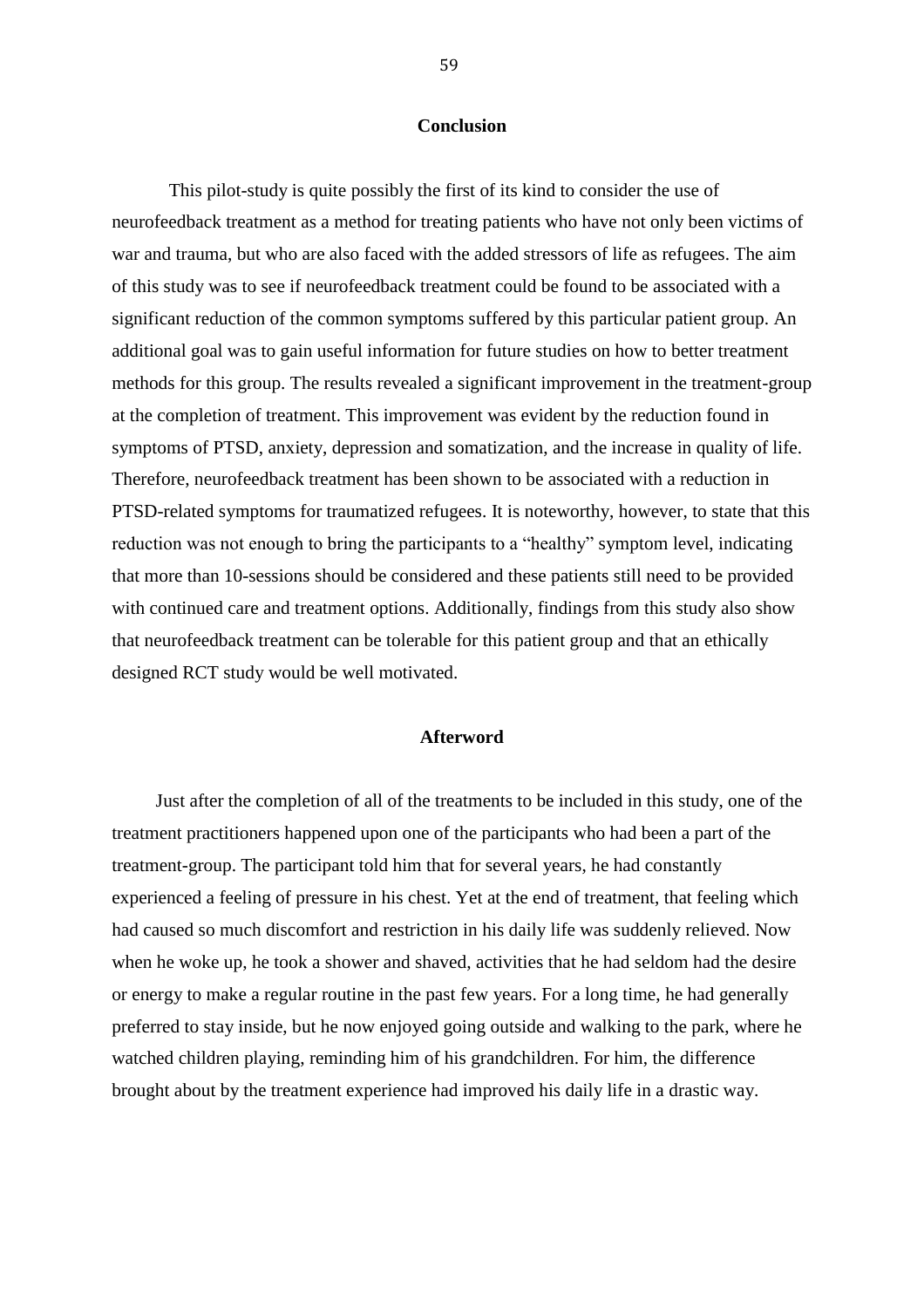#### **Acknowledgements**

This pilot study was performed by two masters level students at Lund University, in conjunction with the Red Cross Center for Victims of War and Torture in Malmö, Sweden. One of the writers of this study had previously done a semester-long internship at the center prior to the study and is the spouse of one of the practitioners providing neurofeedback.

The authors, would like to thank the Red Cross Center for Victims of War and Torture in Malmö, Sweden, for the opportunity to help plan, observe and evaluate the pilot study for the neurofeedback treatment performed there. Thanks also to all of the participants, who through their generous involvement in the study, have helped to improve treatment methods for themselves and others in similar situations.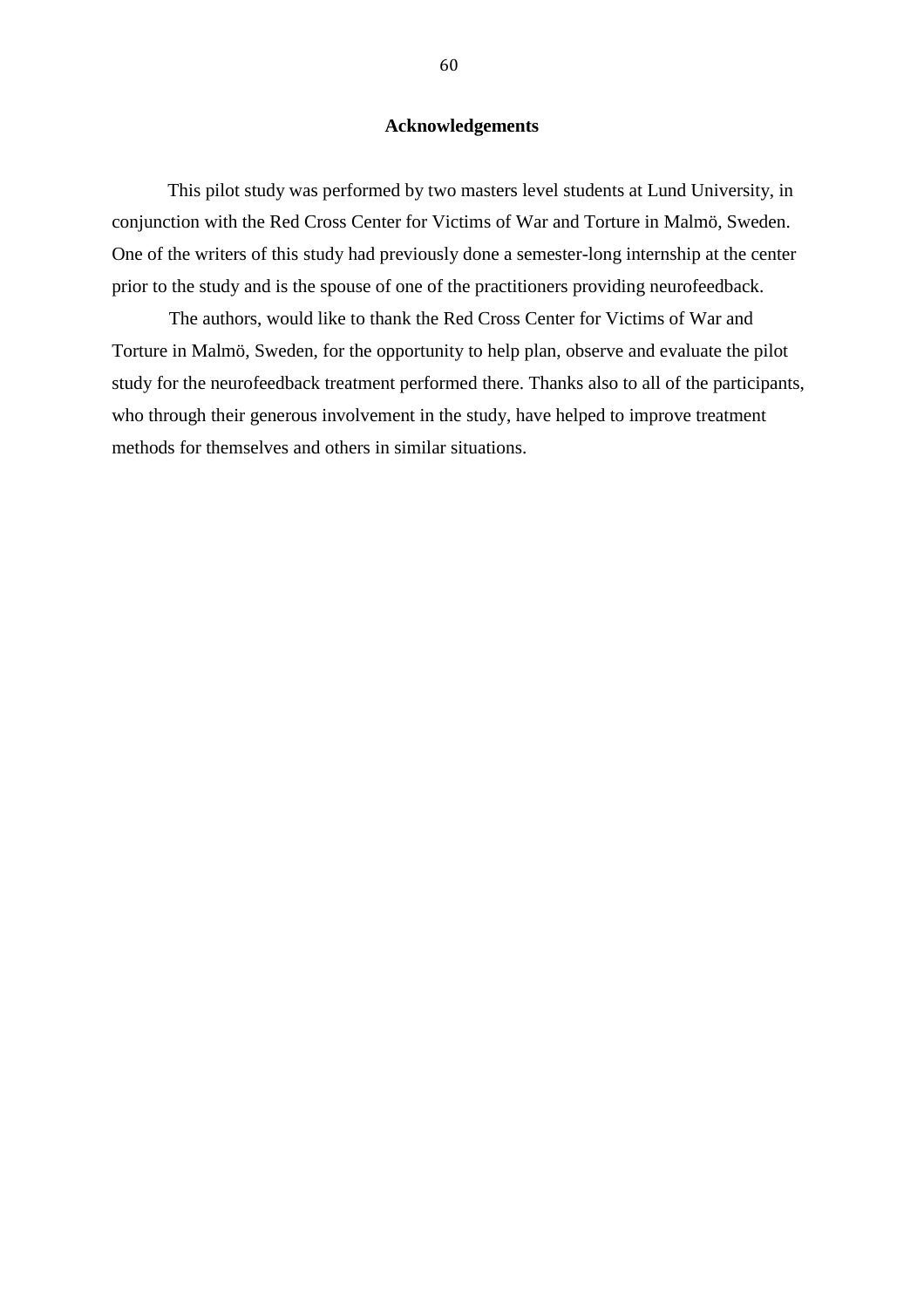#### **References**

- American Psychiatric Association. (2000). *Diagnostic and statistical manual of mental disorders* (4<sup>th</sup> ed., text rev.). Washington, DC: Author
- American Psychiatric Association. (2013). *Diagnostic and statistical manual of mental disorders* (5th ed.). Arlington, VA: American Psychiatric Publishing.
- Arcel, L. T., Folnegović-Šmalc, V., (Ed.) Kozarić-Kovačić, D. (Ed), & Marušić, A. (Ed) (1995). *Psycho-social help to war victims: Refugee women and their families*. Copenhagen: International Rehabilitation Council for Torture Victims (IRCT).
- Arns, M., De Ridder, S., Breteler, M., Coenen, A., & Strehl, U. (2009). Efficacy of neurofeedback treatment in ADHD: The effects on inattention, impulsivity and hyperactivity: A meta-analysis. *Clinical EEG And Neuroscience, 40(3),* 180-189.
- Bogic, M., Priebe, S., Ajdukovic, D., Bremner, S., Franciskovic, T., Galeazzi, G., Kucukalic, A., Lecic-Tosevski, D., Morina, N., Popovski, M., Schutzwohl, M., Wang, D. & Priebe, S. (2012). Factors associated with mental disorders in long-settled war refugees: Refugees from the former Yugoslavia in Germany, Italy and the UK. *British Journal Of Psychiatry*, *200*(3), 216-223. doi:10.1192/bjp.bp.110.084764
- Buysse, D. J., Reynolds, C. F., Monk, T. H., & Berman, S. R. (1989). The Pittsburgh Sleep Quality Index: A new instrument for psychiatric practice and research. *Psychiatry Research*, *28*(2), 193-213. doi:10.1016/0165-1781(89)90047-4
- Carlsson, J. (2005). *Mental health and health related quality of life in tortured refugees*  (Ph.D. Thesis, University of Copenhagen). Copenhagen: University of Copenhagen
- Choi, S., Chi, S., Chung, S., Kim, J., Ahn, C., & Kim, H. (2010). Is alpha wave neurofeedback effective with randomized clinical trials in depression? A pilot study. *Neuropsychobiology*, *63*(1), 43-51. doi:10.1159/000322290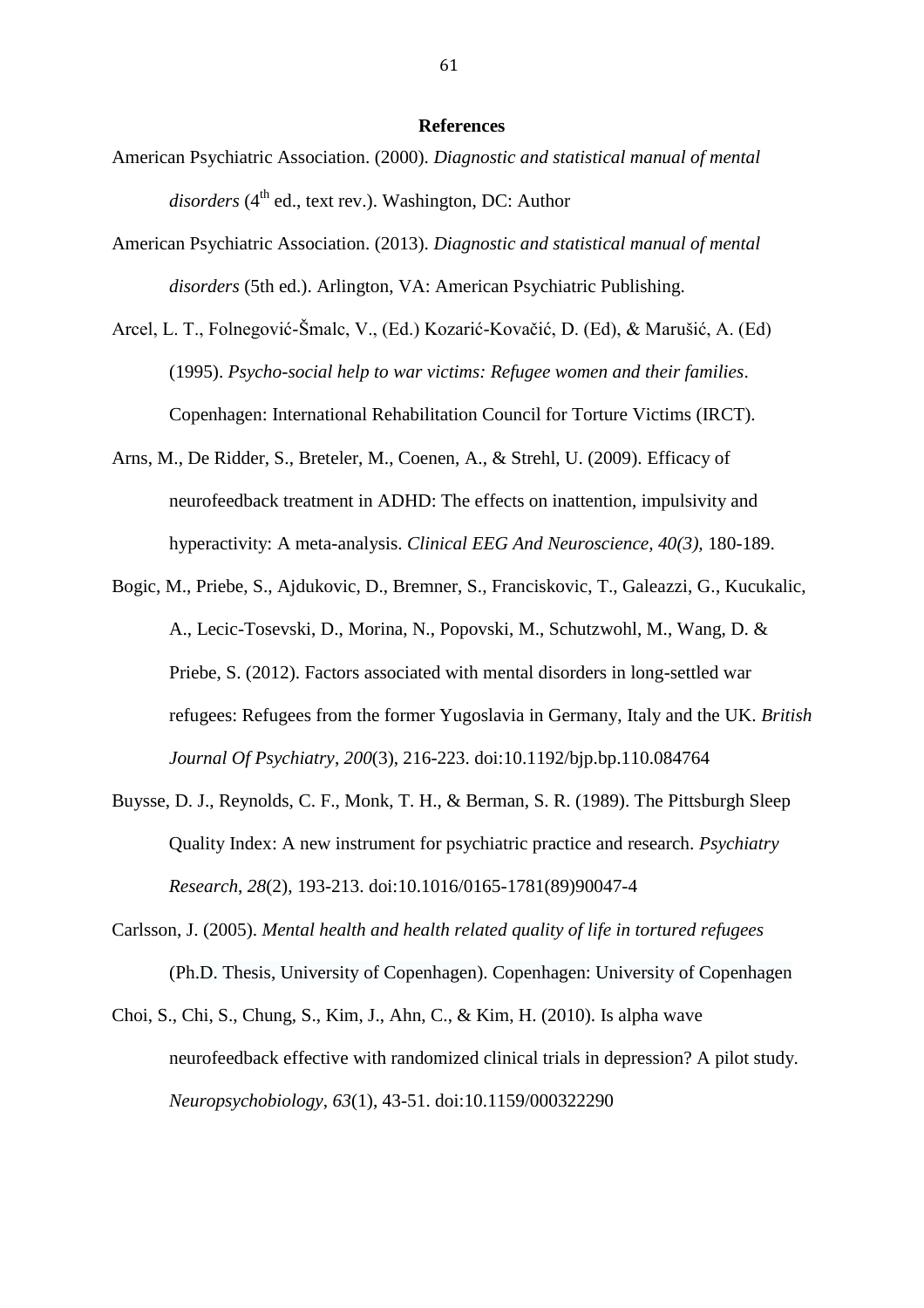- Coghill, D. (2010). Neurofeedback training improves ADHD symptoms more than attention skills training. *Evidence Based Mental Health*, *13*(1), 21. doi:10.1136/ebmh.13.1.21
- Cook, J. M., Biyanova, T., Elhai, J., Schnurr, P. P., & Coyne, J. C. (2010). What do psychotherapists really do in practice? An Internet study of over 2,000 practitioners. *Psychotherapy: Theory, Research, Practice, Training*, *47*(2), 260-267. doi:10.1037/a0019788
- Cortoos, A., De Valck, E., Arns, M., Breteler, M. M., & Cluydts, R. (2010). An exploratory study on the effects of tele-neurofeedback and tele-biofeedback on objective and subjective sleep in patients with primary insomnia. *Applied Psychophysiology And Biofeedback*, *35*(2), 125-134. doi:10.1007/s10484-009-9116-z
- Department of Migration, Swiss Red Cross (Ed.) (2005). *In the Aftermath of War and Torture: Coping with Long-term Traumatization, Suffering and Loss.* Zurich: Seismo Press
- Dias, Á., & van Deusen, A. (2011). A new neurofeedback protocol for depression. *The Spanish Journal Of Psychology*, *14*(1), 374-384. doi:10.5209/rev\_SJOP.2011.v14.n1.34
- Flyktingar i Sverige (2013). Retrieved Febuary 19, 2014, from http://www.redcross.se/skolsajt/gymnasiearbete/flyktingar-och-migration/flyktingar-isverige/
- EEG Info. (n.d.). Retrieved April 29, 2014, from http://www.eeginfo.com/
- Elzinga, B., & Bremner, J. (2002). Are the neural substrates of memory the final common pathway in posttraumatic stress disorder (PTSD)?. *Journal Of Affective Disorders*, *70*(1), 1-17.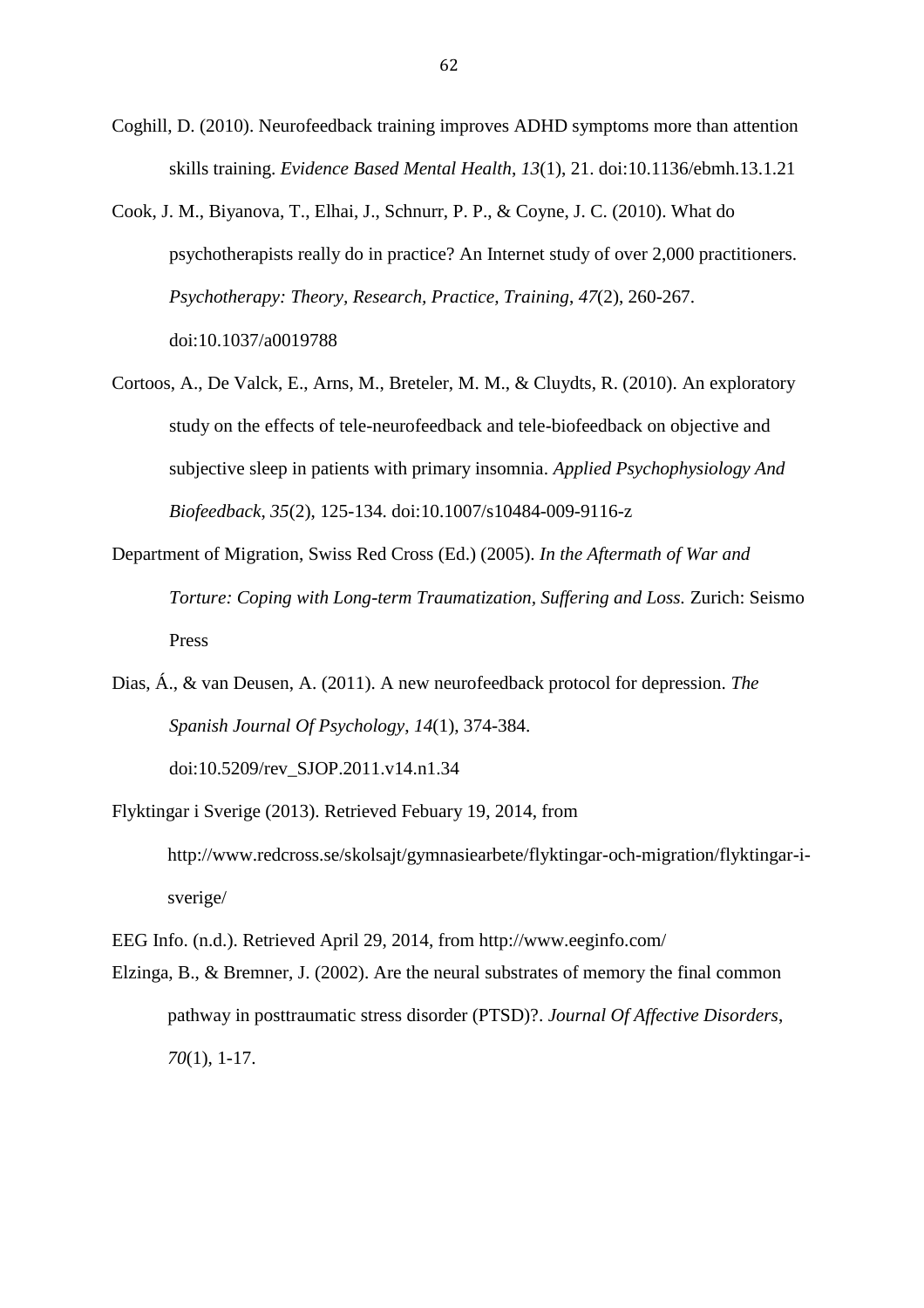- Foa, E. B., Keane T. E., Friedman M. J. & Cohen J. A. (Eds.). (2009). *Effective treatments for PTSD: practical guidelines from the International Society for Traumatic Stress Studies (2<sup>nd</sup> ed.).* New York : The Guilford Press
- Fridell, M., Cesarec, Z., Johansson, M. & Thorsen, S. M. (2002). *Svensk normering, standardisering och validering av symtomskalan*. Retrieved February 26, 2014 from: http://www.stat-inst.se/publikationer/sis-foljer-upp-och-utvecklar/402-scl-90 svensk-normering-standardisering-och-validering-av-symtomskalan/
- Friedman, M. J. (2013). Finalizing PTSD in DSM-5: Getting Here From There and Where to Go Next. *Journal Of Traumatic Stress*, *26*(5), 548-556. doi:10.1002/jts.21840
- Gazzaniga, M. S., Ivry, R. B., & Mangun, G. R. (2014). *Cognitive neuroscience : the biology of the mind / Michael S. Gazzaniga, Richard B. Ivry, George R. Mangun*. New York : Norton, cop. 2014.
- Graap, K., & Freides, D. (1998). Regarding the database for the Peniston alpha-theta EEG biofeedback protocol. *Applied Psychophysiology And Biofeedback*, *23*(4), 265-272. doi:10.1023/A:1022265716026
- Hammond, D. (2006). What is neurofeedback?. *Journal Of Neurotherapy*, *10*(4), 25-36. doi:10.1300/J184v10n04\_04
- Hammond, D. (2011). What is Neurofeedback: An Update. *Journal Of Neurotherapy*, *15*(4), 305-336. doi:10.1080/10874208.2011.623090

Ho, M. K., & Lee, C. W. (2012). Cognitive behaviour therapy versus eye movement desensitization and reprocessing for post-traumatic disorder—Is it all in the homework then?. *European Review Of Applied Psychology / Revue Européenne De Psychologie Appliquée*, *62*(4), 253-260. doi:10.1016/j.erap.2012.08.001

Hoedlmoser, K., Pecherstorfer, T., Gruber, G., Anderer, P., Doppelmayr, M., Klimesch, W., & Schabus, M. (2008). Instrumental conditioning of human sensorimotor rhythm (12-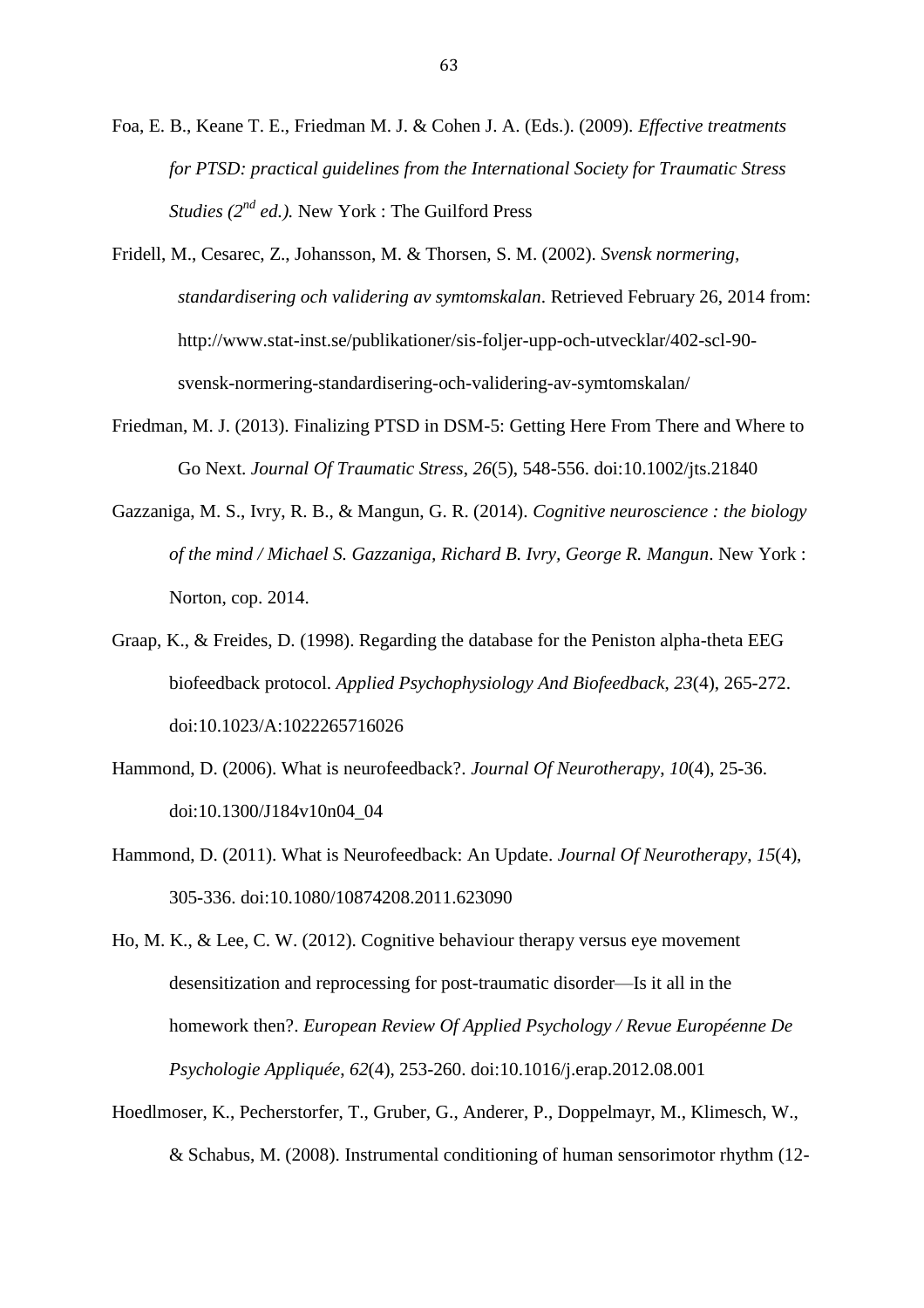15 hz) and its impact on sleep as well as declarative learning. *Sleep: Journal Of Sleep And Sleep Disorders Research*, *31*(10), 1401-1408

- Jaeger, J. A., Echiverri, A., Zoellner, L. A., Post, L., & Feeny, N. C. (2010). Factors associated with choice of exposure therapy for PTSD. *International Journal Of Behavioral Consultation And Therapy*, *5*(3-4), 294-310.
- Kitayama, N., Bremner, J., Vaccarino, V., Kutner, M., & Weiss, P. (2005). Magnetic resonance imaging (MRI) measurement of hippocampal volume in posttraumatic stress disorder: A meta-analysis. *Journal Of Affective Disorders*, *88*(1), 79-86. doi:10.1016/j.jad.2005.05.014
- Lahad, M., & Doron, M. (Eds.). (2010). Protocol for treatment of Post Traumatic Stress Disorder. Istanbul, Turkey: IOS Press.
- Levine, P. A. (2010). *An Unspoken Voice: How the Body Releases Trauma and Restores Goodness.* Berkeley, CA: North Atlantic Books
- Linden, D. J., Habes, I., Johnston, S. J., Linden, S., Tatineni, R., Subramanian, L., Sorger, B., Healy, D., & Goebel, R. (2012). Real-time self-regulation of emotion networks in patients with depression. *Plos ONE*, *7*(6), doi:10.1371/journal.pone.0038115
- Loue, S., & Sajatovic, M. (2009). *Determinants of Minority Mental Health and Wellness [Elektronisk resurs] / edited by Sana Loue, Martha Sajatovic*. New York, NY : Springer New York, 2009.
- Migration Sverige (2014). Retrieved February 19, 2014, from http://www.migrationsinfo.se/migration/sverige
- Muller, J., Mathier, F., Karl, A., Denke, C., Dittmann, J., Knaevelsrud, C., & Rohleder, N. (2009). Biofeedback for pain management in traumatised refugees. *Cognitive Behaviour Therapy*, *38*(3), 184-190. doi:10.1080/16506070902815024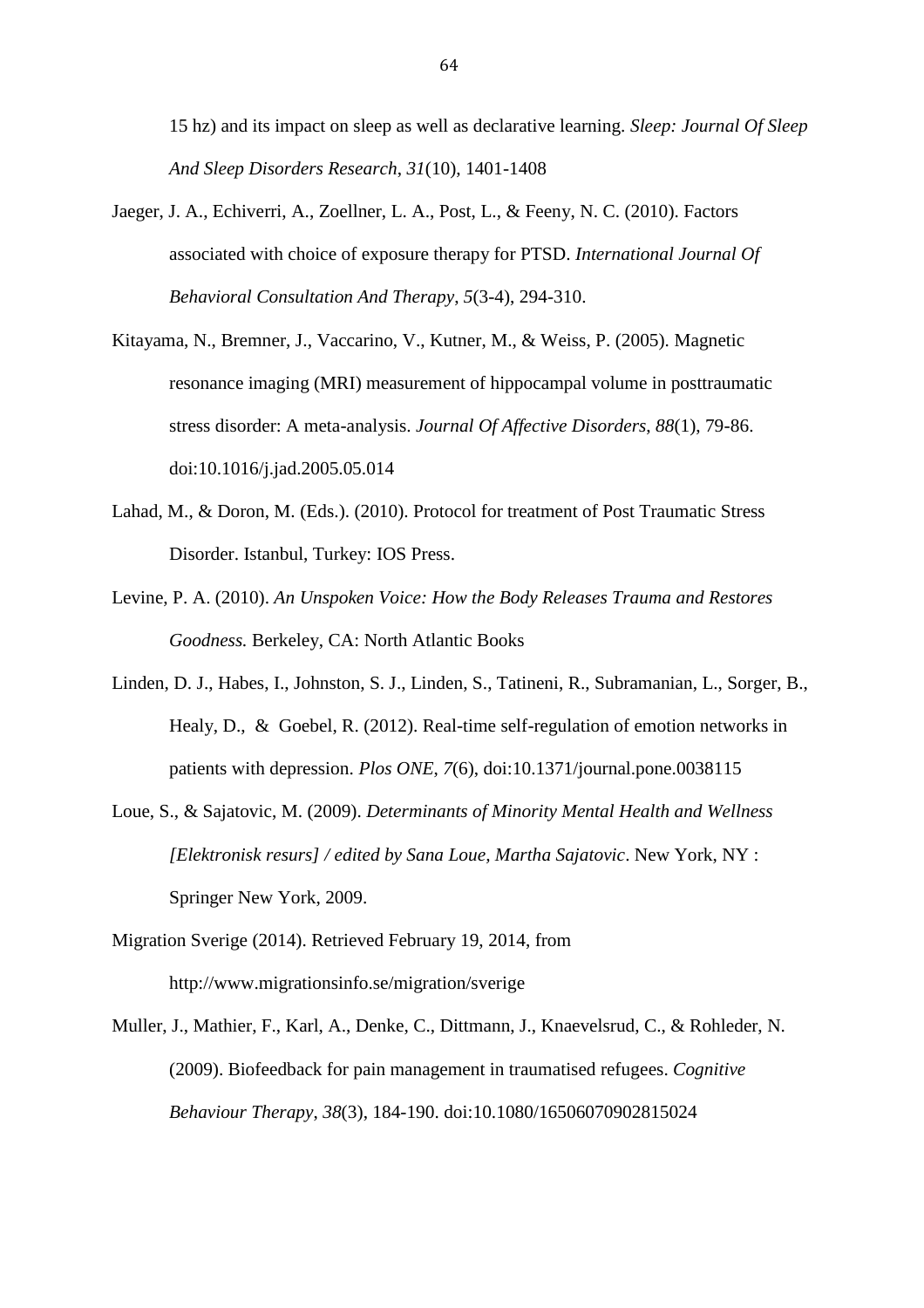- *New UNHCR report says global forced displacement at 18-year high. (2013)*. Retrieved February 19, 2014, from <http://www.unhcr.org/51c071816.html>
- Niv, S. (2013). Clinical efficacy and potential mechanisms of neurofeedback. *Personality And Individual Differences*, *54*(6), 676-686. doi:10.1016/j.paid.2012.11.037
- Othmer, S. (2008). *Protocol Guide for neurofeedback Clinicians.* Woodland Hills, CA: EEG Info
- Oren, E. E., & Solomon, R. R. (2012). EMDR therapy: An overview of its development and mechanisms of action. *European Review Of Applied Psychology / Revue Européenne De Psychologie Appliquée*, *62*(4), 197-203. doi:10.1016/j.erap.2012.08.005
- Papadopoulos, K. R. (2002) *Therapeutic Care for Refugees: No Place Like Home.* London: Karnac Books
- Paquette, V., Beauregard, M., & Beaulieu-Prévost, D. (2009). Effect of a psychoneurotherapy on brain electromagnetic tomography in individuals with major depressive disorder. *Psychiatry Research: Neuroimaging*, *174*(3), 231-239. doi:10.1016/j.pscychresns.2009.06.002
- Passer, M. W., & Smith, R. E. (2007). *Psychology: The science of mind and behavior, 3rd ed*. New York, NY US: McGraw-Hill.
- Perry, F., Shaw, L., & Zaichkowsky, L. (2011). Biofeedback and Neurofeedback in Sports. *Biofeedback*, *39*(3), 95-100. doi:10.5298/1081-5937-39.3.10
- Rohleder, N., Joksimovic, L., Wolf, J., & Kirschbaum, C. (n.d). Hypocortisolism and increased glucocorticoid sensitivity of pro-inflammatory cytokine production in Bosnian war refugees with posttraumatic stress disorder. *Biological Psychiatry*, *55*(7), 745-751.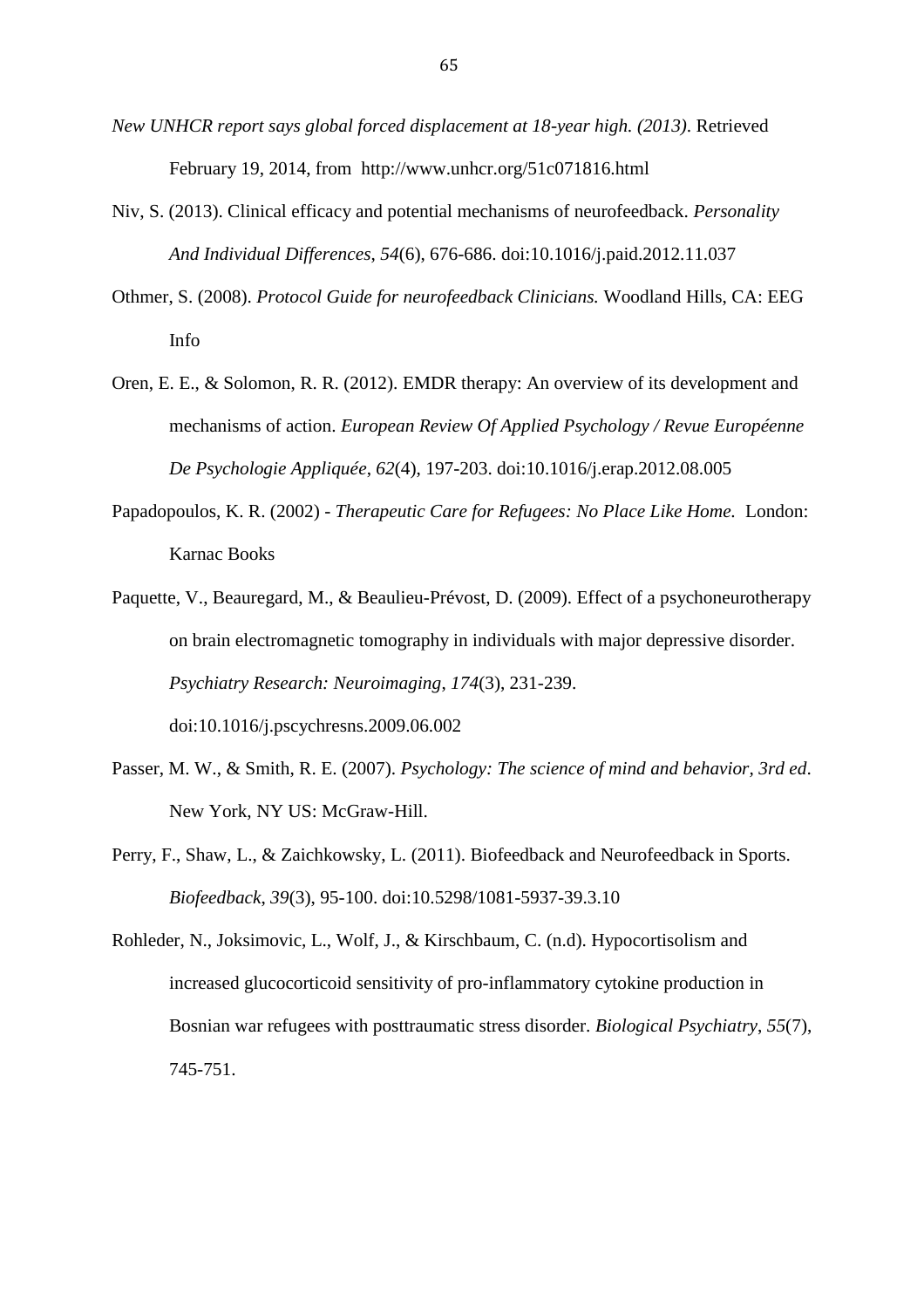- Roth, G., Ekblad, S., & Ågren, H. (2006). A longitudinal study of PTSD in a sample of adult mass-evacuated Kosovars, some of whom returned to their home country. *European Psychiatry*, *21*(3), 152-159. doi:10.1016/j.eurpsy.2005.11.004
- Röda Korset (2013). *Röda Korsets Behandlingscenter för krigsskadade och torterade, Malmö Verksamhetsberättelse 2012 "No place like home"* [Brochure]. Retrieved from

http://www.redcross.se/PageFiles/2096/verksamhetsber%C3%A4ttelse%202012 %20senaste%20130301.docx

- Safran, J. D., & Muran, J. (2000). *Negotiating the therapeutic alliance : a relational treatment guide / Jeremy D. Safran, J. Christopher Muran*. New York : Guilford Press, 2000.
- Salem, B., & Flaskerud, J. H. (2011). A Closer Look: The Trauma of War and Migration and PTSD. *Issues In Mental Health Nursing*, *32*(3), 184-186. doi:10.3109/01612840.2010.516059
- Shapiro, F. F. (2012). EMDR therapy: An overview of current and future research. *European Review Of Applied Psychology / Revue Européenne De Psychologie Appliquée*, *62*(4), 193-195. doi:10.1016/j.erap.2012.09.005
- Sherin, J., & Nemeroff, C. (2011). Post-traumatic stress disorder: The neurobiological impact of psychological trauma. *Dialogues In Clinical Neuroscience*, *13*(3), 263-278.

Sundquist, K., Johansson, L., DeMarinis, V., Johansson, S., & Sundquist, J. (2005). Posttraumatic stress disorder and psychiatric co-morbidity: Symptoms in a random sample of female Bosnian refugees. *European Psychiatry*,*20*(2), 158-164. doi:10.1016/j.eurpsy.2004.12.001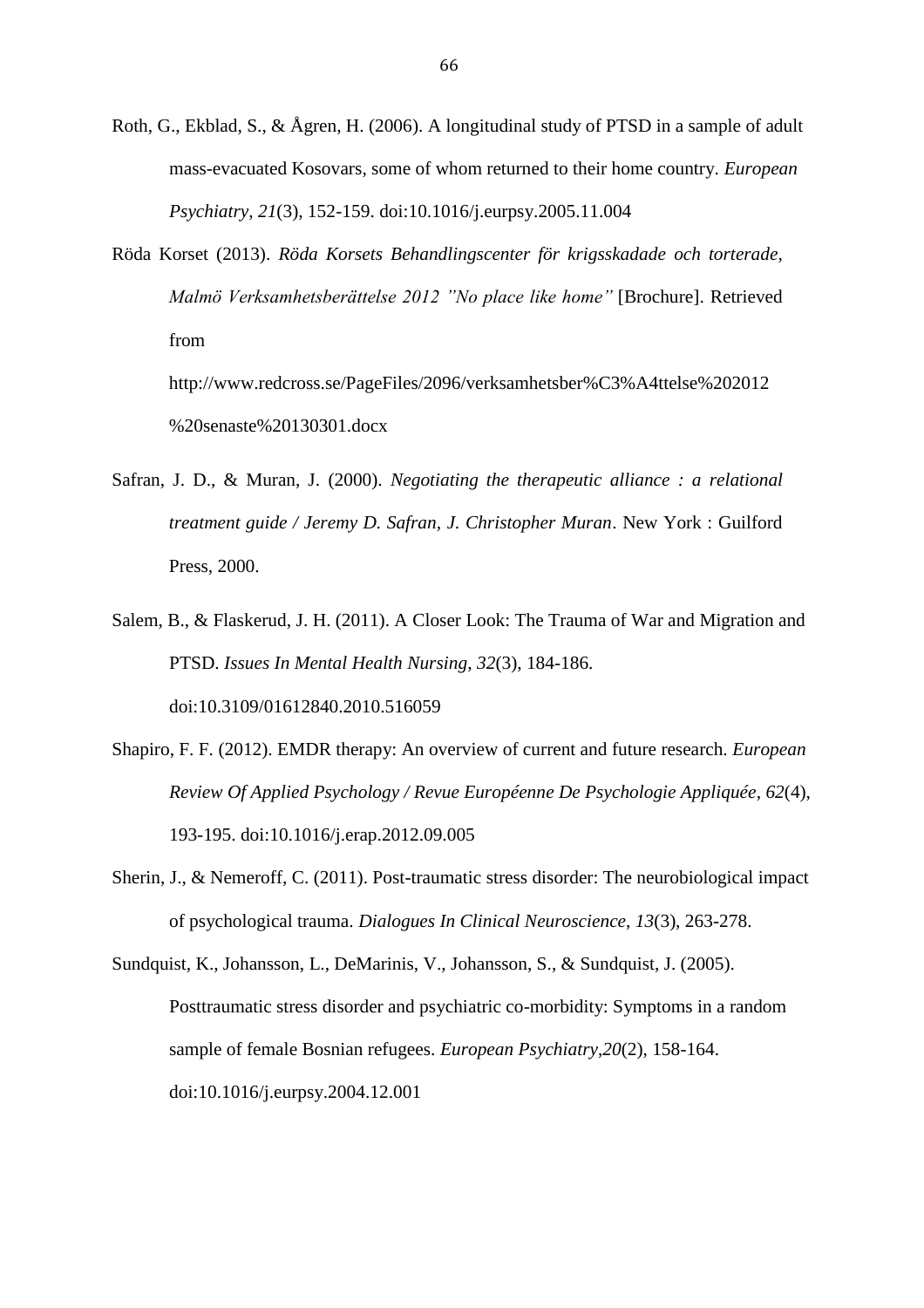- Statens offentliga utredningar. (2005). *SOU 2005:56. Det Blågula Glashuset: Strukturell Diskriminering i Sverige.* Retrieved February 20, 2014, from <http://www.regeringen.se/content/1/c6/04/61/88/bcbc2913.pdf>
- Svensson, G. (2011). *Mordförsök På Tilliten: En bok om tortyr.* Stockholm: Carlssons Bokförlag
- Teodorescu, D., Heir, T., Hauff, E., Wentzel-Larsen, T., & Lien, L. (2012). Mental health problems and post-migration stress among multi-traumatized refugees attending outpatient clinics upon resettlement to Norway. *Scandinavian Journal Of Psychology*, *53*(4), 316-332. doi:10.1111/j.1467-9450.2012.00954.x
- Tinghög, P. (2009). *Migration, Stress and Mental Ill Health : postmigration Factors and Experiences in the Swedish Context / Petter Tinghög*. Linköping : Department of Medical and Health Sciences, Linköping University, 2009 (Linköping : LiU-tryck).
- Tinghög, P., Al-Saffar, S., Carstensen, J., & Nordenfelt, L. (2010). The association of immigrant- and non-immigrant-specific factors with mental ill health among immigrants in Sweden. *The International Journal Of Social Psychiatry*, *56*(1), 74-93. doi:10.1177/002076400809616
- Ventevogel, P., De Vries, G., Scholte, W. F., Shinwari, N., Faiz, H., Nassery, R., vonDenBrink, W. & Olff, M. (2007). Properties of the Hopkins Symptom Checklist-25 (HSCL-25) and the Self-Reporting Questionnaire (SRQ-20) as screening instruments used in primary care in Afghanistan. *Social Psychiatry And Psychiatric Epidemiology*, *42*(4), 328-335. doi:10.1007/s00127-007-0161-8
- Welch, S., Klassen, C., Borisova, O., & Clothier, H. (2013). The DSM-5 controversies: How should psychologists respond?. *Canadian Psychology/Psychologie Canadienne*, *54*(3), 166-175. doi:10.1037/a0033841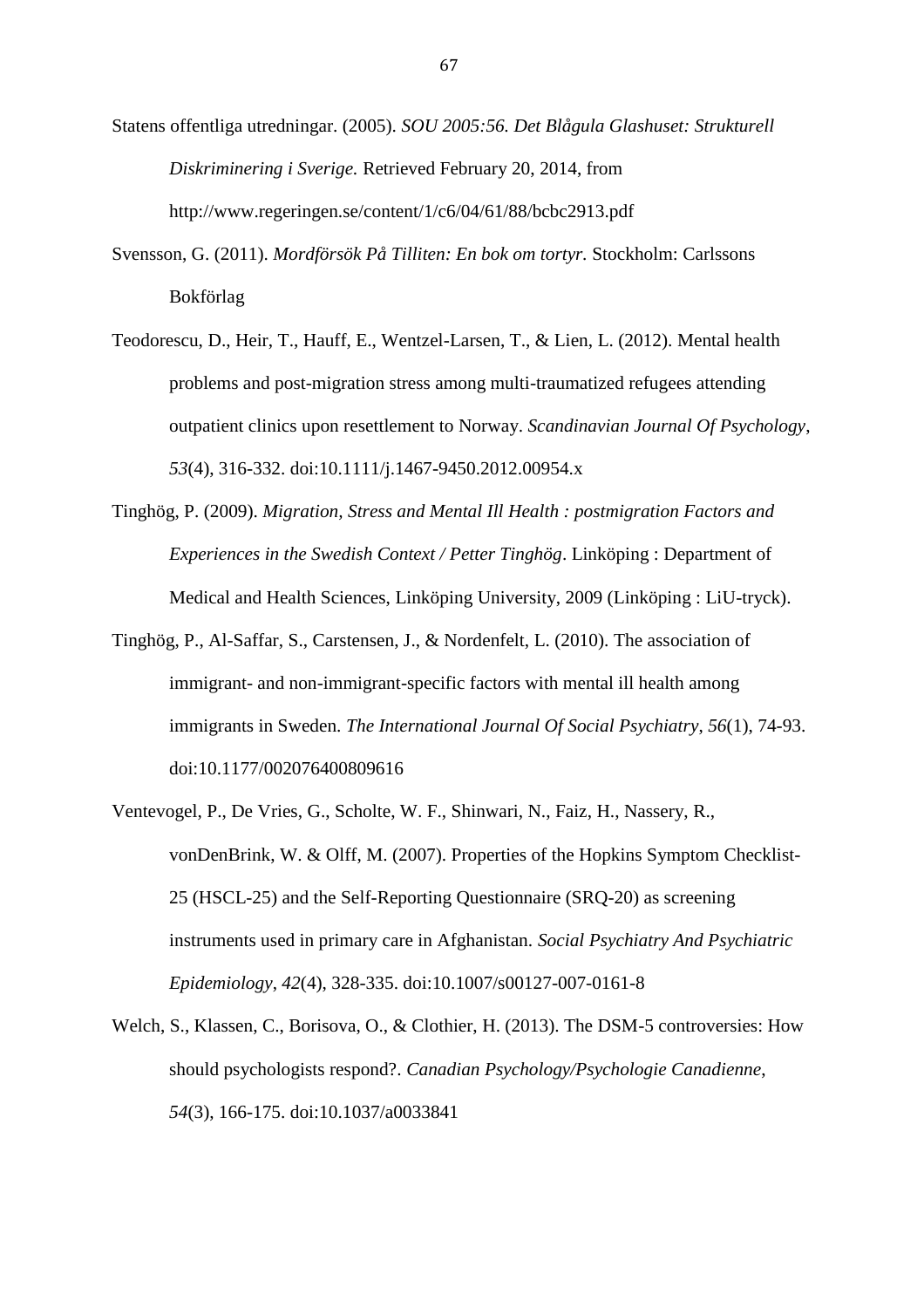Westin, C. (2000). The effectiveness of settlement and integration policies towards immigrants and their descendants in Sweden. International Migration Papers No. 34. Migration Branch, ILO.: Geneva.

Wiedermann, M., Sasu, R. & Wandernoth, B. (2012). *Professional Course in Neurofeedback, April 11-15, 2012 / Malmö, Sweden.* Woodland Hills, CA: EEG Info

World Health Organization. (1990). Post Traumatic Stress Disorder. In *International statistical classification of diseases and related health problems* (10th ed.). Retrieved February 18, 2014, fro[m](http://apps.who.int/classifications/icd10/browse/2010/en#/F32)

<http://apps.who.int/classifications/icd10/browse/2010/en#/F43.1>